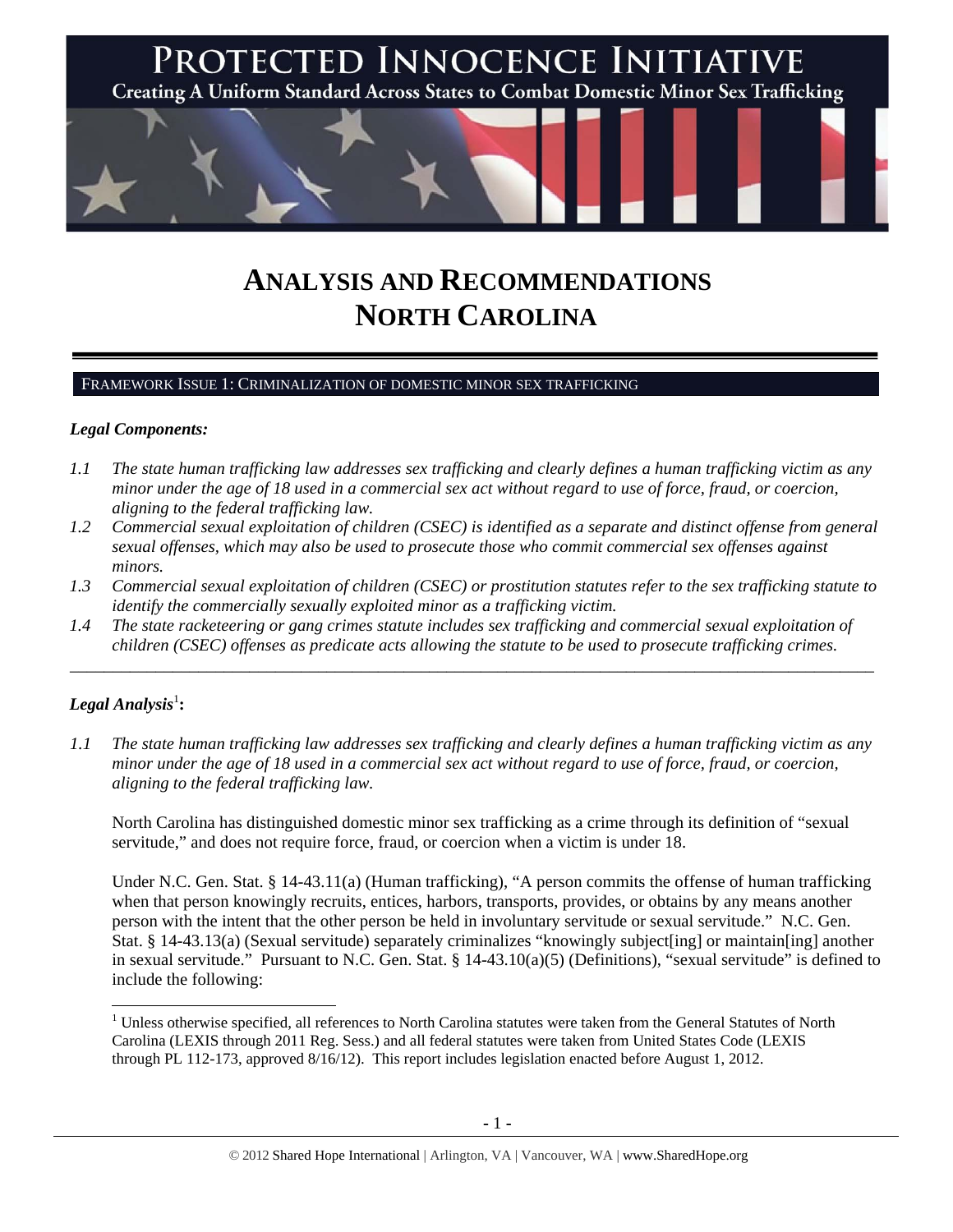a. Any sexual activity as defined in G.S. 14-190.13 [Definitions for certain offenses concerning minors] $^2$  for which anything of value is directly or indirectly given, promised to, or received by any person, which conduct is induced or obtained by coercion or deception or which conduct is induced or obtained from a person under the age of 18 years; or

b. Any sexual activity as defined in G.S. 14-190.13 that is performed or provided by any person, which conduct is induced or obtained by coercion or deception or which conduct is induced or obtained from a person under the age of 18 years.

A violation of N.C. Gen. Stat. § 14-43.11 (Human trafficking) or N.C. Gen. Stat. § 14-43.13 (Sexual servitude), when the victim is an adult, is a Class F felony which carries a presumptive sentence of 13–16 months imprisonment. If the victim is a minor, the crime is a Class C felony which carries a presumptive sentence of 58–73 months imprisonment. N.C. Gen. Stat. §§ 14-43.11(b), 14-43.13(b), 15A-1340.17(c).

Also contained in Article 10A (Human trafficking), N.C. Gen. Stat. § 14-43.14<sup>3</sup> (Unlawful sale, surrender, or purchase of a minor) makes it a crime when a person,

acting with willful or reckless disregard for the life or safety of a minor, participates in any of the following: the acceptance, solicitation, offer, payment, or transfer of any compensation, in money, property, or other thing of value, at any time, by any person in connection with the unlawful acquisition or transfer of the physical custody of a minor, except as ordered by the court.<sup>4</sup>

Violation of this provision is a Class F felony, which carries a presumptive sentence of 13–16 months imprisonment and a minimum fine of \$5,000, and "[f]or each subsequent violation, a person is guilty of a Class F felony and shall pay a minimum fine of ten thousand dollars (\$10,000)." N.C. Gen. Stat. §§ 14- 43.12(b), 15A 1340.17(c). This offense does not specify the sale, surrender or purchase of a minor for the purpose of engaging the minor in commercial sexual activity, however, pursuant to § 14-43.14(d), "A violation of this section is a lesser included offense of G.S. 14-43.11 [Human trafficking]," which includes trafficking for sexual servitude, indicating the intent that this offense could apply in cases involving sex trafficking of minors. Additionally, N.C. Gen. Stat. § 14-43.14(e) states,

Any of the following acts:

- e. Excretory functions . . . .
- f. The insertion of any part of a person's body, other than the male sexual organ, or of any object into another person's anus or vagina, except when done as part of a recognized medical procedure.
- g. The lascivious exhibition of the genitals or pubic area of any person. 3

<sup>3</sup> The text of N.C. Gen. Stat. § 14-43.14 included here and elsewhere in this report reflects passage of Senate Bill 910, 2011-2012 Leg., 2d Reg. Sess. (N.C. 2012) (effective December 1, 2012).

<sup>4</sup> N.C. Gen. Stat. § 14-43.14(a) further provides, "This section does not apply to actions that are ordered by a court, authorized by statute, or otherwise lawful."

<sup>&</sup>lt;sup>2</sup> "Sexual activity" is defined in N.C. Gen. Stat. § 14-190.13(5) as

a. Masturbation, whether done alone or with another human or an animal.

b. Vaginal, anal, or oral intercourse, whether done with another human or with an animal.

c. Touching, in an act of apparent sexual stimulation or sexual abuse, of the clothed or unclothed genitals, pubic area, or buttocks of another person or the clothed or unclothed breasts of a human female.

d. An act or condition that depicts torture, physical restraint by being fettered or bound, or flagellation of or by a person clad in undergarments or in revealing or bizarre costume.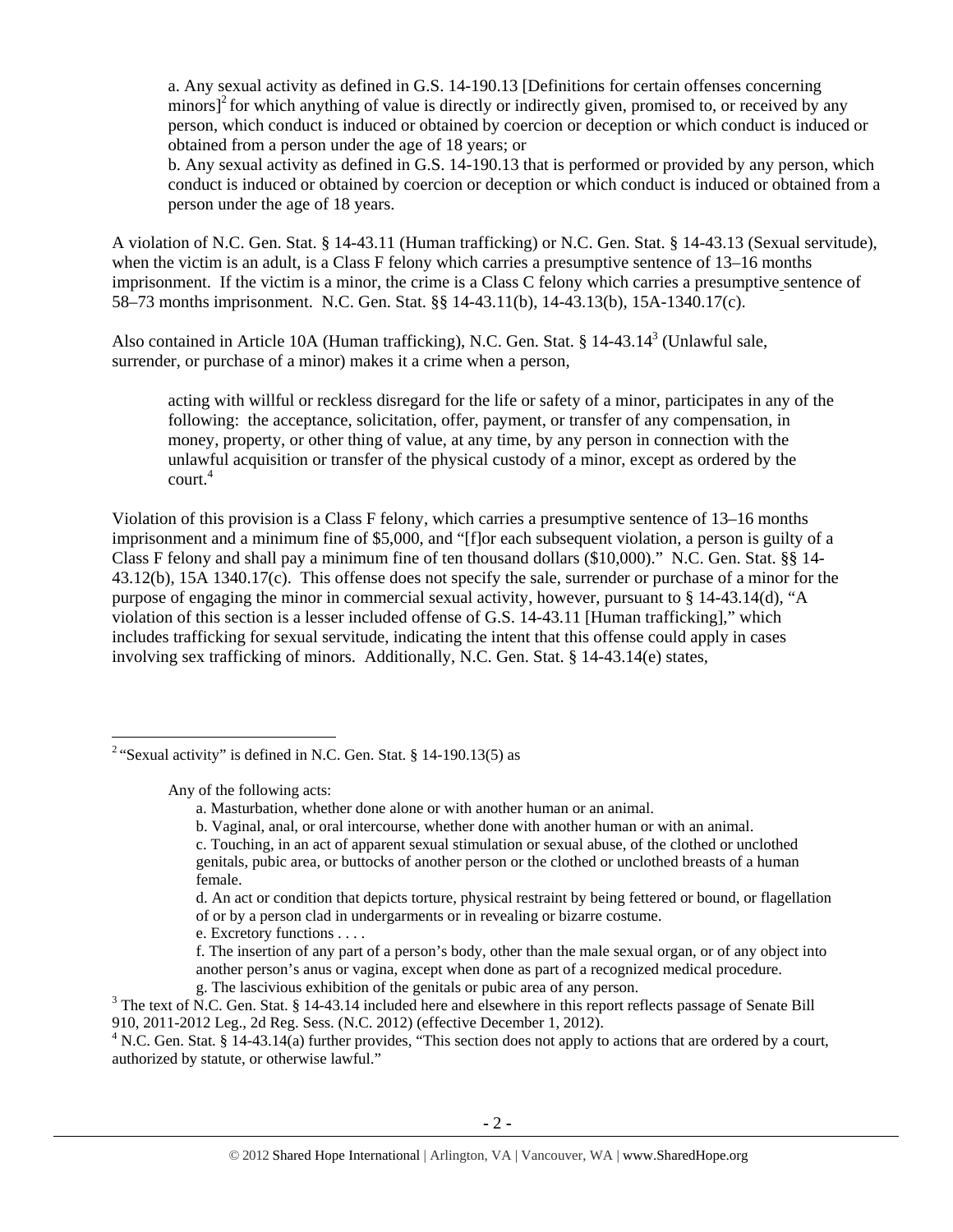When a person is convicted of a violation of this section, the sentencing court shall consider whether the person is a danger to the community and whether requiring the person to register as a sex offender pursuant to Article 27A of this Chapter would further the purposes of that Article as stated in G.S. 14-208.5. If the sentencing court rules that the person is a danger to the community and that the person shall register, then an order shall be entered requiring the person to register.

*1.2 Commercial sexual exploitation of children (CSEC) is identified as a separate and distinct offense from general sexual offenses, which may also be used to prosecute those who commit commercial sex offenses against minors.*

Several laws treat CSEC separately from non-commercial sex offenses.

- 1. N.C. Gen. Stat. § 14-190.18(a) (Promoting prostitution of a minor) makes it an offense if a person knowingly, " $(1)$  Entices, forces, encourages, or otherwise facilitates a minor<sup>5</sup> to participate in prostitution; or (2) Supervises, supports, advises, or protects the prostitution of or by a minor." Promoting prostitution of a minor is a Class C felony, which carries a presumptive sentence of 58–73 months imprisonment.<sup>6</sup> N.C. Gen. Stat. §§ 14-190.18(c), 15A-1340.17(c).<sup>7</sup>
- 2. N.C. Gen. Stat. § 14-190.19(a) (Participating in prostitution of a minor) makes it an offense for an adult to "patronize[] a minor prostitute." Pursuant to N.C. Gen. Stat. § 14-190.19(a) (Participating in prostitution of a minor), "patronizing a minor prostitute" is defined as,

(1) Soliciting or requesting a minor to participate in prostitution;

(2) Paying or agreeing to pay a minor, either directly or through the minor's agent, to participate in prostitution; or

(3) Paying a minor, or the minor's agent, for having participated in prostitution, pursuant to a prior agreement.

 Participating in the prostitution of a minor is a Class F felony, which carries a presumptive sentence of 13– 16 months imprisonment. N.C. Gen. Stat. §§ 14-190.19(c), 15A-1340.17(c).

3. N.C. Gen. Stat. § 14-190.16(a) (First degree sexual exploitation of a minor) makes it an offense if a person, while "knowing the character or content of the material or performance,"

 <sup>5</sup> Pursuant to N.C. Gen. Stat. § 14-190.13, "The following definitions apply to G.S. 14-190.14, displaying material harmful to minors; G.S. 14-190.15, disseminating or exhibiting to minors harmful material or performances; G.S. 14-190.16, first degree sexual exploitation of a minor; G.S. 14-190.17, second degree sexual exploitation of a minor; G.S. 14-190.17A, third degree sexual exploitation of a minor; G.S. 14-190.18, promoting prostitution of a minor; G.S. 14-190.19, participating in prostitution of a minor. . . . (3) Minor.—An individual who is less than 18 years old and is not married or judicially emancipated."

<sup>&</sup>lt;sup>6</sup>The sentences of imprisonment provided throughout this report are based on the assumption that the defendant has no prior felony or misdemeanor convictions, and that there are no aggravating or mitigating factors. A defendant with prior felony or misdemeanor convictions may be subject to a greater minimum sentence of imprisonment pursuant to N.C. Gen. Stat. §§ 15A-1340.14, 15A-1340.21. The presence of aggravating factors, such as where the "defendant involved a person under the age of 16 in the commission of the crime," at least in felony convictions, may subject the defendant to an increased minimum sentence of imprisonment, while the presence of mitigating factors may decrease the sentencing range applicable to a defendant. N.C. Gen. Stat. §§ 15A-1340.16(d)(13), (e).<br><sup>7</sup> Pursuant to N.C. Gen. Stat. § 15A-1340.17(f), "Unless provided otherwise in a statute establishing a pun for a specific crime, for offenders sentenced for a Class B1 through E felony that is a reportable conviction subject to the registration requirement of Article 27A of Chapter 14 of the General Statutes, the maximum term of imprisonment shall be equal to the sum of the minimum term of imprisonment and twenty percent (20%) of the minimum term of imprisonment, rounded to the next highest month, plus 60 additional months."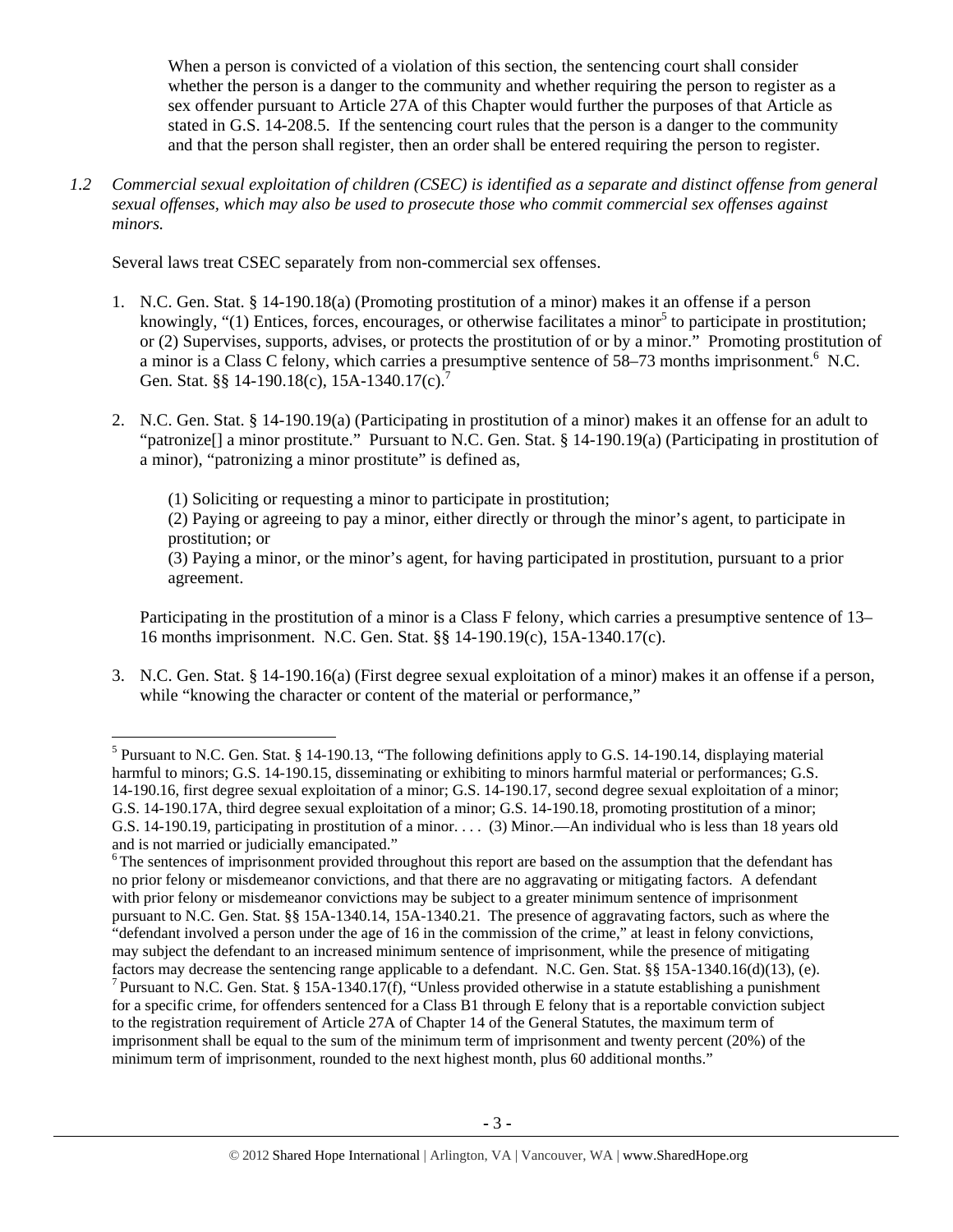(1) Uses, employs, induces, coerces, encourages, or facilitates a minor to engage in or assist others to engage in sexual activity for a live performance or for the purpose of producing material that contains a visual representation depicting this activity; or

(2) Permits a minor under his custody or control to engage in sexual activity for a live performance or for the purpose of producing material that contains a visual representation depicting this activity; or (3) Transports or finances the transportation of a minor through or across this State with the intent that the minor engage in sexual activity for a live performance or for the purpose of producing material that contains a visual representation depicting this activity; or

(4) Records, photographs, films, develops, or duplicates for sale or pecuniary gain material that contains a visual representation depicting a minor engaged in sexual activity.

First degree sexual exploitation of a minor is a Class C felony, which carries a sentence of 58–73 months imprisonment. N.C. Gen. Stat. §§ 14-190.16(d), 15A-1340.17(c).

4. N.C. Gen. Stat. § 14-190.17 (Second degree sexual exploitation of a minor) makes it an offense if a person, "knowing the character or content of the material,"

(1) Records, photographs, films, develops, or duplicates material that contains a visual representation of a minor engaged in sexual activity; or

(2) Distributes, transports, exhibits, receives, sells, purchases, exchanges, or solicits material that contains a visual representation of a minor engaged in sexual activity.

Second degree sexual exploitation of a minor is a Class E felony, which carries a sentence of 20–25 months imprisonment. N.C. Gen. Stat. §§ 14-190.17(d), 15A-1340.17(c).

5. N.C. Gen. Stat. § 14-190.6 (Employing or permitting minor to assist in offense under Article) makes it a crime if any person 18 or older "intentionally, in any manner, hires, employs, uses or permits any minor under the age of 16 years to do or assist in doing any act or thing constituting an offense under this Article [Offenses against Public Morality and Decency] and involving any material, act or thing he knows or reasonably should know to be obscene within the meaning of G.S. 14-190.1 [Obscene literature and exhibitions] . . . . "<sup>8</sup> A violation of N.C. Gen. Stat. § 14-190.6 is a Class I felony, which carries a presumptive sentence of  $4-6$  months imprisonment. N.C. Gen. Stat. §§ 14-190.6, 15A-1340.17(c).

Certain non-commercial sexual offenses against children also may be applicable in cases of commercial sexual exploitation of a child. These include the following statutes:

1. N.C. Gen. Stat. § 14-39(a) (Kidnapping) states in part,

(a) Any person who shall unlawfully confine, restrain, or remove from one place to another, any other person 16 years of age or over without the consent of such person, or any other person under the age of 16 years without the consent of a parent or legal custodian of such person, shall be guilty of kidnapping if such confinement, restraint or removal is for the purpose of:

 $8$  Material is "obscene" if all of the following apply: "(1) The material depicts or describes in a patently offensive way sexual conduct specifically defined by subsection (c) of this section; and (2) The average person applying contemporary community standards relating to the depiction or description of sexual matters would find that the material taken as a whole appeals to the prurient interest in sex; and (3) The material lacks serious literary, artistic, political, or scientific value; and (4) The material as used is not protected or privileged under the Constitution of the United States or the Constitution of North Carolina." N.C. Gen. Stat. §14-190.1(b).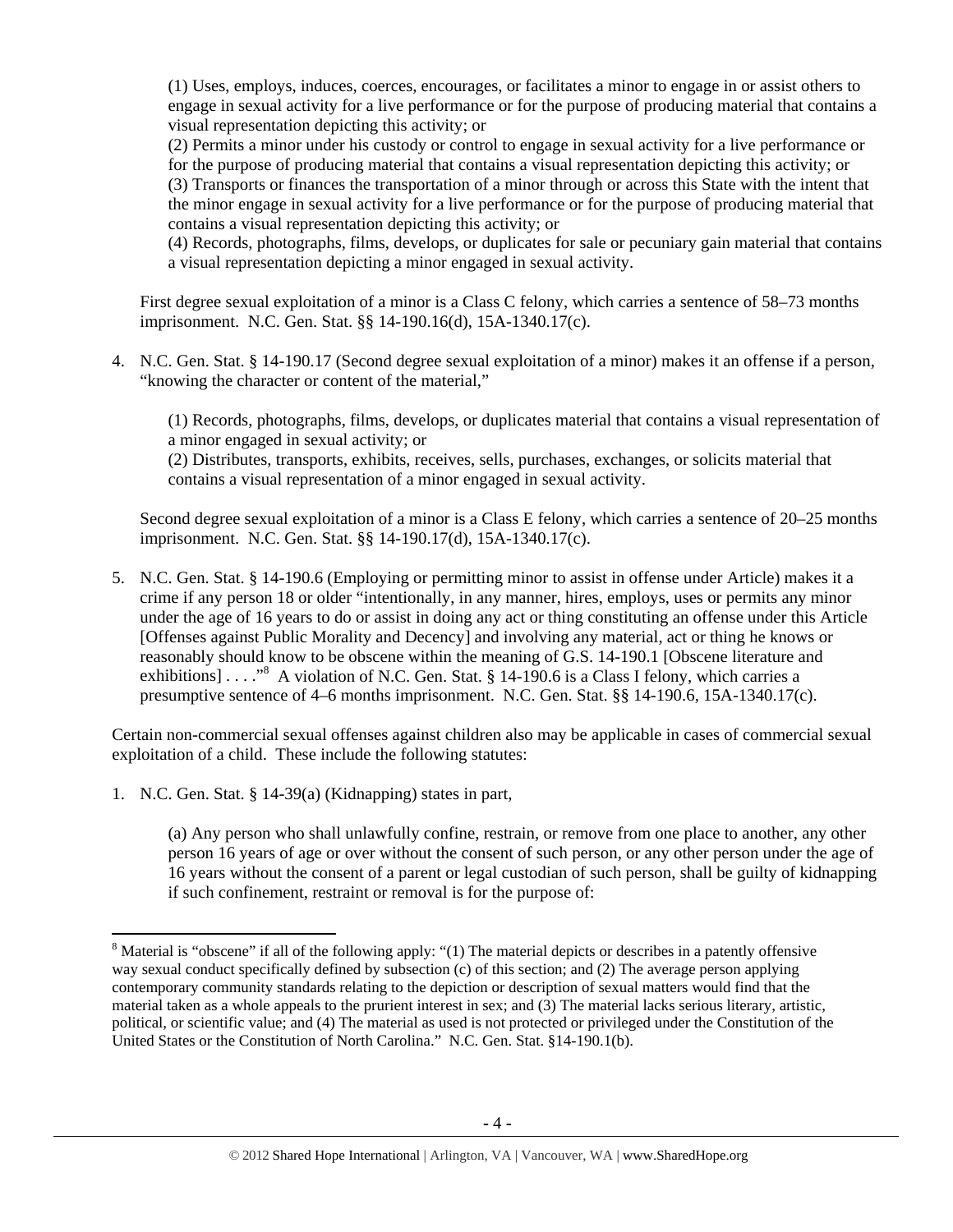. . . . (5) Trafficking another person with the intent that the other person be held in involuntary servitude or sexual servitude in violation of G.S. 14-43.11 [Human trafficking]. (6) Subjecting or maintaining such other person for sexual servitude in violation of G.S. 14-43.13 [Sexual servitude].

Kidnapping is a Class C felony where "the person kidnapped either was not released by the defendant in a safe place or had been seriously injured or sexually assaulted," which carries a presumptive sentence of 58– 73 months imprisonment. N.C. Gen. Stat. §§ 14-39(b), 15A-1340.17(c). Where "the person kidnapped was released in a safe place by the defendant and had not been seriously injured or sexually assaulted, the offense is kidnapping in the second degree and is punishable as a Class E felony," which carries a presumptive sentence of 20–25 months imprisonment. N.C. Gen. Stat. §§ 14-39(b), 15A-1340.17(c).

2. N.C. Gen. Stat. § 14-202.3(a) (Solicitation of child by computer or certain other electronic devices to commit an unlawful sex act) criminalizes the solicitation of a child by a computer by stating,

A person is guilty of solicitation of a child by a computer if the person is 16 years of age or older and the person knowingly, with the intent to commit an unlawful sex act, entices, advises, coerces, orders, or commands, by means of a computer or any other device capable of electronic data storage or transmission, a child who is less than 16 years of age and at least five years younger than the defendant, or a person the defendant believes to be a child who is less than 16 years of age and who the defendant believes to be at least five years younger than the defendant, to meet with the defendant or any other person for the purpose of committing an unlawful sex act. . . .

Violation of N.C. Gen. Stat. § 14-202.3 is generally a Class H felony, which carries a presumptive sentence of 5–6 months imprisonment; however, if the defendant actually appears at the intended meeting location, the violation is a Class G felony carrying a presumptive sentence of 10–13 months imprisonment. N.C. Gen. Stat. §§ 14-202.3(c), 15A-1340.17(c).

- 3. N.C. Gen. Stat. § 14-27.2(a) (First-degree rape) states in part, "(a) A person is guilty of rape in the first degree if the person engages in vaginal intercourse: (1) With a victim who is a child under the age of 13 years and the defendant is at least 12 years old and is at least four years older than the victim; . . . ." A violation of N.C. Gen. Stat. § 14-27.2 is a Class B1 felony carrying a presumptive sentence of 192–240 months imprisonment. N.C. Gen. Stat. §§ 14-27.2(b), 15A-1340.17(c).
- 4. N.C. Gen. Stat. § 14-27.2A(a) (Rape of a child; adult offender) makes it illegal for an adult to "engage[] in vaginal intercourse with a victim who is a child under the age of 13 years." Violation of N.C. Gen. Stat. § 14-27.2A is a Class B1 felony, subject to a penalty enhancement that requires the defendant to receive a minimum sentence of 300 months imprisonment and be enrolled in satellite-based monitoring for life following release from prison. N.C. Gen. Stat. § 14-27.2A(b). In addition, the court may sentence the defendant up to life imprisonment without parole if it finds that "the nature of the offense and the harm inflicted are of such brutality, duration, severity, degree, or scope beyond that normally committed in such crimes, or considered in basic aggravation of these crimes, so as to require a sentence to active punishment in excess of that authorized pursuant to G.S. 15A-1340.17." N.C. Gen. Stat.  $§$  14-27.2A(c).<sup>9</sup>

<sup>&</sup>lt;sup>9</sup> N.C. Gen. Stat. § 14-27.2A(c) states in full, "Notwithstanding the provisions of Article 81B of Chapter 15A of the General Statutes, the court may sentence the defendant to active punishment for a term of months greater than that authorized pursuant to G.S. 15A-1340.17, up to and including life imprisonment without parole, if the court finds that the nature of the offense and the harm inflicted are of such brutality, duration, severity, degree, or scope beyond that normally committed in such crimes, or considered in basic aggravation of these crimes, so as to require a sentence to active punishment in excess of that authorized pursuant to G.S. 15A-1340.17. If the court sentences the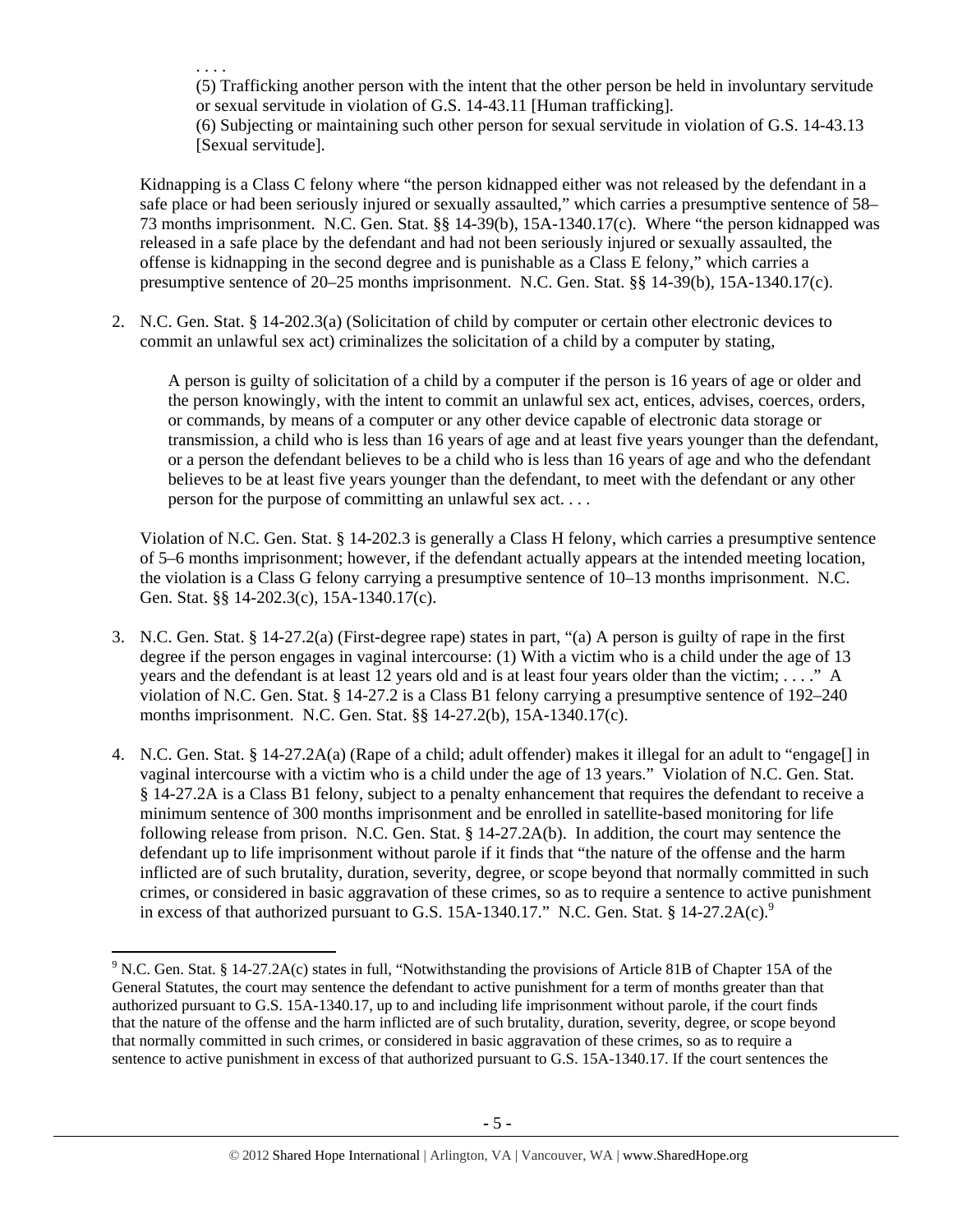- 5. N.C. Gen. Stat. § 14-27.4 (First-degree sexual offense) makes it illegal, among other things, for a person who is at least 12 and at least four years older than the victim to engage in a sexual act with a child under 13. N.C. Gen. Stat. § 14-27.4(a)(1). Violation of N.C. Gen. Stat. § 14-27.4 is a Class B1 felony carrying a presumptive sentence of 192–240 months imprisonment. N.C. Gen. Stat. §§ 14-27.4(b), 15A-1340.17(c).
- 6. N.C. Gen. Stat. § 14-27.4A(a) (Sexual offense with a child; adult offender) makes it illegal for an adult to engage in a sexual act with a child under 13. Violation of N.C. Gen. Stat. § 14-27.4A is a Class B1 felony, subject to a penalty enhancement that requires the defendant to receive a minimum sentence of 300 months imprisonment and to be enrolled in satellite-based monitoring for life following release from prison. N.C. Gen. Stat. § 14-27.4A(b). In addition, the court may sentence the defendant to up life imprisonment without parole, if it finds that "the nature of the offense and the harm inflicted are of such brutality, duration, severity, degree, or scope beyond that normally committed in such crimes, or considered in basic aggravation of these crimes, so as to require a sentence to active punishment in excess of that authorized pursuant to G.S. 15A-1340.17." N.C. Gen. Stat. § 14-27.4A(c).<sup>10</sup>
- 7. N.C. Gen. Stat. § 14-27.7A (Statutory rape or sexual offense of person who is 13, 14, or 15 years old) makes it illegal for a person to engage "in vaginal intercourse or a sexual act" with a child who is 13, 14 or 15 where the defendant is at least four years older than the child. Where the defendant is at least six years older than the child and is not married to the child, a violation of N.C. Gen. Stat. § 14-27.7A is a Class B1 felony, which carries a presumptive sentence of 192–240 months imprisonment. N.C. Gen. Stat. §§ 14-  $27.7A(a)$ ,  $15A-1340.17(c)$ . Where "the defendant is more than four but less than six years older" than the child and is not married to the child, a violation of N.C. Gen. Stat. § 14-27.7A is a Class C felony, which carries a presumptive sentence of 58–73 months imprisonment. N.C. Gen. Stat. §§ 14-27.7A(b), 15A-1340.17(c).
- *1.3 Commercial sexual exploitation of children (CSEC) or prostitution statutes refer to the sex trafficking statute to identify the commercially sexually exploited minor as a trafficking victim.*

The non-commercial offense of N.C. Gen. Stat.  $\S 14-39(a)(4)$ –(6) (Kidnapping) is the only statute that references the human trafficking statute, N.C. Gen. Stat. § 14-43.11, or the sexual servitude statute, N.C. Gen. Stat. § 14-43.13. No CSEC statutes listed above refer to the human trafficking or sexual servitude statutes or otherwise clarify the minor victim's status as a trafficking victim. Similarly, neither of North Carolina's prostitution statutes, N.C. Gen. Stat. § 14-204 (Prostitution and various acts abetting prostitution unlawful) and § 14-204.1 (Loitering for the purpose of engaging in prostitution offense), refers to the human trafficking or sexual servitude statute when the person charged is a minor.

1.3.1 Recommendation: Amend N.C. Gen. Stat. § 14-190.6 (Employing or permitting minor to assist in offense under Article), § 14-190.16 (First degree sexual exploitation of a minor), § 14-190.17 (Second degree sexual exploitation of a minor), § 14-190.18 (Promoting prostitution of a minor), § 14-190.19 (Participating in prostitution of a minor), § 14-204 (Prostitution and various acts abetting prostitution unlawful) and § 14-204.1 (Loitering for the purpose of engaging in prostitution offense) when the person engaged in prostitution is under

<u> 1989 - Johann Stein, marwolaethau a gweledydd a ganlad y ganlad y ganlad y ganlad y ganlad y ganlad y ganlad</u>

<sup>10</sup>*See supra* note 9.

defendant pursuant to this subsection, it shall make findings of fact supporting its decision, to include matters it considered as egregious aggravation. Egregious aggravation can include further consideration of existing aggravating factors where the conduct of the defendant falls outside the heartland of cases even the aggravating factors were designed to cover. Egregious aggravation may also be considered based on the extraordinarily young age of the victim, or the depraved torture or mutilation of the victim, or extraordinary physical pain inflicted on the victim."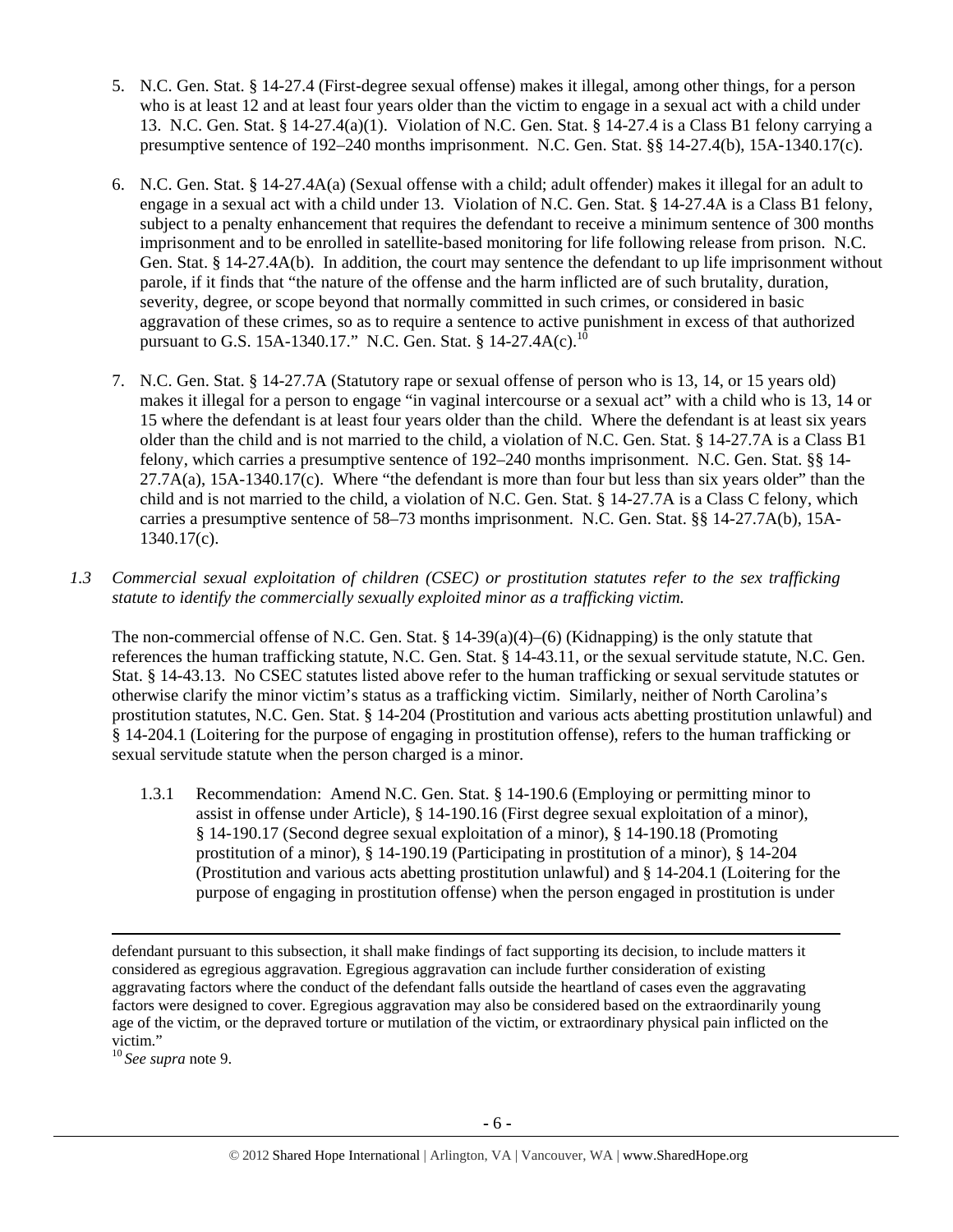18, to refer to N.C. Gen. Stat. § 14-43.11 (Human trafficking) and § 14-43.13 (Sexual servitude) in order to clarify the minor victim's status as a trafficking victim.

*1.4 The state racketeering or gang crimes statute includes sex trafficking and commercial sexual exploitation of children (CSEC) offenses as predicate acts allowing the statute to be used to prosecute trafficking crimes.* 

North Carolina's RICO statute<sup>11</sup> provides solely civil remedies and does not impose criminal liability or financial penalties on criminal enterprises that engage in domestic minor sex trafficking. The offense of continuing criminal enterprise under N.C. Stat. § 14-7.20, however, does impose criminal penalties on such enterprises. N.C. Stat. § 14-7.20 provides,

(a) Any person who engages in a continuing criminal enterprise shall be punished as a Class H

felon and in addition shall be subject to the forfeiture prescribed in subsection (b) of this section. (b) Any person who is convicted under subsection (a) of this section of engaging in a continuing criminal enterprise shall forfeit to the State of North Carolina:

- (1) The profits obtained by the person in the enterprise, and
- (2) Any of the person's interest in, claim against, or property or contractual rights of any kind affording a source of influence over, such enterprise.
- (c) For purposes of this section, a person is engaged in a continuing criminal enterprise if:
	- (1) The person violates any provision of this Chapter, the punishment of which is a felony; and
	- (2) The violation is a part of a continuing series of violations of this Chapter:
		- a. Which are undertaken by the person in concert with five or more other persons with respect to whom the person occupies a position of organizer, a supervisory position, or any other position of management; and
		- b. From which the person obtains substantial income or resources.

All CSEC and trafficking offenses are felonies under Chapter 14 (Criminal Law) or the N.C. Gen. Stat. Thus for organizations of five or more persons, the organizers or managers may be criminally prosecuted and subject to forfeiture under this criminal statute as well as civil forfeiture procedures under the RICO Act. Unfortunately this precludes prosecution of smaller organizations and non-management participants of the enterprise.

1.4.1 Recommendation: Amend N.C. Gen. Stat. § 14-7.20 (Continuing Criminal Enterprise) to expressly include North Carolina's CSEC and trafficking offenses as predicate activity to facilitate the prosecution of trafficking enterprises.

<sup>&</sup>lt;sup>11</sup> North Carolina's Racketeer Influenced and Corrupt Organizations Act (RICO Act) is codified under N.C. General Statutes Chapter 75D. N.C. Gen. Stat. § 75D-4 prohibits engaging in racketeering activity or a pattern thereof and any direct or indirect participation or direction of an enterprise (defined by § 75D-3(a) as ranging from a single person to legally organized entities and informal entities) engaging in such activities. The definition of racketeering activity includes all CSEC and trafficking offenses. See § 75D-3(b)-(c).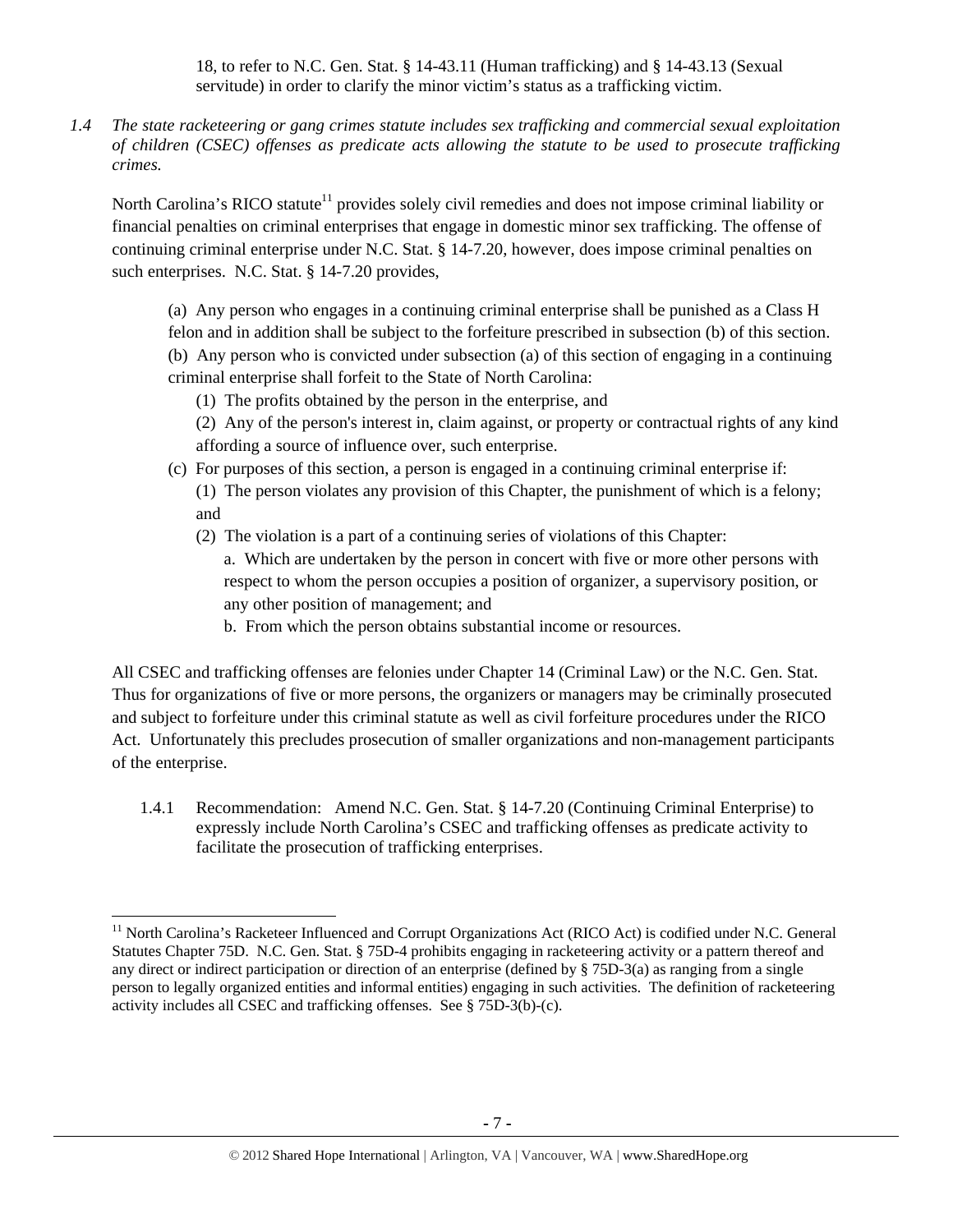#### FRAMEWORK ISSUE 2: CRIMINAL PROVISIONS ADDRESSING DEMAND

## *Legal Components:*

- *2.1 The state sex trafficking law can be applied to buyers of commercial sex acts with a victim of domestic minor sex trafficking.*
- *2.2 Buyers of commercial sex acts with a minor can be prosecuted under commercial sexual exploitation of children (CSEC) laws.*
- *2.3 Solicitation of prostitution laws differentiate between buying sex acts with an adult and buying sex acts with a minor under 18.*
- *2.4 Penalties for buyers of commercial sex acts with minors are as high as federal penalties.*
- *2.5 Using the Internet to lure, entice, or purchase, or attempt to lure, entice, or purchase commercial sex acts with a minor is a separate crime or results in an enhanced penalty for buyers.*
- *2.6 No age mistake defense is permitted for a buyer of commercial sex acts with any minor under 18.*
- *2.7 Base penalties for buying sex acts with a minor under 18 are sufficiently high and not reduced for older minors.*
- *2.8 Financial penalties for buyers of commercial sex acts with minors are sufficiently high to make it difficult for buyers to hide the crime.*
- *2.9 Buying and possessing child pornography carries penalties as high as similar federal offenses.*
- *2.10 Convicted buyers of commercial sex acts with minors and child pornography are required to register as sex offenders.*

\_\_\_\_\_\_\_\_\_\_\_\_\_\_\_\_\_\_\_\_\_\_\_\_\_\_\_\_\_\_\_\_\_\_\_\_\_\_\_\_\_\_\_\_\_\_\_\_\_\_\_\_\_\_\_\_\_\_\_\_\_\_\_\_\_\_\_\_\_\_\_\_\_\_\_\_\_\_\_\_\_\_\_\_\_\_\_\_\_\_\_\_\_\_

# *Legal Analysis:*

*2.1 The state sex trafficking law can be applied to buyers of commercial sex acts with a victim of domestic minor sex trafficking.* 

North Carolina's human trafficking law, N.C. Gen. Stat. § 14-43.11 (Human trafficking), states in part, "A person commits the offense of human trafficking when that person knowingly recruits, entices, harbors, transports, provides, or obtains by any means another person with the intent that the other person be held in involuntary servitude or sexual servitude." N.C. Gen. Stat. § 14-43.11(a). Federal prosecutors, under the Trafficking Victims Protection Act (TVPA),<sup>12</sup> have applied the crime of human trafficking to attempted buyers of commercial sex with minors by charging that the buyers attempted to "obtain"13 a person under 18 to engage in commercial sex.<sup>14</sup> It is unsettled whether the courts will uphold this interpretation of the TVPA. It is arguable, therefore, that the term "obtain" in North Carolina's trafficking statute may be similarly applied, and could, therefore, implicate buyers under N.C. Gen. Stat. § 14-43.11 (Human trafficking). However, North Carolina's human trafficking law has an additional element of "intent" required to prove human trafficking. Therefore, the buyer would need to "obtain" the trafficked person "with the intent that the other person be held in involuntary servitude or sexual servitude." N.C. Gen. Stat. § 14-43.11(a).

A buyer of commercial sex with a minor could more likely be prosecuted under N.C. Gen. Stat. § 14-43.13 (Sexual servitude). N.C. Gen. Stat. § 14-43.13 (Sexual servitude) separately criminalizes "knowingly

 $12$  Trafficking Victims Protection Act (TVPA) of 2000, Pub. L. No. 106-386, 114 Stat. 1464, 1466 (codified in scattered sections of 18 and 22 U.S.C.).

 $13$  18 U.S.C. § 1591(a).

<sup>14</sup> *See e.g*., Indictment at 1, *United States v. Oflyng*, No. 09-00084-01-CR-W-SOW (W.D. Mo. March 10, 2009); *see also* News Release, U.S. Department of Justice, Office of the United States Attorney for the Western District of Missouri, Human Trafficking Rescue Project, Operation Guardian Angel, Final Defendant Pleads Guilty to Sex Trafficking of a Child (December 18, 2009), http://www.justice.gov/usao/mow/news2009/mikoloyck.ple.htm.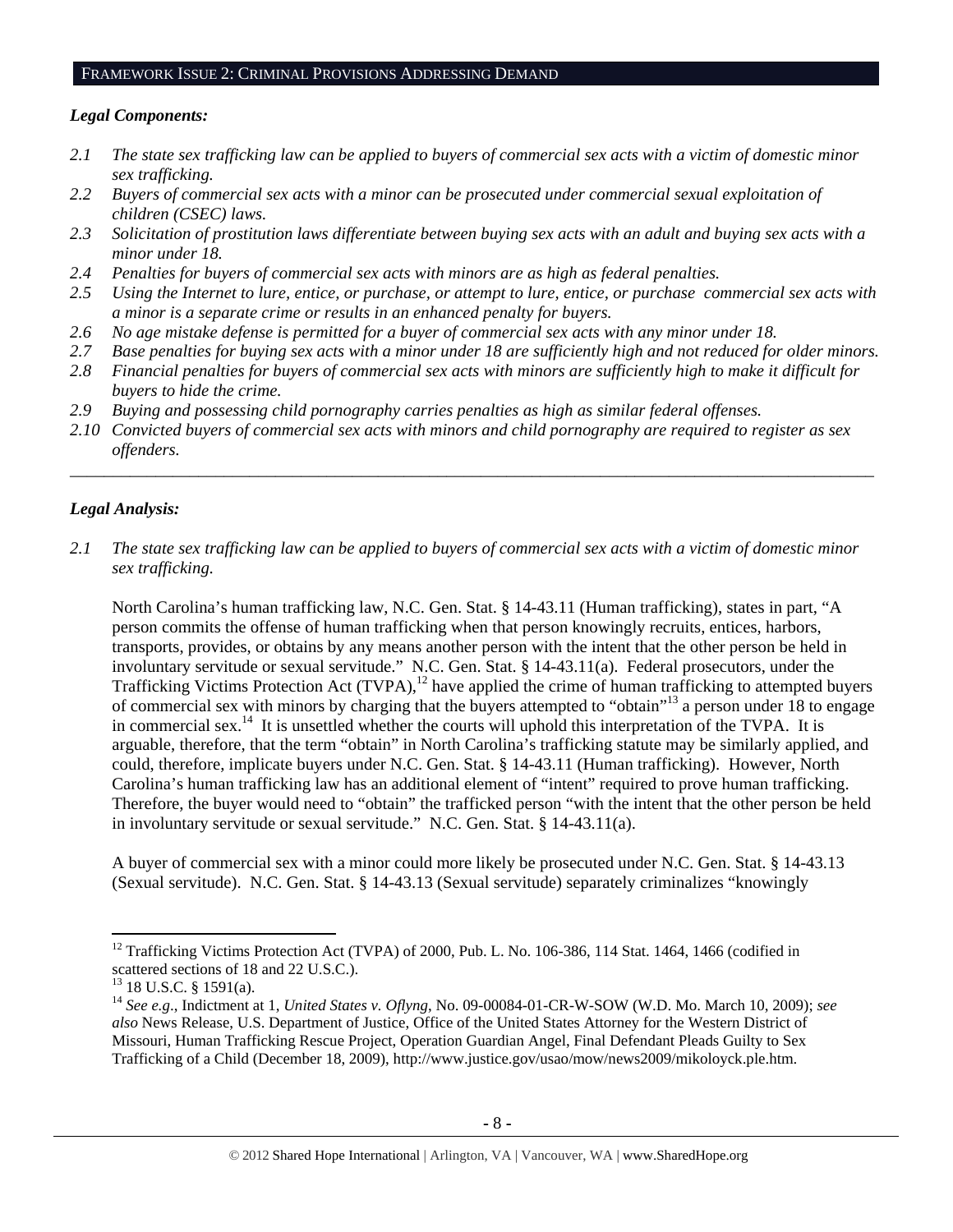subject[ing] or maintain[ing] another in sexual servitude." N.C. Gen. Stat. § 14-43.13(a). N.C. Gen. Stat. § 14-  $43.10(a)(5)$  defines "sexual servitude" as,

a. Any sexual activity as defined in G.S. 14-190.13 [Definitions for certain offenses concerning minors] for which anything of value is directly or indirectly given, promised to, or received by any person, which conduct is induced or obtained by coercion or deception or which conduct is induced or obtained from a person under the age of 18 years; or

b. Any sexual activity as defined in G.S. 14-190.13 that is performed or provided by any person, which conduct is induced or obtained by coercion or deception or which conduct is induced or obtained from a person under the age of 18 years.

The act of knowingly subjecting a person who happens to be a minor to "sexual activity"<sup>15</sup> for which "anything" of value" was given, promised or received to induce or obtain that activity appears to capture the crime of buying a commercial sex act with a minor and fall under N.C. Gen. Stat. § 14-43.13(a) (Sexual servitude).

The offense of unlawful sale, surrender, or purchase of a minor under N.C. Gen. Stat. § 14-43.14<sup>16</sup> criminalizes "the acceptance, solicitation, offer, payment, or transfer of any compensation, in money, property, or other thing of value, at any time, by any person in connection with the unlawful acquisition or transfer of the physical custody of a minor," but does not specifically reference "solicitation" or "payment" for the purpose of engaging in sex acts with a minor so it does not clearly apply to buyers of commercial sex acts with minors.

- 2.1.1 Recommendation: Amend N.C. Gen. Stat. § 14-43.11 (Human trafficking) to make it clearly apply to the actions of to buyers when a minor is trafficked for the purpose of sexual servitude.
- 2.1.2 Recommendation: Amend N.C. Gen. Stat. § 14-43.14 (Unlawful sale, surrender, or purchase of a minor) to specifically include soliciting or purchasing sex acts with a minor.

# *2.2 Buyers of commercial sex acts with a minor can be prosecuted under commercial sexual exploitation of children (CSEC) laws.*

CSEC laws separately criminalize buying sex with a minor. N.C. Gen. Stat. § 14-190.19 (Participating in prostitution of a minor) makes it an offense for an adult to "patronize a minor prostitute." N.C. Gen. Stat. § 14-  $190.19(a)$  defines "patronizing a minor prostitute" as

1. Soliciting or requesting a minor to participate in prostitution;

2. Paying or agreeing to pay a minor, either directly or through the minor's agent, to participate in prostitution; or

3. Paying a minor, or the minor's agent, for having participated in prostitution, pursuant to a prior agreement.

Participating in prostitution of a minor is a Class F felony, which carries a presumptive sentence of 13–16 months imprisonment. N.C. Gen. Stat. §§ 14-190.19(c), 15A-1340.17(c).

2.2.1 Recommendation: Raise the penalty for violations of N.C. Gen. Stat. § 14-190.19 (Participating in prostitution of a minor) to align with the penalty provided under N.C. Gen. Stat. § 14-43.13 (Sexual servitude).

<sup>15</sup> *See supra* note 2. 16 *See supra* note 3.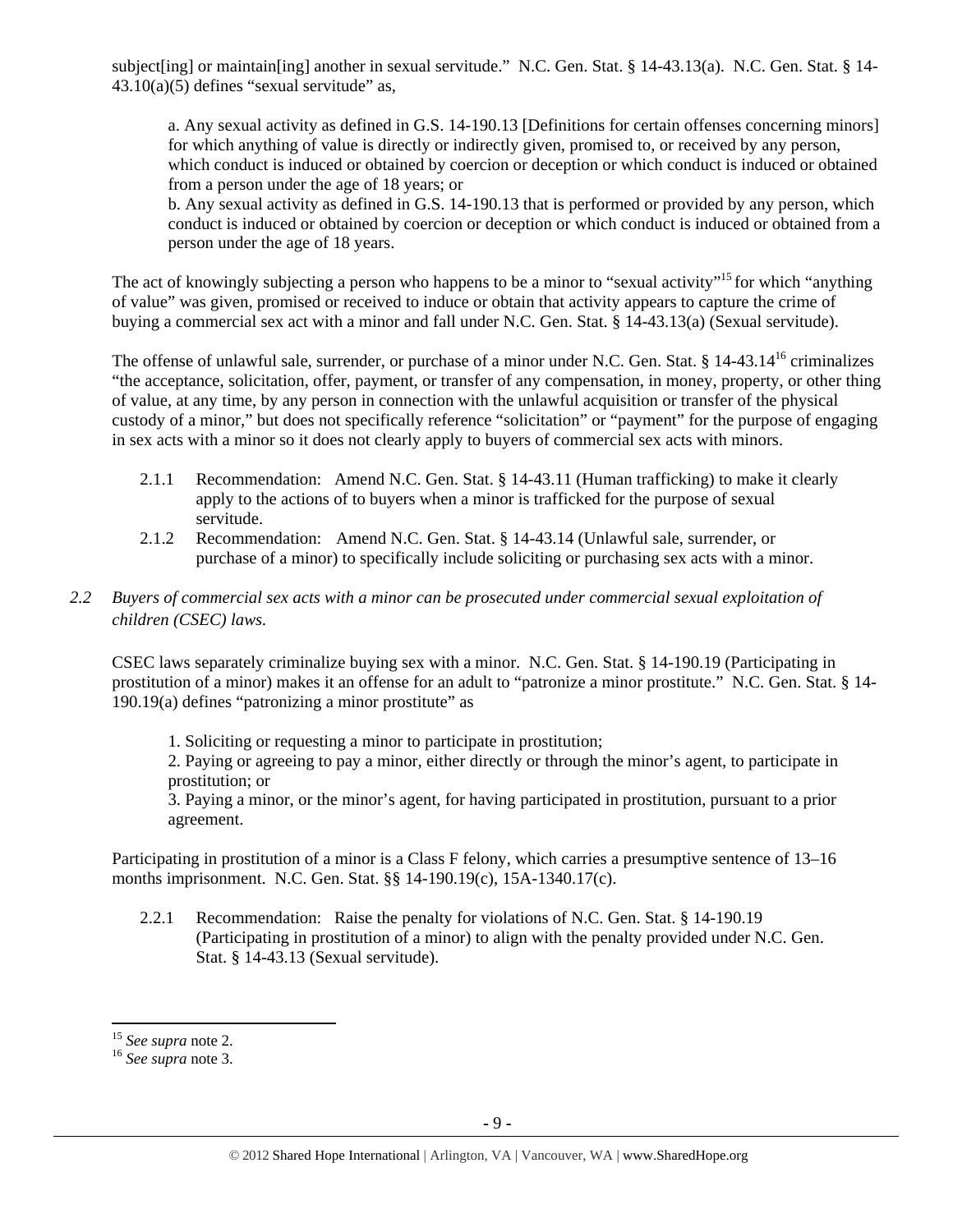*2.3 Solicitation of prostitution laws differentiate between buying sex acts with an adult and buying sex acts with a minor under 18.* 

North Carolina law differentiates between the crime of buying sex with an adult and the crime of buying sex with a minor. N.C. Gen. Stat. § 14-190.19 (Participating in prostitution of a minor) makes paying for sex with a minor a Class F felony, which carries a presumptive sentence of 13–16 months imprisonment. N.C. Gen. Stat. §§ 14-190.19(c), 15A-1340.17(c).

# *2.4 Penalties for buyers of commercial sex acts with minors are as high as federal penalties.*

CSEC and sexual offense laws applicable to buyers of commercial sex with minors are offenses ranging from Class B1 felonies carrying sentences up to life imprisonment without the possibility of parole (presumptive sentence of 192-240 months imprisonment), as outlined below for N.C. Gen. Stat. § 14-27.2A and § 14-27.4A, to Class I felonies carrying presumptive sentences from 4–6 months imprisonment. N.C. Gen. Stat. § 15A-1340.17(c).

Buyers of commercial sex acts with minors convicted under N.C. Gen. Stat. § 14-43.11 (Human trafficking) or under N.C. Gen. Stat. § 14-43.13 (Sexual servitude), both Class C felonies where the victim is a minor, would be subject to a presumptive sentence of 58–73 months imprisonment. N.C. Gen. Stat. §§ 14-43.11(b), 14- 43.13(b), 15A-1340.17(c). To the extent that N.C. Gen. Stat. § 14-43.14 (Unlawful sale, surrender, or purchase of a minor) applies to buyers, violation of this provision is a Class F felony, which carries a presumptive sentence of 13–16 months' imprisonment and a minimum fine of \$5,000, and "[f]or each subsequent violation, a person is guilty of a Class F felony and shall pay a minimum fine of ten thousand dollars (\$10,000)." N.C. Gen. Stat. §§ 14-43.12(b), 15A 1340.17(c).

Buyers of commercial sex with minors convicted under N.C. Gen. Stat. § 14-190.19 (Participating in prostitution of a minor), a Class F felony, would be subject to a presumptive sentence of 13–16 months imprisonment. N.C. Gen. Stat. §§ 14-190.19(c), 15A-1340.17(c).

Sexual offense laws applicable to buyers range from Class C felonies, carrying a sentence of 58–73 months imprisonment, to Class B1 felonies, carrying a presumptive sentence of 192–240 months imprisonment, subject to certain penalty enhancements. N.C. Gen. Stat. § 15A-1340.17(c). N.C. Gen. Stat. § 14-27.2 (First-degree rape), § 14-27.2A (Rape of a child; adult offender), § 14-27.4 (First-degree sexual offense), and § 14-27.4A (Sexual offense with a child; adult offender) are each Class B1 felonies carrying presumptive sentences of 192– 240 months imprisonment. N.C. Gen. Stat. §§ 14-27.2(b), 14-27.2A(b), 14-27.4(b), 14-27.7A(a), 14-27.4A(b), 15A-1340.17(c). Furthermore, in the case of a conviction under either N.C. Gen. Stat. § 14-27.2A (Rape of a child; adult offender) or § 14-27.4A (Sexual offense with a child; adult offender), defendants are subject to a penalty enhancement that requires the defendant to receive a minimum sentence of 300 months imprisonment and be enrolled in satellite-based monitoring for life following release from prison. N.C. Gen. Stat. §§ 14- 27.2A(b), 14-27.4A(b). In addition, the court may sentence such a defendant up to life imprisonment without parole, if it finds that "the nature of the offense and the harm inflicted are of such brutality, duration, severity, degree, or scope beyond that normally committed in such crimes, or considered in basic aggravation of these crimes, so as to require a sentence to active punishment in excess of that authorized pursuant to G.S. 15A-1340.17." N.C. Gen. Stat. §§ 14-27.2A(c), 14-27.4A(c).

A buyer who engages in vaginal intercourse or a sexual act with a child who is 13, 14 or 15 where the defendant is at least four years older than the child could be convicted under N.C. Gen. Stat. § 14-27.7A (Statutory rape or sexual offense of a person who is 13, 14, or 15 years old). Where "the defendant is at least six years older" than the child and not married to the child, a violation of N.C. Gen. Stat. § 14-27.7A is a Class B1 felony, which carries a presumptive sentence of 192–240 months imprisonment. N.C. Gen. Stat. §§ 14-27.7A(a), 5A-1340.17(c). Where "the defendant is more than four but less than six years older" than the child and not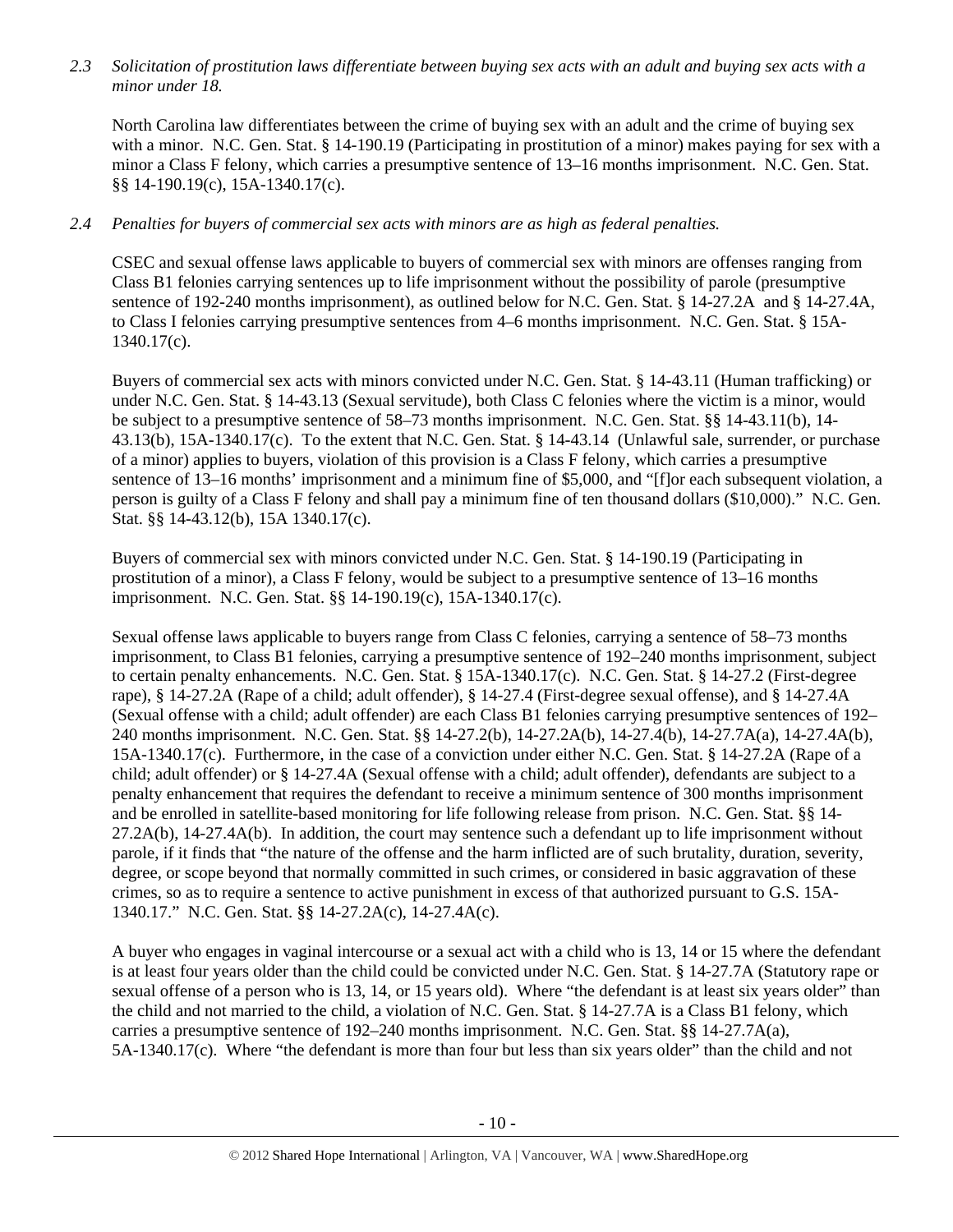married to the child, a violation of N.C. Gen. Stat. § 14-27.7A is a Class C felony, which carries a presumptive sentence of 58–73 months imprisonment. N.C. Gen. Stat. §§ 14-27.7A(b), 15A-1340.17(c).

In comparison, if the victim is under the age of 14, a conviction under the TVPA for child sex trafficking is punishable by 15 years to life imprisonment and a fine not to exceed \$250,000. 18 U.S.C. §§ 1591(b)(1),  $3559(a)(1)$ ,  $3571(b)(3)$ . If the victim is between the ages of  $14-17$ , a conviction is punishable by 10 years to life imprisonment and a fine not to exceed \$250,000. 18 U.S.C. §§ 1591(b)(2), 3559(a)(1), 3571(b)(3). A conviction is punishable by mandatory life imprisonment, however, if the buyer has a prior conviction for a federal sex offense<sup>17</sup> against a minor. 18 U.S.C. § 3559(e)(1). To the extent buyers can be prosecuted under other federal CSEC laws,18 a conviction is punishable by penalties ranging from a fine not to exceed \$250,000 to life imprisonment and a fine not to exceed \$250,000.<sup>19</sup>

- 2.4.1 Recommendation: Raise the penalty for violations of N.C. Gen. Stat. § 14-190.19 (Participating in prostitution of a minor) to align with the penalty provided under N.C. Gen. Stat. § 14-43.13 (Sexual servitude).
- *2.5 Using the Internet to lure, entice, or purchase, or attempt to lure, entice, or purchase commercial sex acts with a minor is a separate crime or results in an enhanced penalty for buyers.*

While not limited to commercial sex acts, the use of the Internet to solicit commercial sex acts with a minor falls under N.C. Gen. Stat. § 14-202.3(a) (Solicitation of child by computer or certain other electronic devices to commit an unlawful sex act), which criminalizes the use of a computer by a person 16 or older who

knowingly, with the intent to commit an unlawful sex act, entices, advises, coerces, orders, or commands, by means of a computer or any other device capable of electronic data storage or transmission, a child who is less than 16 years of age and at least five years younger than the defendant, or a person the defendant believes to be a child who is less than 16 years of age and who the defendant believes to be at least five years younger than the defendant, to meet with the defendant or any other person for the purpose of committing an unlawful sex act. . . .

Violation of N.C. Gen. Stat. § 14-202.3 is generally a Class H felony, which carries a presumptive sentence of 5–6 months imprisonment; however, if "the defendant, or any other person for whom the defendant was arranging the meeting in violation of this section, actually appears at the meeting location," the violation is a

<sup>&</sup>lt;sup>17</sup> Pursuant to 18 U.S.C. § 3559(e)(2), "federal sex offense" is defined as

an offense under section 1591 [18 USCS § 1591] (relating to sex trafficking of children), 2241 [18 USCS § 2241] (relating to aggravated sexual abuse),  $2242$  [18 USCS § 2242] (relating to sexual abuse),  $2244(a)(1)$ [18 USCS  $\S$  2244(a)(1)] (relating to abusive sexual contact), 2245 [18 USCS  $\S$  2245] (relating to sexual abuse resulting in death), 2251 [18 USCS § 2251] (relating to sexual exploitation of children), 2251A [18 USCS § 2251A] (relating to selling or buying of children), 2422(b) [18 USCS § 2422(b)] (relating to coercion and enticement of a minor into prostitution), or  $2423(a)$  [18 USCS § 2423(a)] (relating to transportation of minors).<br><sup>18</sup> 18 U.S.C. §§ 2251A(b) (Selling or buying of children), 2251(a) (Sexual exploitation of children), 2423(a)

<sup>(</sup>Transportation of a minor with intent for minor to engage in criminal sexual activity), 2422(a) (Coercion and enticement), 2252(a)(2), (a)(4) (Certain activities relating to material involving the sexual exploitation of minors). <sup>19</sup> 18 U.S.C. §§ 2251A(b) (conviction punishable by imprisonment for 30 years to life and a fine), 2251(e) (conviction punishable by imprisonment for 15–30 years and a fine), 2423(a) (conviction punishable by imprisonment for 10 years to life and a fine), 2422(a) (conviction punishable by a fine, imprisonment up to 20 years, or both),  $2252(a)(2)$ , (4) (stating that a conviction under subsection (a)(2) is punishable by imprisonment for 5–20 years and a fine, while a conviction under subsection (a)(4) is punishable by imprisonment up to 10 years, a fine, or both.); *see also* 18 U.S.C §§ 3559(a)(1) (classifying all of the above listed offenses as felonies), 3571(b)(3) (providing a fine up to \$250,000 for any felony conviction).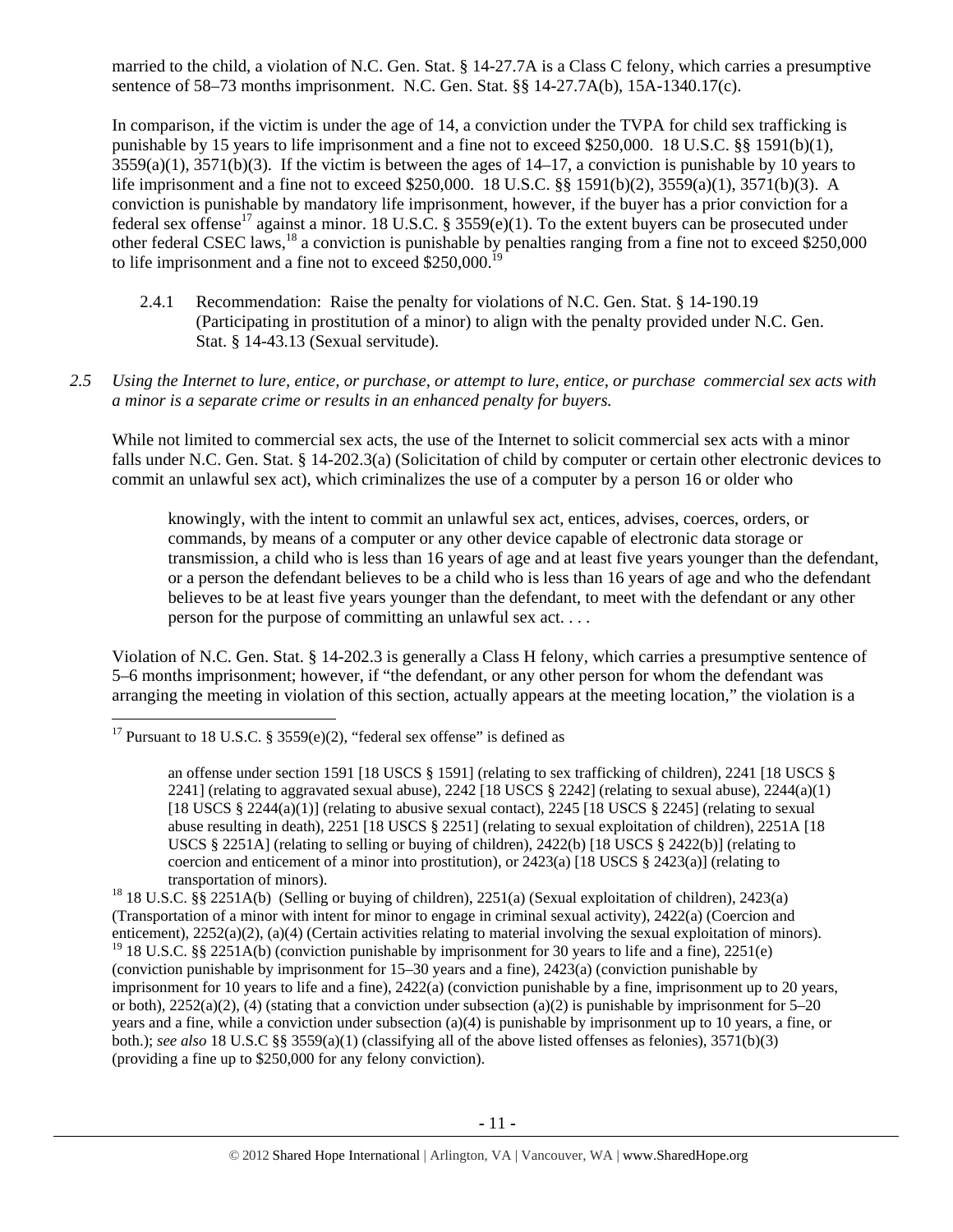Class G felony carrying a presumptive sentence of 10–13 months imprisonment. N.C. Gen. Stat. §§ 14- 202.3(c), 15A-1340.17(c).

2.5.1 Recommendation: Amend N.C. Gen. Stat. § 14-202.3 (Solicitation of child by computer or certain other electronic devices to commit an unlawful sex act) to impose enhanced penalties on those who use the Internet to solicit or commit a commercial sex act with a minor and raise the age of a minor victim to under 18.

#### *2.6 No age mistake defense is permitted for a buyer of commercial sex acts with any minor under 18.*

N.C. Gen. Stat. § 14-190.19(b) (Participating in prostitution of a minor) expressly states that "[m]istake of age is not a defense to a prosecution under this section." N.C. Gen. Stat. § 14-43.11 (Human trafficking) and § 14- 43.13 (Sexual servitude), however, are silent on the availability of mistake of age defenses to defendants in a prosecution under those statutes.

Similarly, no defense of age mistake is permitted for a person who buys or possesses child pornography. N.C. Gen. Stat. § 14-190.17 (Second degree sexual exploitation of a minor), which criminalizes buying child pornography, expressly states that mistake of age is no defense to second degree sexual exploitation of a minor. N.C. Gen. Stat. § 14-190.17(c). N.C. Gen. Stat. § 14-190.17A (Third degree sexual exploitation of a minor), which criminalizes possession of child pornography, also includes language stating that mistake of age is no defense for third degree sexual exploitation of a minor. N.C. Gen. Stat. § 14-190.17A(c).<sup>20</sup>

2.6.1 Recommendation: Amend N.C. Gen. Stat. § 14-43.11 (Human trafficking) and § 14-43.13 (Sexual servitude) to make clear that a mistake of age defense does not apply in a prosecution of a buyer of sex acts with a minor under 18 for sexual servitude.

#### *2.7 Base penalties for buying sex acts with a minor under 18 are sufficiently high and not reduced for older minors.*

North Carolina does not reduce the penalties for crimes committed against older minors under N.C. Gen. Stat. § 14-43.11 (Human trafficking) or § 14-43.13 (Sexual servitude). Each applies the same penalty when the victim is a "minor," meaning, "[a] person who is less than 18 years of age." N.C. Gen. Stat. § 14-43.10(a)(4). Similarly, pursuant to N.C. Gen. Stat. § 14-190.13, for "G.S. 14-190.14, displaying material harmful to minors; G.S. 14-190.15, disseminating or exhibiting to minors harmful material or performances; . . . G.S. 14-190.19, participating in prostitution of a minor," "minor" is defined as "[a]n individual who is less than 18 years old and is not married or judicially emancipated."

- 2.7.1 Recommendation: Amend N.C. Gen. Stat. § 14-202.3(a) (Solicitation of child by computer or certain other electronic devices to commit an unlawful sex act) to protect all minors under 18 years of age.
- *2.8 Financial penalties for buyers of commercial sex acts with minors are sufficiently high to make it difficult for buyers to hide the crime.*

Buyers of sex with minors could be subject to several types of financial penalties, including fines, forfeiture, and restitution. Buyers of sex with minors convicted of criminal charges may be ordered to pay a fine. Pursuant to N.C. Gen. Stat. § 15A-1361, "A person who has been convicted of a criminal offense may be

<sup>&</sup>lt;sup>20</sup> Additionally, N.C. Gen. Stat. § 14-190.18 (Promoting prostitution of a minor) and § 14-190.16 (First degree sexual exploitation of a minor) contain language prohibiting an age mistake defense. N.C. Gen. Stat. §§ 14- 190.18(b), 14-190.16(c).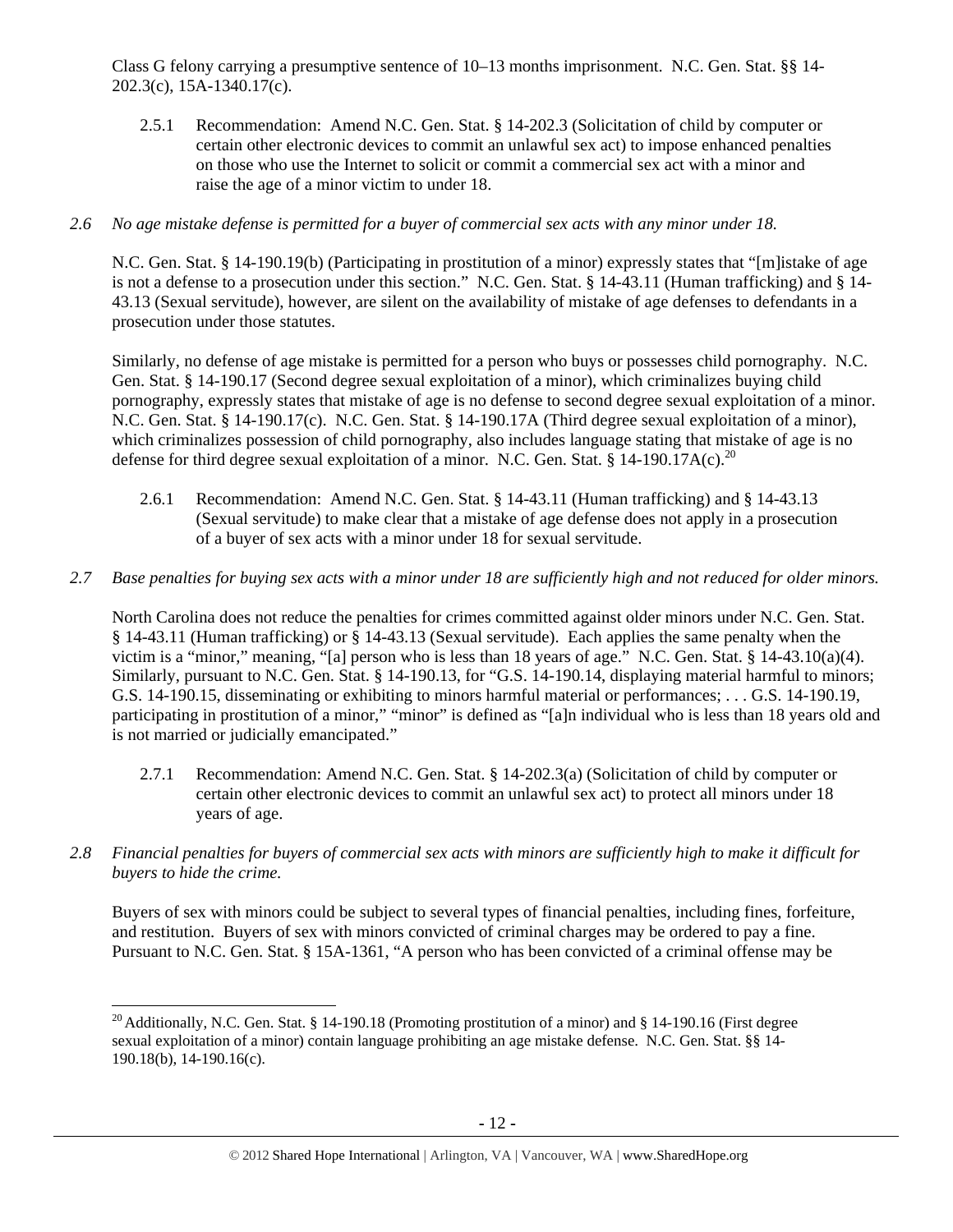ordered to pay a fine as provided by law."<sup>21</sup> To the extent that N.C. Gen. Stat. § 14-43.14 (Unlawful sale, surrender, or purchase of a minor) applies to domestic minor sex trafficking, buyers face a minimum fine of \$5,000, and "[f]or each subsequent violation . . . a minimum fine of ten thousand dollars (\$10,000)." N.C. Gen. Stat. §§ 14-43.12(b), 15A 1340.17(c).

In addition, buyers are subject to mandatory, criminal asset forfeiture.<sup>22</sup> Pursuant to N.C. Gen. Stat. § 14-2.3 (Forfeiture of gain acquired through criminal activity), "Except as is otherwise provided in Article 3 of Chapter 31A [Willful and unlawful killing of decedent], in the case of any violation of Article 13A [North Carolina street gang suppression act] of Chapter 14, or a general statute constituting a felony other than a nonwillful homicide, any money or other property or interest in property acquired thereby shall be forfeited to the State of North Carolina, including any profits, gain, remuneration, or compensation directly or indirectly collected by or accruing to any offender."

Buyers may also face forfeiture under nuisance laws. Pursuant to N.C. Gen. Stat. § 19-1 (What are nuisances under this chapter), the following may be deemed a nuisance:

(a) The erection, establishment, continuance, maintenance, use, ownership or leasing of any building or place for the purpose of assignation, prostitution, gambling, illegal possession or sale of alcoholic beverages, illegal possession or sale of controlled substances as defined in the North Carolina Controlled Substances Act, or illegal possession or sale of obscene or lewd matter, as defined in this Chapter, shall constitute a nuisance.

. . . .

(b1) The erection, establishment, continuance, maintenance, use, ownership or leasing of any building or place wherein or whereon are carried on, conducted, or permitted repeated activities or conditions which violate a local ordinance regulating sexually oriented businesses so as to contribute to adverse secondary impacts shall constitute a nuisance.

. . . .

(c) The building, place, vehicle, or the ground itself, in or upon which a nuisance as defined in subsection (a), (b), or (b1) of this section is carried on, and the furniture, fixtures, and contents, are also declared a nuisance, and shall be enjoined and abated as hereinafter provided.

Money and property may also be deemed a nuisance pursuant to N.C. Gen. Stat. § 19-1.3 (Personal property as a nuisance; knowledge of nuisance) which states,

The following are also declared to be nuisances, as personal property used in conducting and maintaining a nuisance under this Chapter:

(1) All moneys paid as admission price to the exhibition of any lewd film found to be a nuisance; (2) All valuable consideration received for the sale of any lewd publication which is found to be a nuisance;

(3) All money or other valuable consideration, vehicles, conveyances, or other property received or used in gambling, prostitution, the illegal sale of alcoholic beverages or the illegal sale of substances proscribed under the North Carolina Controlled Substances Act, as well as the furniture and movable contents of a place used in connection with such prohibited conduct.

 $21$  Pursuant to N.C. Gen. Stat. § 15A-1340.17(b) (Punishment limits for each class of offense and prior record level), "Any judgment that includes a sentence of imprisonment may also include a fine . . . Unless otherwise provided, the amount of the fine is in the discretion of the court."

 $^{22}$  For additional information on asset forfeiture statutes and procedure, see http://www.sharedhope.org/wpcontent/uploads/2012/11/SHIStateAssetForfeitureLawsChart.pdf.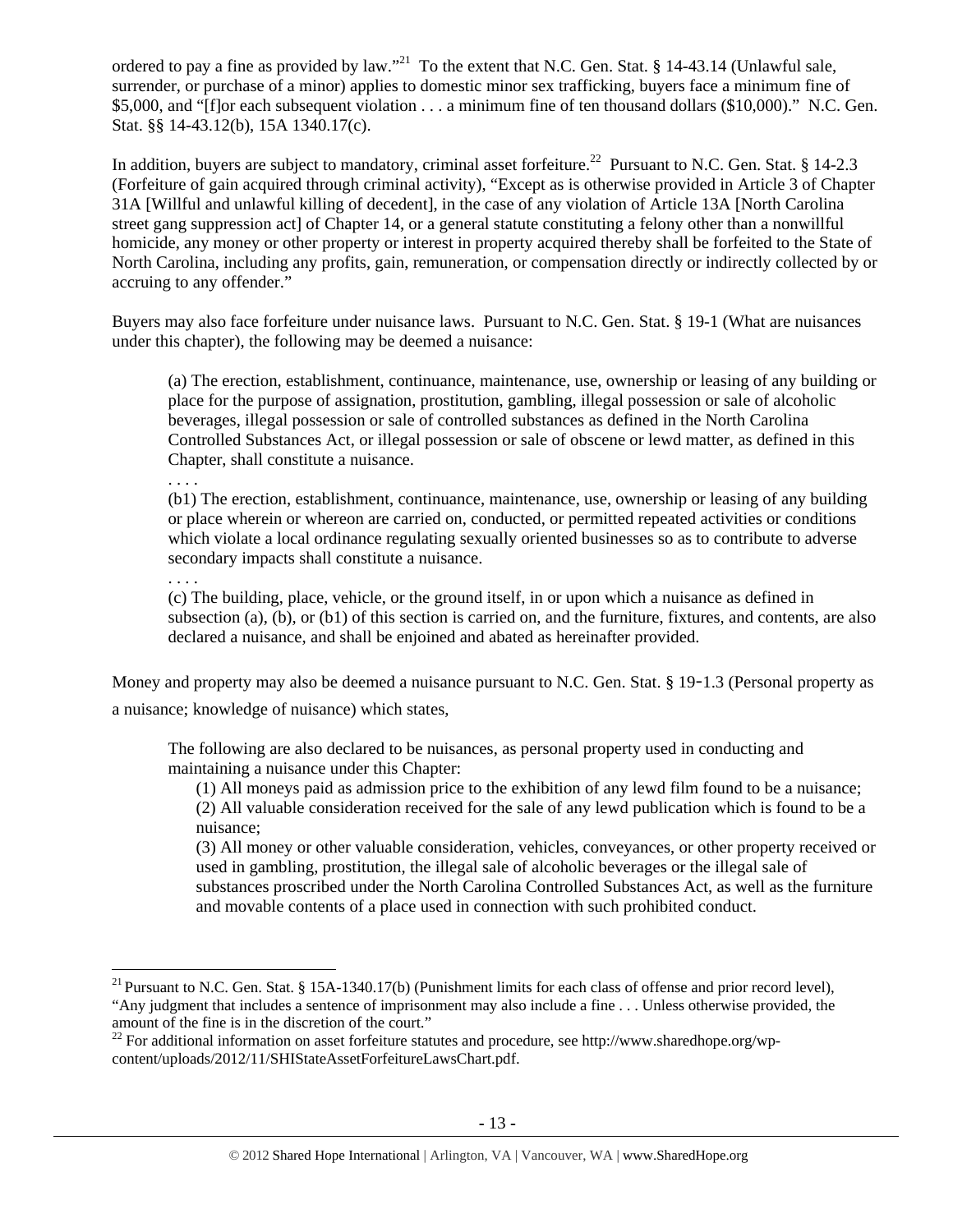Additionally, N.C. Gen. Stat. § 19-6 (Civil penalty; forfeiture; accounting; lien as to expenses of abatement; invalidation of lease) provides in part, "Lewd matter is contraband, and there are no property rights therein. All personal property, including all money and other considerations, declared to be a nuisance under the provisions of G.S. 19-1.3 and other sections of this Article, are subject to forfeiture to the local government and are recoverable as damages in the county wherein such matter is sold, exhibited or otherwise used. Such property including moneys may be traced to and shall be recoverable from persons who, under G.S. 19-2.4, have knowledge of the nuisance at the time such moneys are received by them."

Buyers also could be ordered to pay restitution to the domestic minor sex trafficking victim, as the court is required to consider a potential order of restitution at sentencing. Pursuant to N.C. Gen. Stat. § 15A-1340.34(a) (Restitution generally), "When sentencing a defendant convicted of a criminal offense, the court shall determine whether the defendant shall be ordered to make restitution to any victim of the offense in question. For purposes of this Article, the term 'victim' means a person directly and proximately harmed as a result of the defendant's commission of the criminal offense." Subsection (b) states in part, "If the defendant is being sentenced for an offense for which the victim is entitled to restitution under Article 46 of this Chapter, the court shall, in addition to any penalty authorized by law, require that the defendant make restitution to the victim or the victim's estate for any injuries or damages arising directly and proximately out of the offense committed by the defendant."<sup>23</sup> Under subsection (c), "When subsection (b) of this section does not apply, the court may, in addition to any other penalty authorized by law, require that the defendant make restitution to the victim or the victim's estate for any injuries or damages arising directly and proximately out of the offense committed by the defendant."

## *2.9 Buying and possessing child pornography carries penalties as high as similar federal offenses.*

A person who buys child pornography may be prosecuted under N.C. Gen. Stat. § 14-190.17 (Second degree sexual exploitation of a minor), which makes it an offense if a person, "knowing the character or content of the material, . . . purchases . . . material that contains a visual representation of a minor engaged in sexual activity." N.C. Gen. Stat. § 14-190.17(a)(2). N.C. Gen. Stat. § 14-190.17(c) (Second degree sexual exploitation of a minor) expressly states that mistake of age is no defense for second degree sexual exploitation of a minor. Second degree sexual exploitation of a minor is a Class E felony, which carries a presumptive sentence of 20– 25 months imprisonment. N.C. Gen. Stat. §§ 14-190.17(d), 15A-1340.17(c).

In addition, a person who possesses child pornography may be prosecuted under N.C. Gen. Stat. § 14-190.17A (Third degree sexual exploitation of a minor), which makes it an offense if a person, "knowing the character or content of the material, . . . possesses material that contains a visual representation of a minor engaging in sexual activity." N.C. Gen. Stat. § 14-190.17A(a). Third degree sexual exploitation of a minor is a Class H felony, which carries a presumptive sentence of 5–6 months imprisonment. N.C. Gen. Stat. §§ 14-190.17A(d), 15A-1340.17(c).

In comparison, a federal conviction for possession of child pornography<sup>24</sup> is generally punishable by imprisonment for 5–20 years and a fine not to exceed \$250,000.<sup>25</sup> Subsequent convictions, however, are punishable by imprisonment up to 40 years and a fine not to exceed  $$250,000.<sup>26</sup>$ 

 $^{23}$  The remainder of subsection (b) states, "If the defendant is placed on probation or post-release supervision, any restitution ordered under this subsection shall be a condition of probation as provided in G.S. 15A-1343(d) or a condition of post-release supervision as provided in G.S. 148-57.1."

<sup>&</sup>lt;sup>24</sup> 18 U.S.C. §§ 2252(a)(2), (a)(4) (Certain activities relating to material involving the sexual exploitation of minors),  $2252A(a)(2)$ –(3) (Certain activities relating to material constituting or containing child pornography), 1466A(a), (b) (Obscene visual representations of the sexual abuse of children).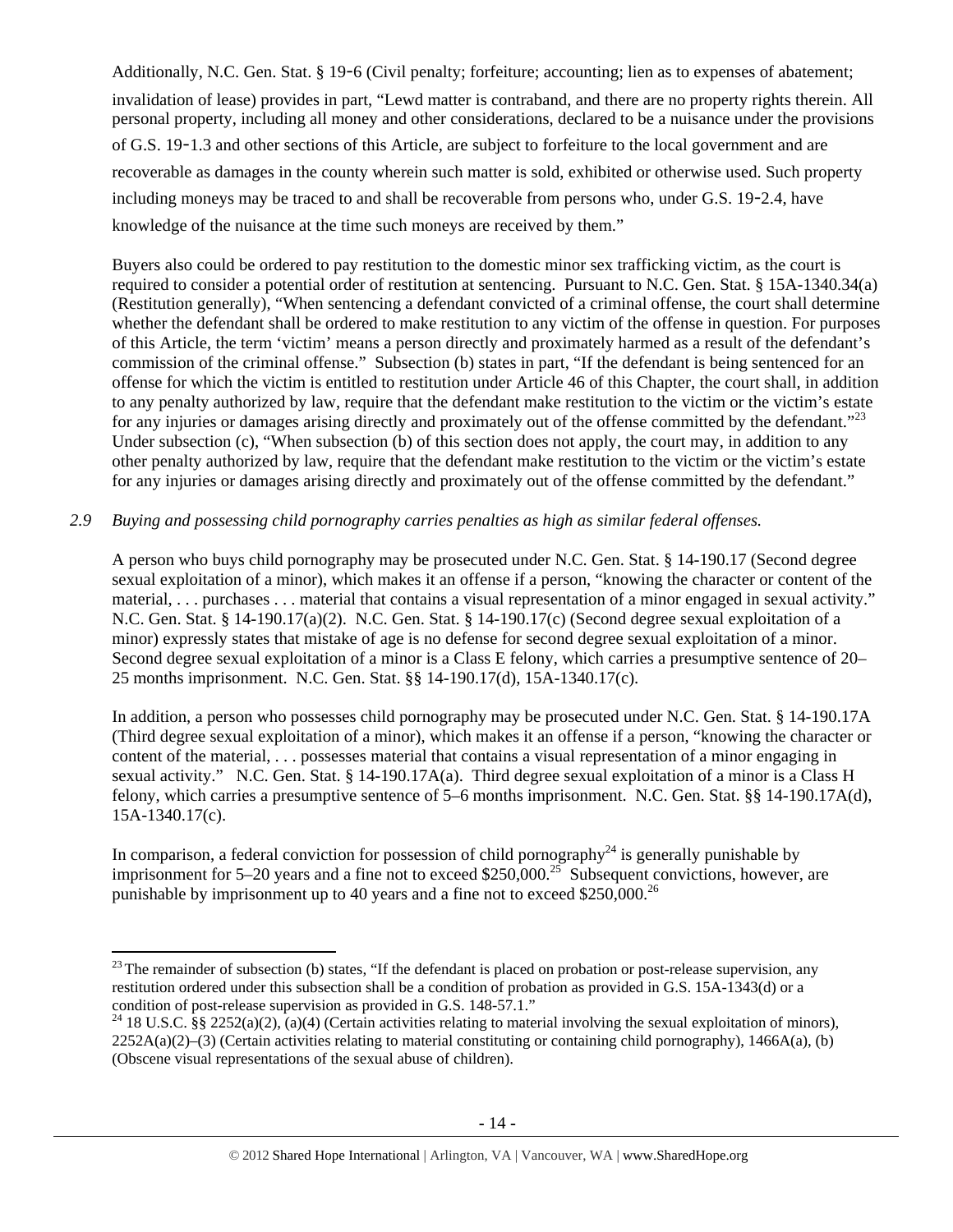- 2.9.1 Recommendation: Raise penalties for buying and possessing pornography to align with federal penalties.
- 2.10 *Convicted buyers of commercial sex acts with minors and child pornography are required to register as sex offenders.*

Convicted buyers of commercial sex acts with minors are required to register as sex offenders under Article 27A (Sex offender and public protection registration programs) of Chapter 14 (Criminal law) of the North Carolina General Statutes. Pursuant to N.C. Gen. Stat. § 14-208.7(a), "A person who is a State resident and who has a reportable conviction shall be required to maintain registration with the sheriff of the county where the person resides." A "reportable conviction" is defined by N.C. Gen. Stat. § 14-208.6(4)<sup>27</sup> as

a. A final conviction for an offense against a minor, a sexually violent offense, or an attempt to commit any of those offenses . . .

. . .

e. A final conviction for a violation of G.S. 14-43.14 [Unlawful sale, surrender, or purchase of a minor], only if the court sentencing the individual issues an order pursuant to G.S. 14-43.14(e) requiring the individual to register.

The term, "sexually violent offense," is defined in N.C. Gen. Stat. § 14-208.6(5) as,

a violation of G.S. 14-27.2 (first degree rape), G.S. 14-27.2A (rape of a child; adult offender), G.S. 14- 27.3 (second degree rape), G.S. 14-27.4 (first degree sexual offense), G.S. 14-27.4A (sex offense with a child; adult offender), G.S. 14-27.5 (second degree sexual offense), . . . G.S. 14-27.7A(a) (statutory rape or sexual offense of person who is 13-, 14-, or 15-years-old where the defendant is at least six years older), G.S. 14-43.13 (subjecting or maintaining a person for sexual servitude), . . . G.S. 14-190.6 (employing or permitting minor to assist in offenses against public morality and decency), . . . G.S. 14- 190.17 (second degree sexual exploitation of a minor), G.S. 14-190.17A (third degree sexual exploitation of a minor),  $\dots$  G.S. 14-190.19 (participating in the prostitution of a minor),  $\dots$  G.S. 14-202.3 (Solicitation of child by computer or certain other electronic devices to commit an unlawful sex act) . . . .

The North Carolina Human Trafficking Commission has been charged by the North Carolina General Assembly to consider "whether human trafficking should be added to the list of criminal convictions that require

<sup>25</sup> 18 U.S.C. §§ 2252(b) (stating that a conviction under subsection (a)(2) is punishable by imprisonment for 5–20 years and a fine, while a conviction under subsection (a)(4) is punishable by imprisonment up to 10 years, a fine, or both), 2252A(b)(1) (a conviction is punishable by imprisonment for 5–20 years and a fine), 1466A(a), (b) (stating that a conviction under subsection (a) is "subject to the penalties provided in section  $2252A(b)(1)$ ," imprisonment for 5–20 years and a fine, while a conviction under subsection (b) is "subject to the penalties provided in section 2252A(b)(2)," imprisonment up to 10 years, a fine, or both); *see also* 18 U.S.C §§ 3559(a)(1) (classifying all of the above listed offenses as felonies), 3571(b)(3) (providing a fine up to \$250,000 for any felony conviction). <sup>26</sup> 18 U.S.C. §§ 2252(b) (stating if a person has a prior conviction under subsection (a)(2), or a list of other statutes, a conviction is punishable by a fine and imprisonment for 15–40 years, but if a person has a prior conviction under subsection (a)(4), or a list of other statutes, a conviction is punishable by a fine and imprisonment for  $10-20$  years),  $2252A(b)(1)$  (stating if a person has a prior conviction under subsection (a)(2), (a)(3), or a list of other statutes, a conviction is punishable by a fine and imprisonment for  $15-40$  years),  $1466A(a)$ , (b) (stating that the penalty scheme for section 2252A(b) applies); *see also* 18 U.S.C §§ 3559(a)(1) (classifying all of the above listed offenses as felonies), 3571(b)(3) (providing a fine up to \$250,000 for any felony conviction).

 $27$  The text of N.C. Gen. Stat. § 14-208.6(4) included here and elsewhere in this report reflects passage of Senate Bill 910, 2011-2012 Leg., 2d Reg. Sess. (N.C. 2012) (effective December 1, 2012).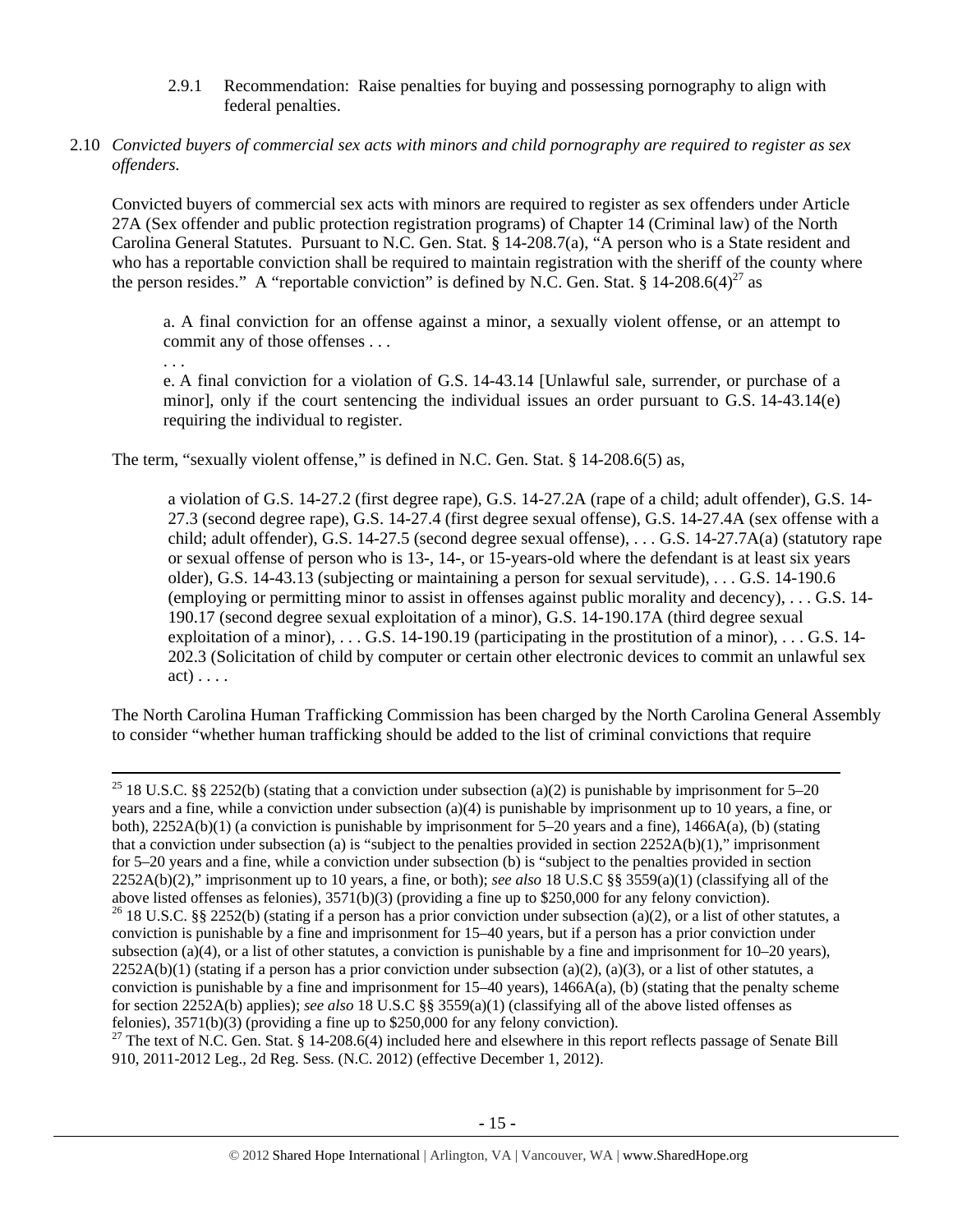registration under the sex offender and public protection registration program."28 The Commission will terminate on December 31, 2014.

2.10.1 Recommendation: Amend the definition of "sexually violent offense" under N.C. Gen. Stat. § 14-208.6(5) (Definitions) to include N.C. Gen. Stat. § 14-43.11 (Human trafficking), if the crime is against a minor for the purpose of sexual servitude.

 $28$  The North Carolina Human Trafficking Commission was created by passage of House Bill 950, Section 15.3A, 2011-2012 Leg., 2d Reg. Sess. (N.C. 2012) (effective July 1, 2012).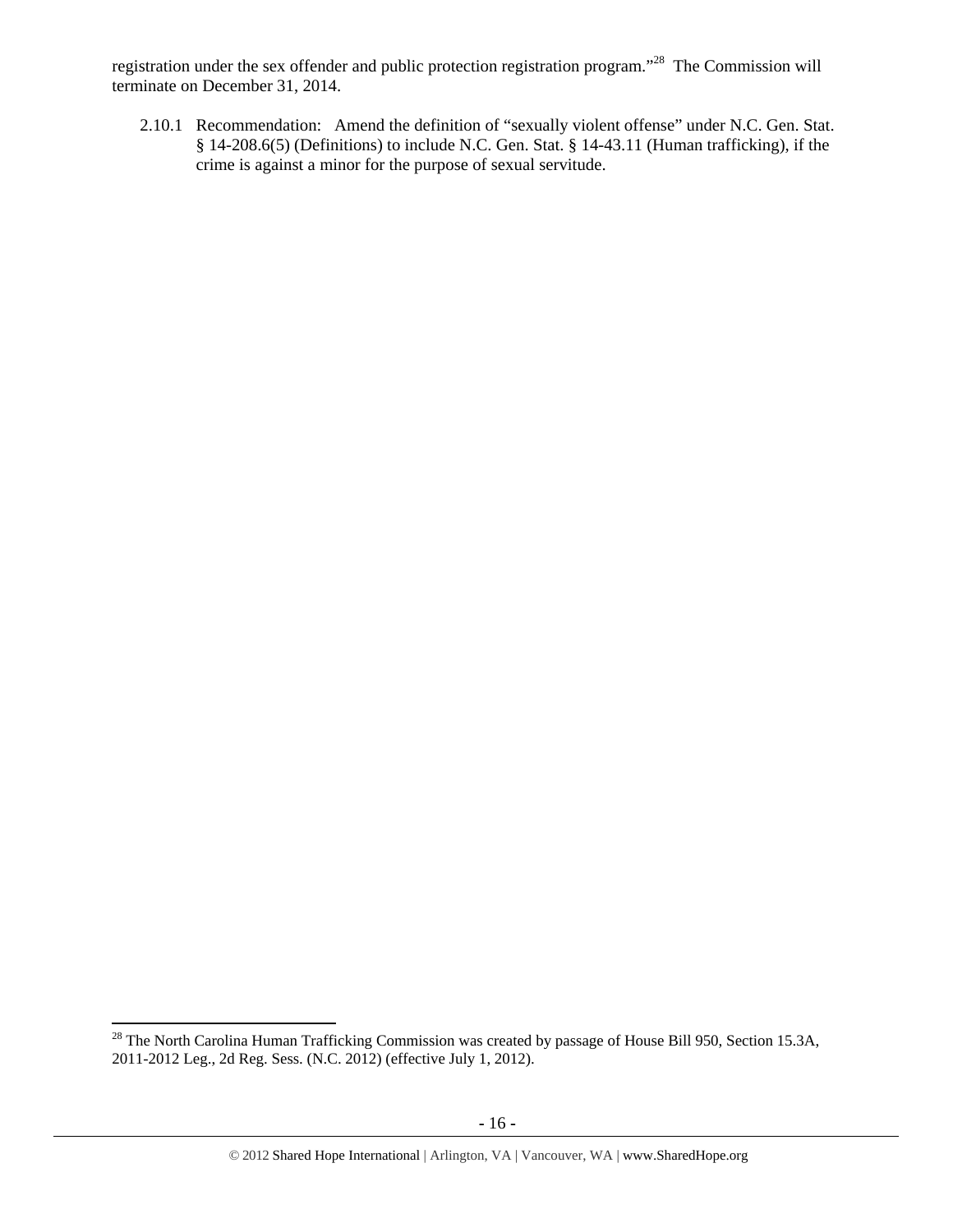#### FRAMEWORK ISSUE 3: CRIMINAL PROVISIONS FOR TRAFFICKERS

#### *Legal Components:*

- *3.1 Penalties for trafficking a child for sexual exploitation are as high as federal penalties.*
- *3.2 Creating and distributing child pornography carries penalties as high as similar federal offenses.*
- *3.3 Using the Internet to lure, entice, recruit, or sell commercial sex acts with a minor is a separate crime or results in an enhanced penalty for traffickers.*
- *3.4 Financial penalties for traffickers, including asset forfeiture, are sufficiently high*.
- *3.5 Convicted traffickers are required to register as sex offenders.*
- *3.6 Laws relating to termination of parental rights for certain offenses include sex trafficking or commercial sexual exploitation of children (CSEC) offenses in order to remove the children of traffickers from their control and potential exploitation.*

*\_\_\_\_\_\_\_\_\_\_\_\_\_\_\_\_\_\_\_\_\_\_\_\_\_\_\_\_\_\_\_\_\_\_\_\_\_\_\_\_\_\_\_\_\_\_\_\_\_\_\_\_\_\_\_\_\_\_\_\_\_\_\_\_\_\_\_\_\_\_\_\_\_\_\_\_\_\_\_\_\_\_\_\_\_\_\_\_\_\_\_\_\_\_* 

#### *Legal Analysis:*

*3.1 Penalties for trafficking a child for sexual exploitation are as high as federal penalties.* 

Traffickers prosecuted under N.C. Gen. Stat. § 14-43.11 (Human trafficking) face a Class C felony when the victim is a minor, which carries a presumptive sentence of 58–73 months imprisonment. N.C. Gen. Stat. §§ 14-43.11(b), 15A-1340.17(c). Traffickers also could be prosecuted under N.C. Gen. Stat. § 14-43.13 (Sexual servitude), which is also a Class C felony when the victim is a minor, which carries a presumptive sentence of 58–73 months imprisonment. N.C. Gen. Stat. §§ 14-43.13(b), 15A-1340.17(c). To the extent that N.C. Gen. Stat. § 14-43.14 (Unlawful sale, surrender, or purchase of a minor) applies to domestic minor sex trafficking, violation of this provision is a Class F felony, which carries a presumptive sentence of 13–16 months imprisonment and a minimum fine of \$5,000, and "[f]or each subsequent violation, a person is guilty of a Class F felony and shall pay a minimum fine of ten thousand dollars (\$10,000)." N.C. Gen. Stat. §§ 14-43.12(b), 15A 1340.17(c).

Traffickers may be prosecuted under N.C. Gen. Stat. § 14-190.18 (Promoting prostitution of a minor), which is a Class C felony and carries a presumptive sentence of 58–73 months imprisonment. N.C. Gen. Stat. §§ 14- 190.18(c), 15A-1340.17(c).

Traffickers could also be prosecuted under N.C. Gen. Stat. § 14-39 (Kidnapping) in combination with a crime of human trafficking or sexual servitude. N.C. Gen. Stat. § 14-39 is a Class C felony and carries a presumptive sentence of 58–73 months imprisonment when "the person kidnapped either was not released by the defendant in a safe place or had been seriously injured or sexually assaulted." N.C. Gen. Stat. §§ 14-39(b), 15A-1340.17(c). When the "person kidnapped was released in a safe place by the defendant and had not been seriously injured or sexually assaulted, the offense is kidnapping in the second degree and is punishable as a Class E felony," which carries a presumptive sentence of 20–25 months imprisonment. N.C. Gen. Stat. §§ 14- 39(b), 15A-1340.17(c).

Traffickers convicted under N.C. Gen. Stat. § 14-43.14<sup>29</sup> (Unlawful sale, surrender, or purchase of a minor) will be guilty of a Class F felony, which carries a presumptive sentence of 13–16 months imprisonment and a minimum fine of \$5,000. N.C. Gen. Stat. §§ 14-43.12(b), 15A-1340.17(c).

 $29$  The text of N.C. Gen. Stat. § 14-43.14 included here and elsewhere in this report reflects passage of Senate Bill 910, 2011-2012 Leg., 2d Reg. Sess. (N.C. 2012) (effective December 1, 2012).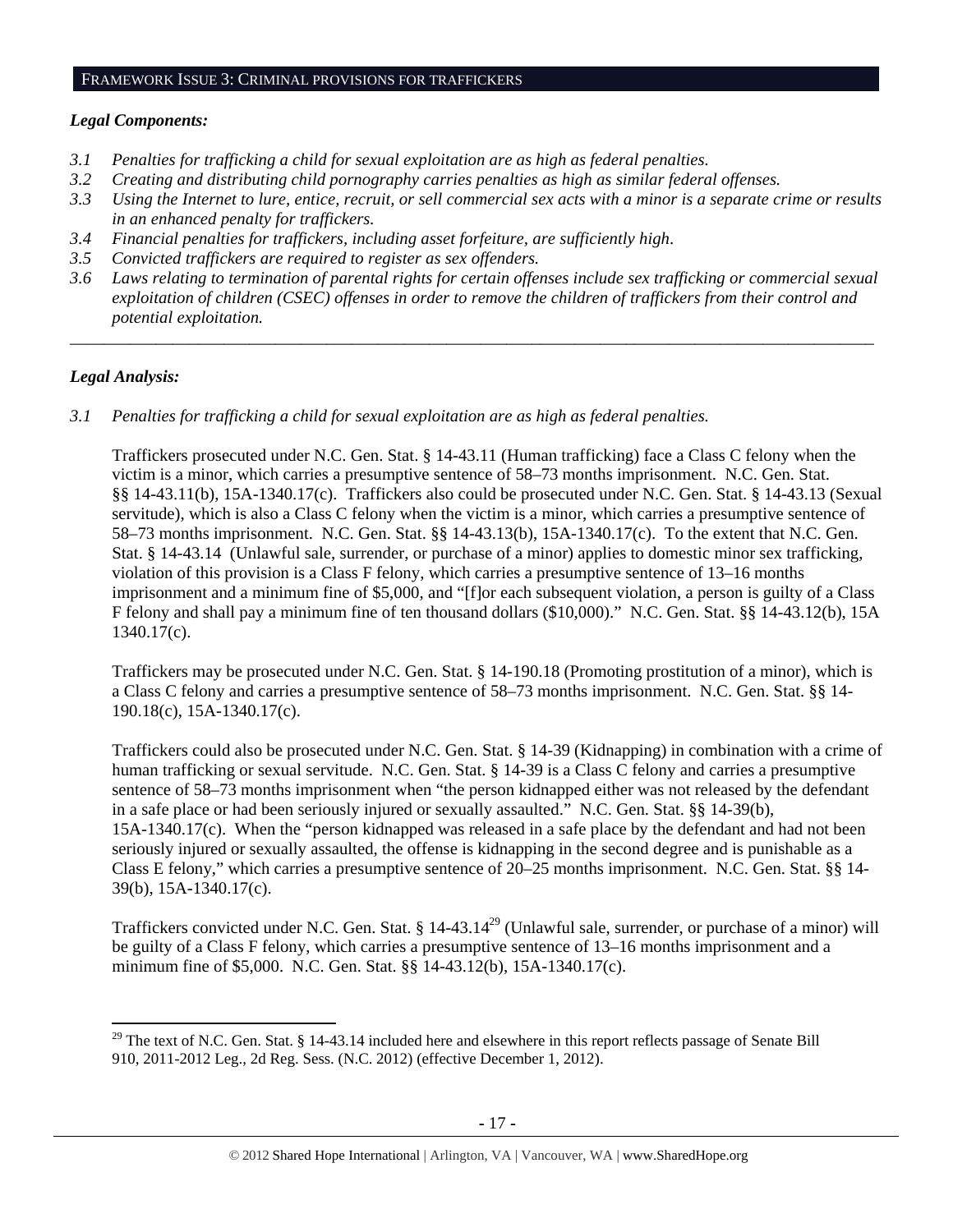Traffickers prosecuted under N.C. Gen. Stat. § 14-190.16(a) (First degree sexual exploitation of a minor)will be guilty of a Class C felony, which carries a sentence of 58–73 months imprisonment. N.C. Gen. Stat. §§ 14- 190.16(d), 15A-1340.17(c).

In comparison, if the victim is under the age of 14, a conviction under the Trafficking Victims Protection Act  $(TVPA)^{30}$  for child sex trafficking is punishable by 15 years to life imprisonment and a fine not to exceed \$250,000. 18 U.S.C. §§ 1591(b)(1), 3559(a)(1), 3571(b)(3). If the victim is between the ages of 14–17, a conviction is punishable by 10 years to life imprisonment and a fine not to exceed \$250,000. 18 U.S.C. §§ 1591(b)(2), 3559(a)(1), 3571(b)(3). A conviction is punishable by mandatory life imprisonment, however, if the trafficker has a prior conviction for a federal sex offense<sup>31</sup> against a minor.

## *3.2 Creating and distributing child pornography carries penalties as high as similar federal offenses.*

Traffickers who create or distribute child pornography face prosecution under N.C. Gen. Stat. § 14-190.16 (First degree sexual exploitation of a minor) and § 14-190.17 (Second degree sexual exploitation of a minor).

N.C. Gen. Stat. § 14-190.16 makes it an offense, among other things, if a person, "knowing the character or content of the material or performance, . . . (4) Records, photographs, films, develops, or duplicates for sale or pecuniary gain material that contains a visual representation depicting a minor engaged in sexual activity. N.C. Gen. Stat. § 14-190.16(a)(1), (4). First degree sexual exploitation of a minor is a Class C felony, which carries a sentence of 58–73 months imprisonment. N.C. Gen. Stat. §§ 14-190.16(d), 15A-1340.17(c).

N.C. Gen. Stat. § 14-190.17(a) (Second degree sexual exploitation of a minor) removes the commercial benefit component in subsection (1), making it an offense if a person, "knowing the character or content of the material, . . . (1) Records, photographs, films, develops, or duplicates material that contains a visual representation of a minor engaged in sexual activity; or (2) Distributes, transports, exhibits, receives, sells, purchases, exchanges, or solicits material that contains a visual representation of a minor engaged in sexual activity." N.C. Gen. Stat. § 14-190.17(a). Second degree sexual exploitation of a minor is a Class E felony, which carries a presumptive sentence of 20–25 months imprisonment. N.C. Gen. Stat. §§ 14-190.17(d), 15A-1340.17(c).

In comparison, if the victim is under the age of 14, a conviction under the TVPA for child sex trafficking is punishable by 15 years to life imprisonment and a fine not to exceed \$250,000. 18 U.S.C. §§ 1591(b)(1), 3559(a)(1), 3571(b)(3). If the victim is between the ages of 14–17, a conviction is punishable by 10 years to life imprisonment and a fine not to exceed \$250,000. 18 U.S.C. §§ 1591(b)(2), 3559(a)(1), 3571(b)(3). A conviction is punishable by mandatory life imprisonment, however, if the trafficker has a prior conviction for a federal sex offense<sup>32</sup> against a minor. Additionally, a federal conviction for distribution of child pornography<sup>33</sup> is generally punishable by imprisonment for 5–20 years and a fine not to exceed \$250,000.<sup>34</sup> Subsequent convictions, however, are punishable by imprisonment up to 40 years and a fine not to exceed  $$250,000.<sup>35</sup>$ 

<sup>&</sup>lt;sup>30</sup> *See supra* note 12.<br><sup>31</sup> *See supra* note 17.<br><sup>32</sup> *See supra* note 17.<br><sup>33</sup> 18 U.S.C. §§ 2252(a)(1), (a)(2), (a)(3) (Certain activities relating to material involving the sexual exploitation of minors),  $2252A(a)(2)$ ,  $(a)(3)$  (Certain activities relating to material constituting or containing child pornography), 1466A(a) (Obscene visual representations of the sexual abuse of children).<br><sup>34</sup> 18 U.S.C. §§ 2252(b) (stating that a conviction under subsection (a)(1), (a)(2), or (a)(3) is punishable by

imprisonment for 5–20 years and a fine), 2252A(b)(1) (a conviction is punishable by imprisonment for 5–20 years and a fine), 1466A(a), (b) (stating that a conviction under subsection (a) is "subject to the penalties provided in section 2252A(b)(1)," imprisonment for 5–20 years and a fine, while a conviction under subsection (b) is "subject to the penalties provided in section 2252A(b)(2)," imprisonment up to 10 years, a fine, or both); *see also* 18 U.S.C §§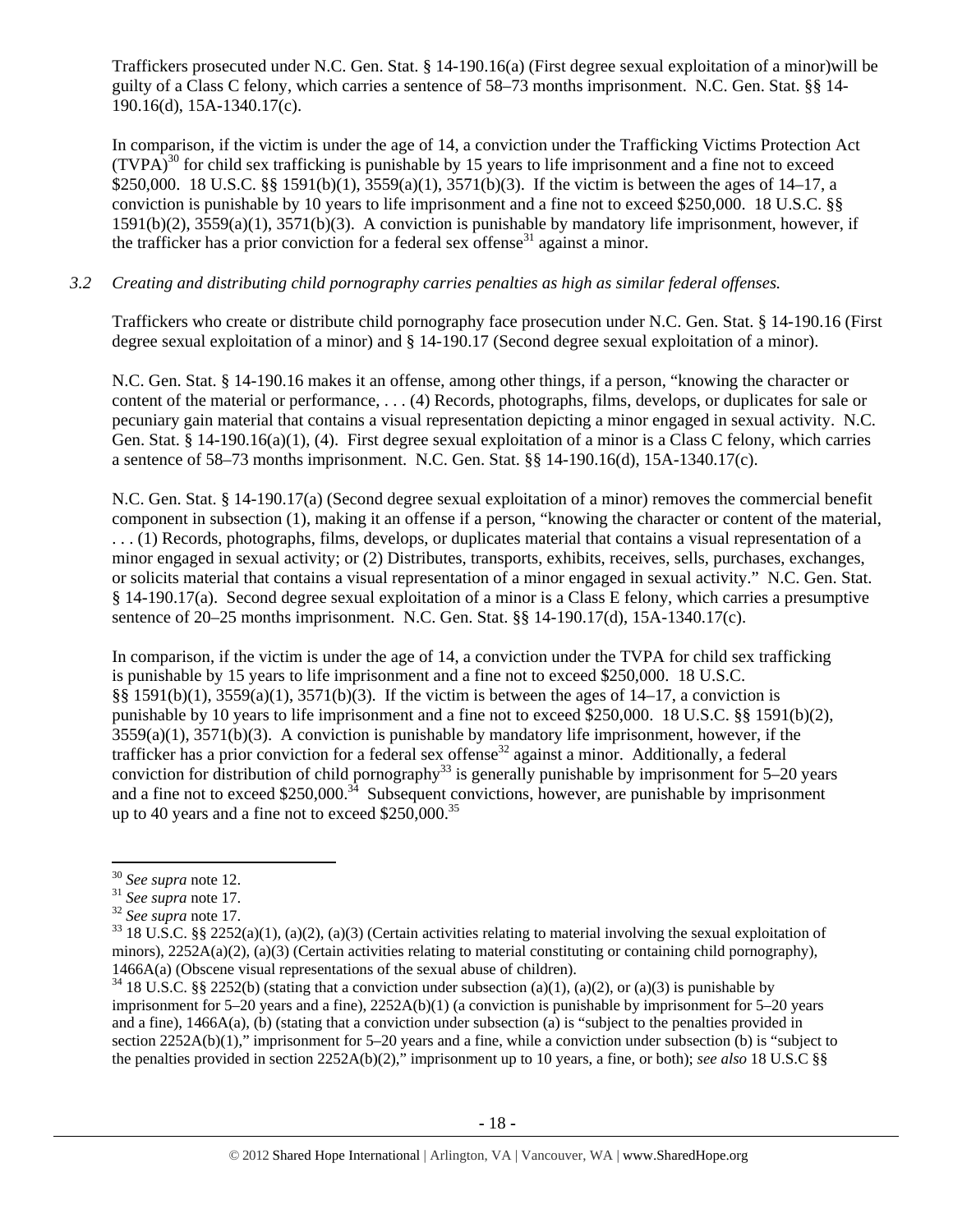*3.3 Using the Internet to lure, entice, recruit, or sell commercial sex acts with a minor is a separate crime or results in an enhanced penalty for traffickers.* 

While not limited to commercial sex acts, N.C. Gen. Stat. § 14-202.3 (Solicitation of child by computer or certain other electronic devices to commit an unlawful sex act) criminalizes the use of the Internet to solicit commercial sex acts with a minor. N.C. Gen. Stat. § 14-202.3(a). Subsection (a) states in part,

A person is guilty of solicitation of a child by a computer if the person is 16 years of age or older and the person knowingly, with the intent to commit an unlawful sex act, entices, advises, coerces, orders, or commands, by means of a computer or any other device capable of electronic data storage or transmission, a child who is less than 16 years of age and at least five years younger than the defendant, or a person the defendant believes to be a child who is less than 16 years of age and who the defendant believes to be at least five years younger than the defendant, to meet with the defendant or any other person for the purpose of committing an unlawful sex act. . . .

Violation of N.C. Gen. Stat. § 14-202.3 is a Class H felony, which carries a presumptive sentence of 5–6 months imprisonment; however, if "the defendant, or any other person for whom the defendant was arranging the meeting in violation of this section, actually appears at the meeting location," the violation is a Class G felony carrying a presumptive sentence of 10–13 months imprisonment. N.C. Gen. Stat. §§ 14-202.3(c), 15A-1340.17(c).

3.3.1 Recommendation: Impose enhanced penalties under N.C. Gen. Stat. § 14-202.3 (Solicitation of child by computer or certain other electronic devices to commit an unlawful sex act) where the defendant's purpose is to solicit commercial sex acts with a minor. Additionally, amend N.C. Gen. Stat. § 14-202.3 to raise the age of the minor victim to 18.

## *3.4 Financial penalties for traffickers, including asset forfeiture, are sufficiently high.*

Traffickers are subject to forfeiture, restitution, and also may be required to pay financial penalties and fines for violations of North Carolina's laws. Traffickers convicted of criminal charges may be ordered to pay a fine. Pursuant to N.C. Gen. Stat. § 15A-1361, "A person who has been convicted of a criminal offense may be ordered to pay a fine as provided by law."36

Traffickers are subject to mandatory, criminal asset forfeiture following a felony conviction. Pursuant to N.C. Gen. Stat. § 14-2.3 (Forfeiture of gain acquired through criminal activity), "Except as is otherwise provided in

<u> 1989 - Johann Stoff, fransk politik (d. 1989)</u>

 $3559(a)(1)$  (classifying all of the above listed offenses as felonies),  $3571(b)(3)$  (providing a fine up to \$250,000 for any felony conviction).

 $35\,18$  U.S.C. §§ 2252(b) (stating if a person has a prior conviction under subsection (a)(1), (a)(2), or (a)(3) or a list of other statutes, a conviction is punishable by a fine and imprisonment for  $15-40$  years),  $2252A(b)(1)$  (stating if a person has a prior conviction under subsection (a)(2), (a)(3), or a list of other statutes, a conviction is punishable by a fine and imprisonment for 15–40 years), 1466A(a), (b) (stating that the penalty scheme for section 2252A(b) applies); *see also* 18 U.S.C §§ 3559(a)(1) (classifying all of the above listed offenses as felonies), 3571(b)(3) (providing a fine up to \$250,000 for any felony conviction).

 $\frac{3}{5}$  Pursuant to N.C. Gen. Stat. § 15A-1340.17(b) (Punishment limits for each class of offense and prior record level), "Any judgment that includes a sentence of imprisonment may also include a fine . . . Unless otherwise provided, the amount of the fine is in the discretion of the court." To the extent that N.C. Gen. Stat. § 14-43.14 (Unlawful sale, surrender, or purchase of a minor) applies to domestic minor sex trafficking, violation of this provision is a Class F felony, which carries a presumptive sentence of 13–16 months imprisonment and a minimum fine of \$5,000, and "[f]or each subsequent violation, a person is guilty of a Class F felony and shall pay a minimum fine of ten thousand dollars (\$10,000)." N.C. Gen. Stat. §§ 14-43.12(b), 15A 1340.17(c).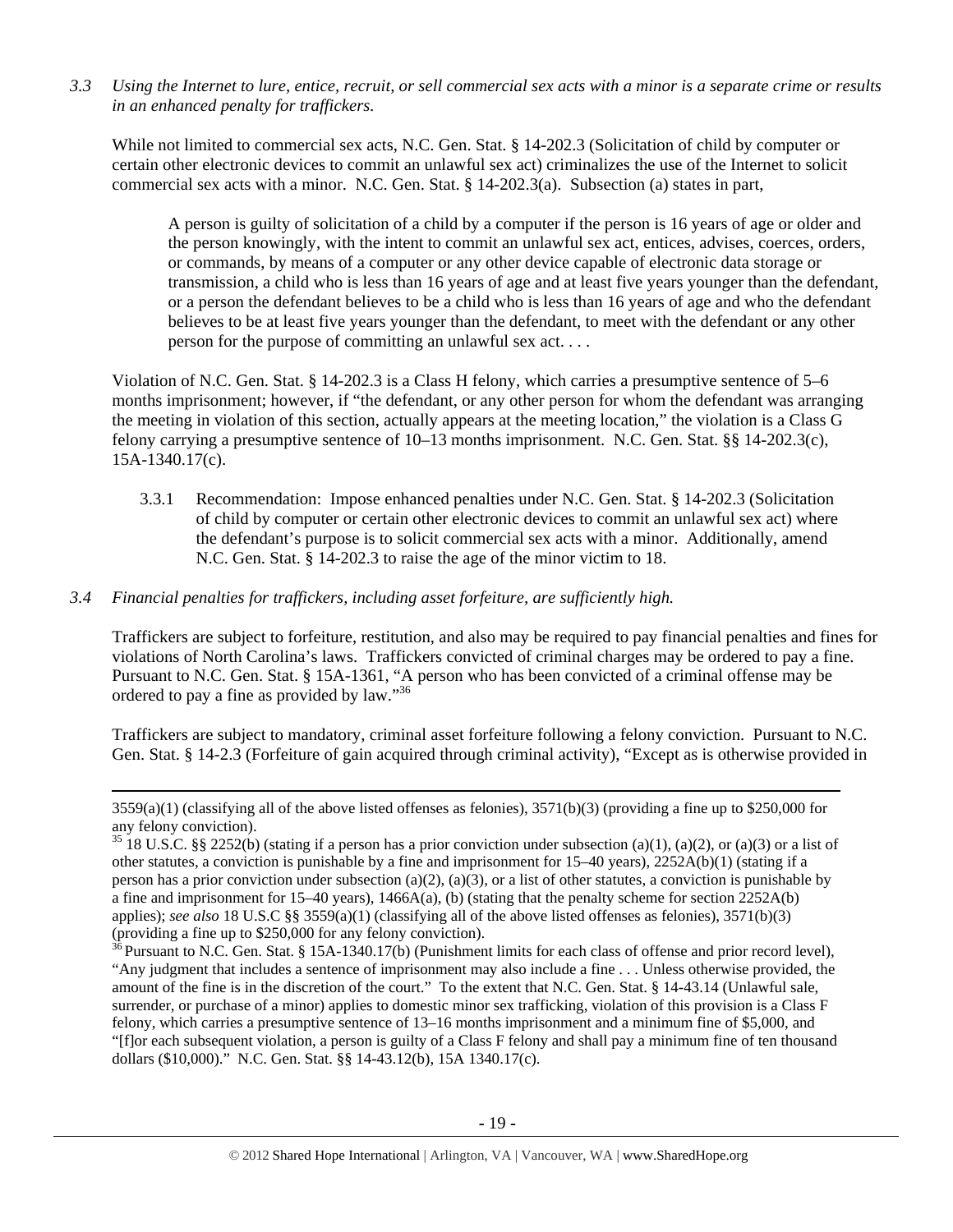Article 3 of Chapter 31A [Willful and unlawful killing of decedent], in the case of any violation of Article 13A [North Carolina street gang suppression act] of Chapter 14, or a general statute constituting a felony other than a nonwillful homicide, any money or other property or interest in property acquired thereby shall be forfeited to the State of North Carolina, including any profits, gain, remuneration, or compensation directly or indirectly collected by or accruing to any offender." No specific seizure procedure is authorized. The property shall be forfeited directly to the state. N.C. Gen. Stat. §14-2.3.

Traffickers also could be ordered to pay restitution to the domestic minor sex trafficking victim, as the court is required to consider restitution at sentencing. Pursuant to N.C. Gen. Stat. § 15A-1340.34(a) (Restitution generally), "When sentencing a defendant convicted of a criminal offense, the court shall determine whether the defendant shall be ordered to make restitution to any victim of the offense in question. For purposes of this Article, the term 'victim' means a person directly and proximately harmed as a result of the defendant's commission of the criminal offense." Subsection (b) states, "If the defendant is being sentenced for an offense for which the victim is entitled to restitution under Article 46 of this Chapter, the court shall, in addition to any penalty authorized by law, require that the defendant make restitution to the victim or the victim's estate for any injuries or damages arising directly and proximately out of the offense committed by the defendant." N.C. Gen. Stat. § 15A-834 (Restitution), which is in Article 46, states, "A victim has the right to receive restitution as ordered by the court pursuant to Article 81C of Chapter 15A of the General Statutes."

Pursuant to N.C. Gen. Stat. § 15A-830(a)(7) (Definitions—Crime Victims' Rights Act), a "victim" is defined to include, among others:

A person against whom there is probable cause to believe one of the following crimes was committed: a. A Class A, B1, B2, C, D, or E felony.<sup>37</sup>

b. A Class F felony if it is a violation of one of the following: . . . 14-43.11 [Human trafficking, where the victim is not a minor]; 14-190.17 [Second degree sexual exploitation of a minor]; 14-190.19 [Participating in prostitution of a minor] . . . .

e. A Class I felony if it is a violation of . . . 14-190.17A [Third degree sexual exploitation of a minor].

f. An attempt of any of the felonies listed in this subdivision if the attempted felony is punishable as a felony.

. . . .

. . . .

Under N.C. Gen. Stat. § 15A-1340.34 (c), "When subsection (b) of this section does not apply, the court may, in addition to any other penalty authorized by law, require that the defendant make restitution to the victim or the victim's estate for any injuries or damages arising directly and proximately out of the offense committed by the defendant."

Traffickers face financial penalties under both civil nuisance laws and the civil RICO statute. Both real and personal property may be declared a nuisance. Under N.C. Gen. Stat. § 19-1.3(3) (Personal property as a nuisance; knowledge of nuisance), "The following are also declared to be nuisances, as personal property used in conducting and maintaining a nuisance under this Chapter: . . . (3) All money or other valuable consideration, vehicles, conveyances, or other property received or used in gambling, prostitution, . . . as well as the furniture and movable contents of a place used in connection with such prohibited conduct." Pursuant to N.C. Gen. Stat. § 19-6, "All personal property, including all money and other considerations, declared to be a nuisance under the provisions of G.S. 19-1.3 and other sections of this Article [Abatement of nuisances], are subject to forfeiture to the local government and are recoverable as damages in the county wherein such matter is sold, exhibited or otherwise used." Furthermore, if a court finds under the article that leased premises are used by

 <sup>37</sup> *See supra* note 47.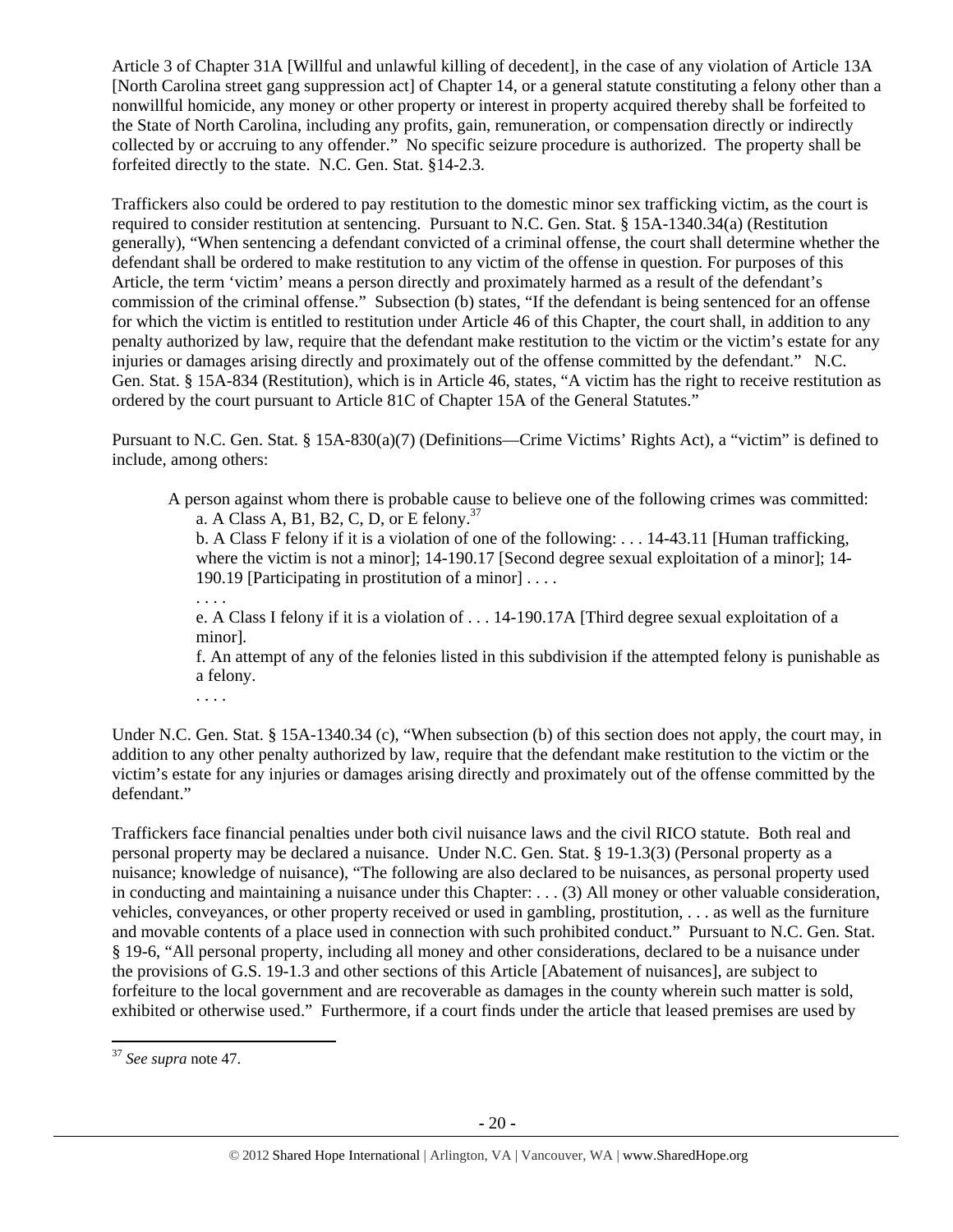traffickers for the purpose of prostitution, the lease will be void and "cause[] the right of possession to revert and vest in" the property's owner. N.C. Gen. Stat. § 19-6.

Traffickers' property may also be subject to civil forfeiture if they violate the civil racketeering statute.<sup>38</sup> Pursuant to N.C. Gen. Stat. § 75D-3(c) (Definitions), "racketeering activity" includes all offenses under Chapter 14 [Criminal Law], unless they are specifically excluded, and offenses described in the federal law at 18 U.S.C. § 1961(1), which includes federal human trafficking offenses. Qualifying Chapter 14 offenses include N.C. Gen. Stat. § 14-39 (Kidnapping), § 14-43.11 (Human trafficking), § 14-43.13 (Sexual servitude), § 14-190.6 (Employing or permitting minor to assist in offense under Article), § 14-190.16 (First degree sexual exploitation of a minor), § 14-190.17 (Second degree sexual exploitation of a minor), § 14-190.18 (Promoting prostitution of a minor), and § 14-202.3 (Solicitation of child by computer or certain other electronic devices to commit an unlawful sex act). N.C. Gen. Stat. § 75D-4 (Prohibited activities) states,

(a) No person shall:

 $(1)$  Engage in a pattern of racketeering activity<sup>39</sup> or, through a pattern of racketeering activities or through proceeds derived therefrom, acquire or maintain, directly or indirectly, any interest in or control of any enterprise, real property, or personal property of any nature, including money; or (2) Conduct or participate in, directly or indirectly, any enterprise through a pattern of racketeering activity whether indirectly, or employed by or associated with such enterprise; or

(3) Conspire with another or attempt to violate any of the provisions of subdivision (1) or (2) of this subsection.

(b) Violation of this section is inequitable and constitutes a civil offense only and is not a crime, therefore a mens rea or criminal intent is not an essential element of any of the civil offenses set forth in this section.

N.C. Gen. Stat. § 75D-5(a) (RICO civil forfeiture proceedings) provides that "[a]ll property of every kind used or intended for use in the course of, derived from, or realized through a racketeering activity or pattern of racketeering activity is subject to forfeiture to the State."

Under N.C. Gen. Stat. § 75D-8(a) (Available RICO civil remedies),

(a) As part of a final judgment of forfeiture, any judge of the superior court may, after giving reasonable notice to potential innocent claimants, enjoin violations of G.S. 75D-4, by issuing appropriate orders and judgments:

(1) Ordering any defendant to divest himself of any interest in any enterprise, real property, or personal property including property held by the entirety. Where property is held by the entirety and one of the spouses is an innocent person as defined in G.S. 75D-5(i), upon entry of a final judgment of forfeiture of entirety property, the judgment operates, to convert the entirety to a tenancy in common, and only the one-half undivided interest of the offending spouse shall be forfeited according to the provisions of this Chapter;

. . .

(7) Any other equitable remedy appropriate to effect complete forfeiture of property subject to forfeiture, or to prevent future violations of this Chapter.

 $38$  For additional information on criminal RICO statutes, see http://www.sharedhope.org/wp-

content/uploads/2012/11/SHI-WhitePaperFederalStateRacketeeringGangCrimeLaws.pdf

 $39$  "Pattern of racketeering activity" is defined as "engaging in at least two incidents of racketeering activity that have the same or similar purposes, results, accomplices, victims, or methods of commission or otherwise are interrelated by distinguishing characteristics and are not isolated and unrelated incidents, provided at least one of such incidents occurred after October 1, 1986, and that at least one other of such incidents occurred within a four-year period of time of the other, excluding any periods of imprisonment, after the commission of a prior incident of racketeering activity." N.C. Gen. Stat. § 75D-3(b).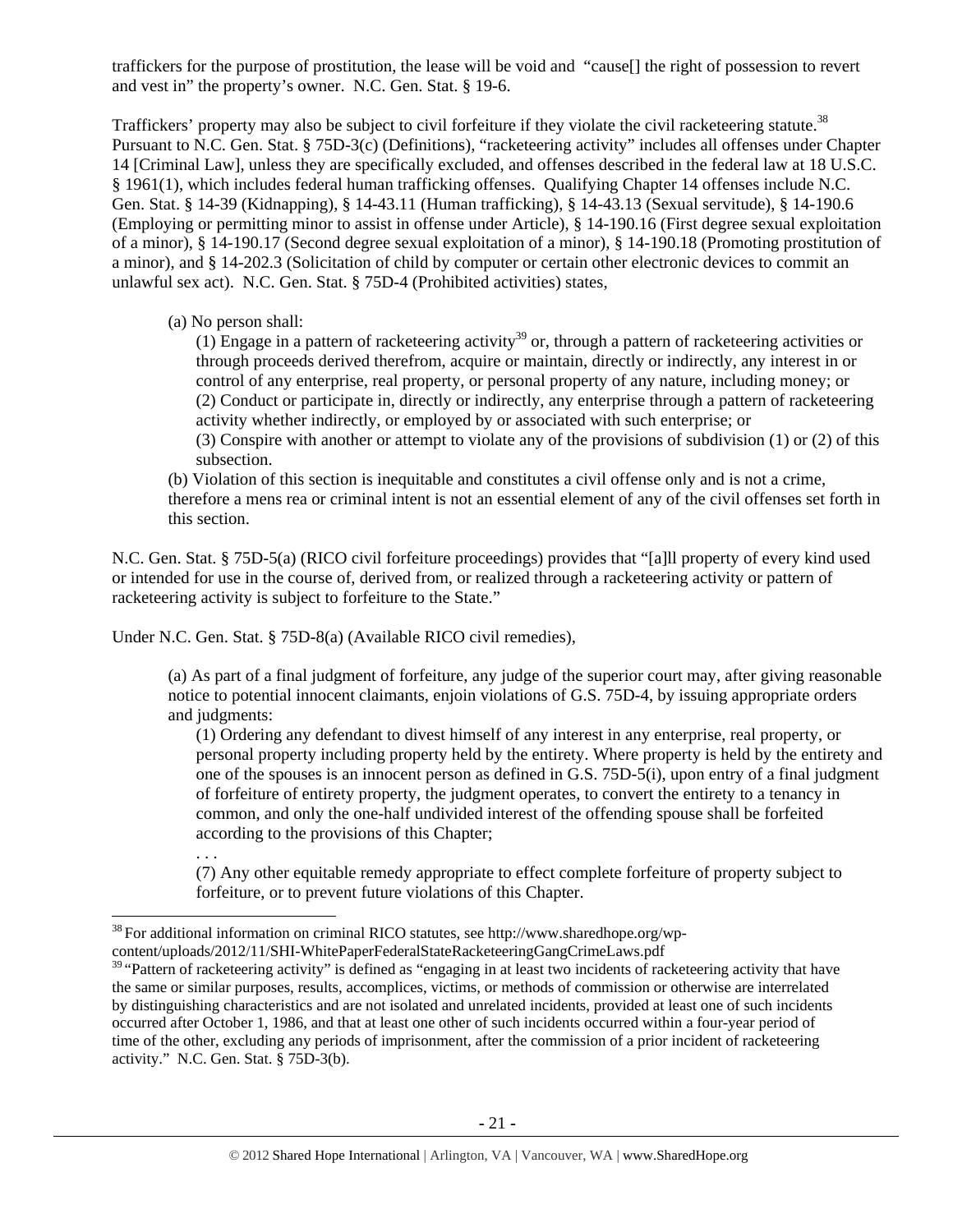Furthermore, a trafficker may be required to pay treble damages under N.C. Gen. Stat. § 75D-8(c) (Available RICO civil remedies), which states,

Any innocent person who is injured or damaged in his business or property by reason of any violation of G.S. 75D-4 involving a pattern of racketeering activity shall have a cause of action for three times the actual damages sustained and reasonable attorneys [sic] fees. For purposes of this [provision], "pattern of racketeering activity" shall require that at least one act of racketeering activity be an act of racketeering activity other than (i) an act indictable under 18 U.S.C. § 1341 or U.S.C. § 1343, or (ii) an act which is an offense involving fraud in the sale of securities. . . .

Additionally, any injured person has "a right or claim to forfeited property or to the proceeds derived therefrom superior to any right or claim the State has in the same property or proceeds" so long as the injured person "intervene[s] in the forfeiture proceeding prior to its final disposition." N.C. Gen. Stat. § 75D-8(d).

#### *3.5 Convicted traffickers are required to register as sex offenders.*

A conviction under N.C. Gen. Stat. § 14-43.13 (Sexual servitude) requires an individual to register as a sex offender under Article 27A (Sex Offender and Public Protection Registration Programs) of Chapter 14 (Criminal Law) of the North Carolina General Statutes. N.C. Gen. Stat. §§ 14-208.6(4), (5), 14-208.7 Pursuant to N.C. Gen. Stat. § 14-208.7(a), "A person who is a State resident and who has a reportable conviction shall be required to maintain registration with the sheriff of the county where the person resides." A "reportable conviction" is defined by N.C. Gen. Stat. § 14-208.6(4)<sup>40</sup> as,

a. A final conviction for an offense against a minor, a sexually violent offense, or an attempt to commit any of those offenses . . .

. . .

e. A final conviction for a violation of G.S. 14-43.14 [Unlawful sale, surrender, or purchase of a minor], only if the court sentencing the individual issues an order pursuant to G.S. 14-43.14(e) requiring the individual to register.

The term "sexually violent offense" is defined in N.C. Gen. Stat. § 14-208.6(5) as,

a violation of G.S. 14-27.2 (first degree rape), G.S. 14-27.2A (rape of a child; adult offender), G.S. 14- 27.3 (second degree rape), G.S. 14-27.4 (first degree sexual offense), G.S. 14-27.4A (sex offense with a child; adult offender), G.S. 14-27.5 (second degree sexual offense), . . . G.S. 14-27.7A(a) (statutory rape or sexual offense of person who is 13-, 14-, or 15-years-old where the defendant is at least six years older), G.S. 14-43.13 (subjecting or maintaining a person for sexual servitude), . . . G.S. 14-190.6 (employing or permitting minor to assist in offenses against public morality and decency), . . . G.S. 14- 190.17 (second degree sexual exploitation of a minor), G.S. 14-190.17A (third degree sexual exploitation of a minor), . . . G.S. 14-190.19 (participating in the prostitution of a minor), . . . G.S. 14- 202.3 (Solicitation of child by computer or certain other electronic devices to commit an unlawful sex act) . . . .

An "offense against a minor" is defined as "any of the following offenses if the offense is committed against a minor, and the person committing the offense is not the minor's parent: G.S. 14-39 (kidnapping), G.S. 14-41 (abduction of children), and G.S. 14-43.3 (felonious restraint). The term also includes the following if the person convicted of the following is not the minor's parent: a solicitation or conspiracy to commit any of these offenses; aiding and abetting any of these offenses." N.C. Gen. Stat. § 14-208.6(1m).

<sup>40</sup> *See supra* note 27.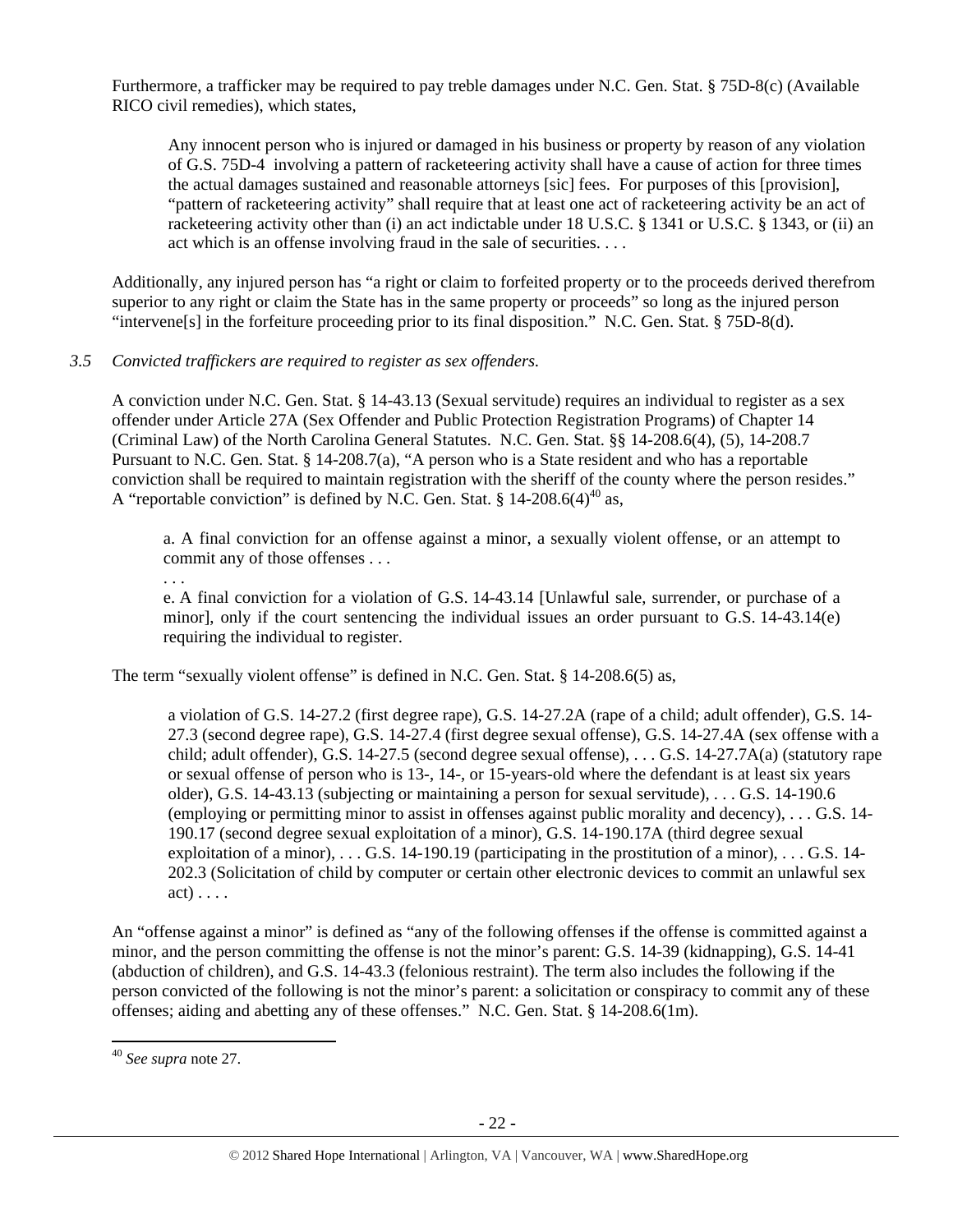3.5.1 Recommendation: Amend the definition of "sexually violent offense" under N.C. Gen. Stat. § 14-208.6(5) (Definitions) to include N.C. Gen. Stat. § 14-43.11 (Human trafficking) when the crime is perpetrated against a minor for the purpose of sexual servitude.

## *3.6 Laws relating to termination of parental rights for certain offenses include sex trafficking or commercial sexual exploitation of children (CSEC) offenses in order to remove the children of traffickers from their control and potential exploitation.*

A conviction under N.C. Gen. Stat. § 14-43.11 (Human trafficking) or § 14-43.13 (Sexual servitude) is not specifically listed as grounds for terminating parental rights under N.C. Gen. Stat. § 7B-1111(a) (Grounds for terminating parental rights). N.C. Gen. Stat. § 7B-1111(a)(8) states in part that a court can terminate parental rights when "[t]he parent has committed murder or voluntary manslaughter of another child of the parent or other child residing in the home; has aided, abetted, attempted, conspired, or solicited to commit murder or voluntary manslaughter of the child, another child of the parent, or other child residing in the home; has committed a felony assault that results in serious bodily injury to the child, another child of the parent, or other child residing in the home; or has committed murder or voluntary manslaughter of the other parent of the child." Pursuant to N.C. Gen. Stat. § 7B-1111(a)(1), a parent-trafficker's parental rights could be terminated if the parent has abused or neglected the child, within the meanings of "abused juvenile" and "neglected juvenile" under N.C. Gen. Stat. § 7B-101 (Definitions). Additionally, a parent-trafficker's parental rights could be terminated if "[t]he parent has been convicted of a sexually related offense under Chapter 14 of the General Statutes that resulted in the conception of the juvenile." N.C. Gen. Stat. § 7B-1111(a)(11).<sup>41</sup> Under N.C. Gen. Stat. § 7B-101 $(1)^{42}$  (Definitions),

(1) Abused juveniles.—Any juvenile less than 18 years of age whose parent, guardian, custodian, or caretaker:

a. Inflicts or allows to be inflicted upon the juvenile a serious physical injury by other than accidental means;

b. Creates or allows to be created a substantial risk of serious physical injury to the juvenile by other than accidental means;

. . .

d. Commits, permits, or encourages the commission of a violation of the following laws by, with, or upon the juvenile: first-degree rape, as provided in G.S. 14-27.2; rape of a child by an adult offender, as provided in G.S. 14-27.2A; second degree rape as provided in G.S. 14-27.3; firstdegree sexual offense, as provided in G.S. 14-27.4; sexual offense with a child by an adult offender, as provided in G.S. 14-27.4A; second degree sexual offense, as provided in G.S. 14-27.5; sexual act by a custodian, as provided in G.S. 14-27.7; unlawful sale, surrender, or purchase of a minor, as provided in G.S. 14-43.14; . . . incest, as provided in G.S. 14-178; preparation of obscene photographs, slides, or motion pictures of the juvenile, as provided in G.S. 14-190.5; employing or permitting the juvenile to assist in a violation of the obscenity laws as provided in G.S. 14-190.6; dissemination of obscene material to the juvenile as provided in G.S. 14-190.7 and G.S. 14-190.8; displaying or disseminating material harmful to the juvenile as provided in G.S. 14-190.14 and G.S. 14-190.15; first and second degree sexual exploitation of the juvenile as provided in G.S. 14-190.16 and G.S. 14-190.17; promoting the prostitution of the juvenile as provided in G.S. 14-190.18; and taking indecent liberties with the juvenile, as provided in G.S. 14-202.1;

e. Creates or allows to be created serious emotional damage to the juvenile; serious emotional

<sup>&</sup>lt;sup>41</sup> The text of N.C. Gen. Stat. § 7B-1111(a) included here and elsewhere in this report reflects passage of House Bill 235, 2011-2012 Leg., 2d Reg. Sess. (N.C. 2012) (effective October 1, 2012).

 $42$  The text of N.C. Gen. Stat. § 7B-101(1) included here and elsewhere in this report reflects passage of Senate Bill 910, 2011-2012 Leg., 2d Reg. Sess. (N.C. 2012) (effective December 1, 2012).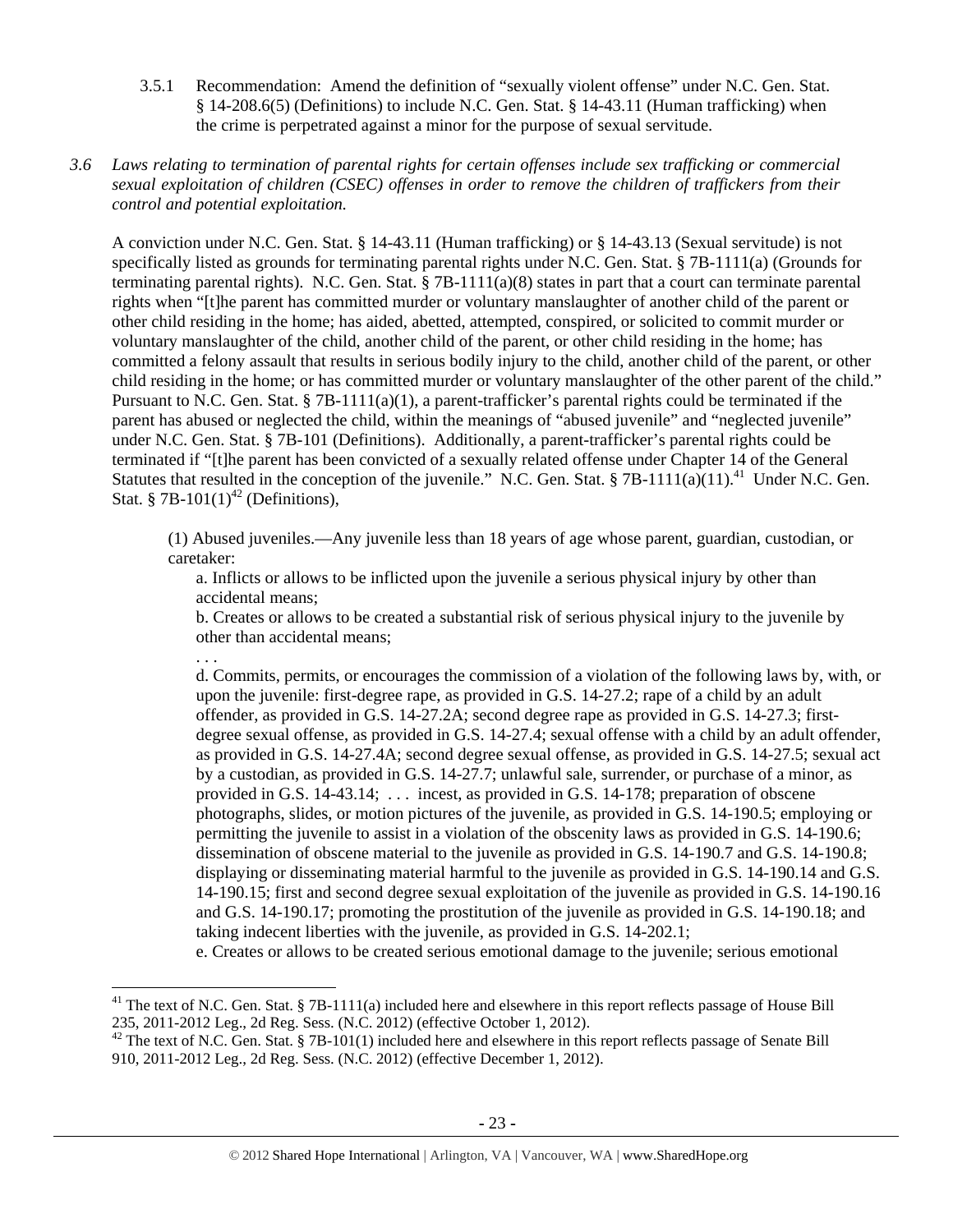damage is evidenced by a juvenile's severe anxiety, depression, withdrawal, or aggressive behavior toward himself or others; or

f. Encourages, directs, or approves of delinquent acts involving moral turpitude committed by the juvenile.

Under N.C. Gen. Stat. § 7B-101(15), a child is considered a "neglected juvenile" when the child "does not receive proper care, supervision, or discipline from the juvenile's parent, guardian, custodian, or caretaker; or who has been abandoned; or who is not provided necessary medical care; or who is not provided necessary remedial care; or who lives in an environment injurious to the juvenile's welfare; or who has been placed for care or adoption in violation of law. In determining whether a juvenile is a neglected juvenile, it is relevant whether that juvenile lives in a home where another juvenile has died as a result of suspected abuse or neglect or lives in a home where another juvenile has been subjected to abuse or neglect by an adult who regularly lives in the home."

While these definitions do not reference N.C. Gen. Stat. § 14-43.11 (Human trafficking) or § 14-43.13 (Sexual servitude), the express inclusion of crimes which could apply to a parent-trafficker<sup>43</sup> within the definition of "abused juveniles" suggests that a parent- trafficker's parental rights could be terminated pursuant to N.C. Gen. Stat. § 7B-1111(a)(1) (Grounds for terminating parental rights).

3.6.1 Recommendation: Amend N.C. Gen. Stat. § 7B-101(1)(d) to include convictions under N.C. Gen. Stat. § 14-43.11 (Human trafficking) and § 14-43.13 (Sexual servitude) involving any minor as grounds for termination of parental rights.

 $^{43}$  E.g., N.C. Gen. Stat. § 14-190.16 (First degree sexual exploitation of a minor), § 14-190.17 (Second degree sexual exploitation of a minor), § 14-190.18 (Promoting the prostitution of a minor), and § 14-190.6 (Employing or permitting minor to assist in offense under Article).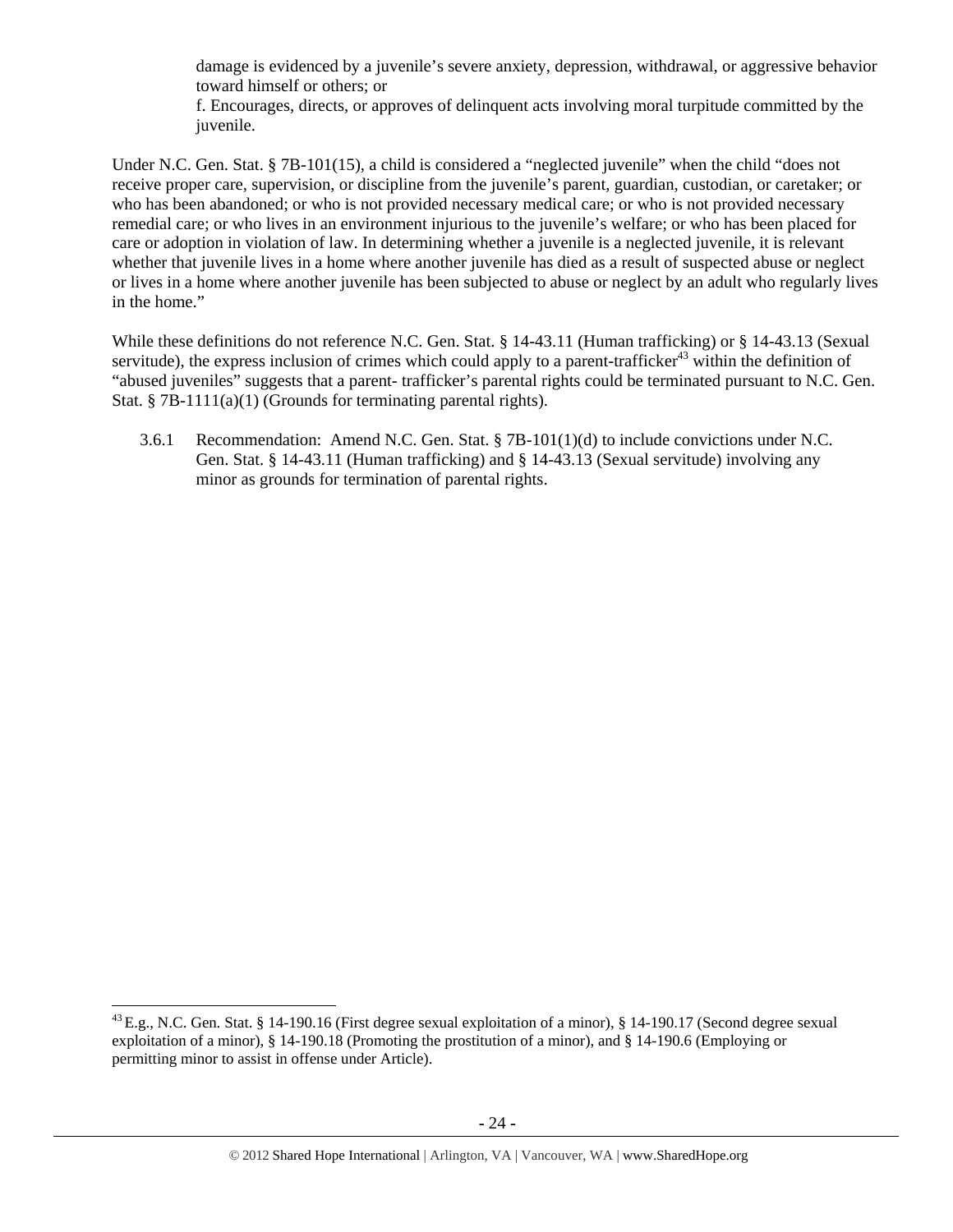#### *Legal Components:*

- *4.1 The acts of assisting, enabling, or financially benefitting from child sex trafficking are included as criminal offenses in the state sex trafficking statute.*
- *4.2 Financial penalties, including asset forfeiture laws, are in place for those who benefit financially from or aid and assist in committing domestic minor sex trafficking.*

*\_\_\_\_\_\_\_\_\_\_\_\_\_\_\_\_\_\_\_\_\_\_\_\_\_\_\_\_\_\_\_\_\_\_\_\_\_\_\_\_\_\_\_\_\_\_\_\_\_\_\_\_\_\_\_\_\_\_\_\_\_\_\_\_\_\_\_\_\_\_\_\_\_\_\_\_\_\_\_\_\_\_\_\_\_\_\_\_\_\_\_\_\_\_* 

*4.3 Promoting and selling child sex tourism is illegal.* 

*4.4 Promoting and selling child pornography is illegal.* 

#### *Legal Analysis:*

*4.1 The acts of assisting, enabling, or financially benefitting from child sex trafficking are included as criminal offenses in the state sex trafficking statute.*

Under N.C. Gen. Stat. § 14-43.11, human trafficking occurs when a person "knowingly recruits, entices, harbors, transports, provides, or obtains by any means another person with the intent that the other person be held in involuntary servitude or sexual servitude." N.C. Gen. Stat. § 14-43.11(a). While this applies to some facilitators, it does not apply to those who knowingly benefit from trafficking. N.C. Gen. Stat. § 14-43.13(a) (Sexual servitude) also does not apply to those who knowingly benefit, since it only covers an individual who "knowingly subjects or maintains another in sexual servitude."

Facilitators could be held culpable under N.C. Gen. Stat. § 14-190.18 (Promoting prostitution of a minor), which states, "A person commits the offense of promoting prostitution of a minor if he knowingly: (1) Entices, forces, encourages, or otherwise facilitates a minor to participate in prostitution; or (2) Supervises, supports, advises, or protects the prostitution of or by a minor." Promoting prostitution of a minor is a Class C felony, which carries a sentence of 58–73 months imprisonment. N.C. Gen. Stat. §§ 14-190.18(c), 15A-1340.17(c).

- 4.1.1 Recommendation: Amend N.C. Gen. Stat. § 14-43.11 (Human trafficking) and § 14-43.13 (Sexual servitude) to prohibit knowingly or recklessly benefiting from the offenses of human trafficking and sexual servitude.
- *4.2 Financial penalties, including asset forfeiture laws, are in place for those who benefit financially from or aid and assist in committing domestic minor sex trafficking.*

Facilitators convicted of criminal charges may be ordered to pay a fine. Pursuant to N.C. Gen. Stat. § 15A-1361, "A person who has been convicted of a criminal offense may be ordered to pay a fine as provided by law."<sup>44</sup>

Facilitators are subject to mandatory, criminal asset forfeiture. Pursuant to N.C. Gen. Stat. § 14-2.3 (Forfeiture of gain acquired through criminal activity), "Except as is otherwise provided in Article 3 of Chapter 31A

<sup>&</sup>lt;sup>44</sup> Pursuant to N.C. Gen. Stat. § 15A-1340.17(b) (Punishment limits for each class of offense and prior record level), "Any judgment that includes a sentence of imprisonment may also include a fine . . . Unless otherwise provided, the amount of the fine is in the discretion of the court." To the extent that N.C. Gen. Stat. § 14-43.14 (Unlawful sale, surrender, or purchase of a minor) applies to domestic minor sex trafficking, violation of this provision is a Class F felony, which carries a presumptive sentence of 13–16 months' imprisonment and a minimum fine of \$5,000, and "[f]or each subsequent violation, a person is guilty of a Class F felony and shall pay a minimum fine of ten thousand dollars (\$10,000)." N.C. Gen. Stat. §§ 14-43.12(b), 15A 1340.17(c).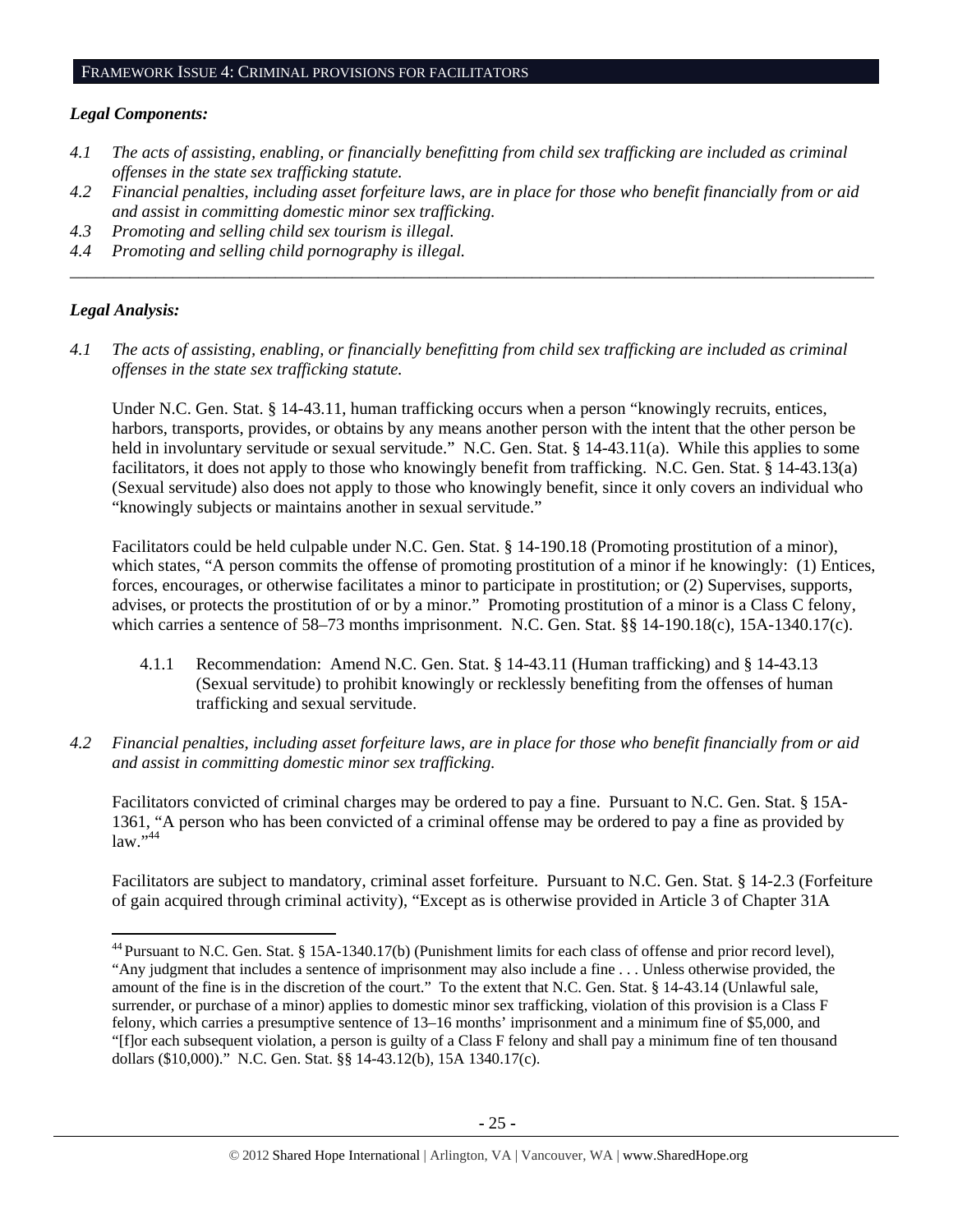[Willful and unlawful killing of decedent], in the case of any violation of Article 13A [North Carolina street gang suppression act] of Chapter 14, or a general statute constituting a felony other than a nonwillful homicide, any money or other property or interest in property acquired thereby shall be forfeited to the State of North Carolina, including any profits, gain, remuneration, or compensation directly or indirectly collected by or accruing to any offender." There is no specified procedure in the statute. The property is forfeited directly to the state. N.C. Gen. Stat. §14-2.3.

Special forfeiture provisions would apply in the event that a facilitator was convicted under N.C. Gen. Stat. § 14-7.20 (Continuing criminal enterprise). Under N.C. Gen. Stat. § 14-7.20(b) (Continuing criminal enterprise), a person convicted of engaging in a continuing criminal enterprise is required to forfeit

1. The profits obtained by the person in the enterprise, and

2. Any of the person's interest in, claim against, or property or contractual rights of any kind affording a source of influence over, such enterprise.

Facilitators also could be ordered to pay restitution to the domestic minor sex trafficking victim, as the court is required to consider an order of restitution at sentencing. Pursuant to N.C. Gen. Stat. § 15A-1340.34(a) (Restitution generally), "When sentencing a defendant convicted of a criminal offense, the court shall determine whether the defendant shall be ordered to make restitution to any victim of the offense in question. For purposes of this Article, the term 'victim' means a person directly and proximately harmed as a result of the defendant's commission of the criminal offense." Subsection (b) states, "If the defendant is being sentenced for an offense for which the victim is entitled to restitution under Article 46 of this Chapter, the court shall, in addition to any penalty authorized by law, require that the defendant make restitution to the victim or the victim's estate for any injuries or damages arising directly and proximately out of the offense committed by the defendant." N.C. Gen. Stat. § 15A-834 (Restitution), which is in Article 46, states, "A victim has the right to receive restitution as ordered by the court pursuant to Article 81C of Chapter 15A of the General Statutes."

Pursuant to N.C. Gen. Stat. § 15A-830(a)(7) (Definitions—Crime Victims' Rights Act), a "victim" is defined to include, among others:

A person against whom there is probable cause to believe one of the following crimes was committed: a. A Class A, B1, B2, C, D, or E felony.<sup>45</sup>

b. A Class F felony if it is a violation of one of the following: . . . 14-43.11 [Human trafficking, where the victim is not a minor]; 14-190.17 [Second degree sexual exploitation of a minor]; 14-190.19 [Participating in prostitution of a minor] . . . .

. . . .

e. A Class I felony if it is a violation of . . . 14-190.17A [Third degree sexual exploitation of a minor].

f. An attempt of any of the felonies listed in this subdivision if the attempted felony is punishable as a felony.

. . . .

Under N.C. Gen. Stat. § 15A-1340.34 (c), "When subsection (b) of this section does not apply, the court may, in addition to any other penalty authorized by law, require that the defendant make restitution to the victim or the victim's estate for any injuries or damages arising directly and proximately out of the offense committed by the defendant."

Facilitators may also be subject to civil financial penalties under the civil nuisance laws and civil RICO statute. To the extent that a facilitator engages in activity or owns property that is deemed a nuisance under N.C. Gen.

<sup>45</sup> *See supra* note 47.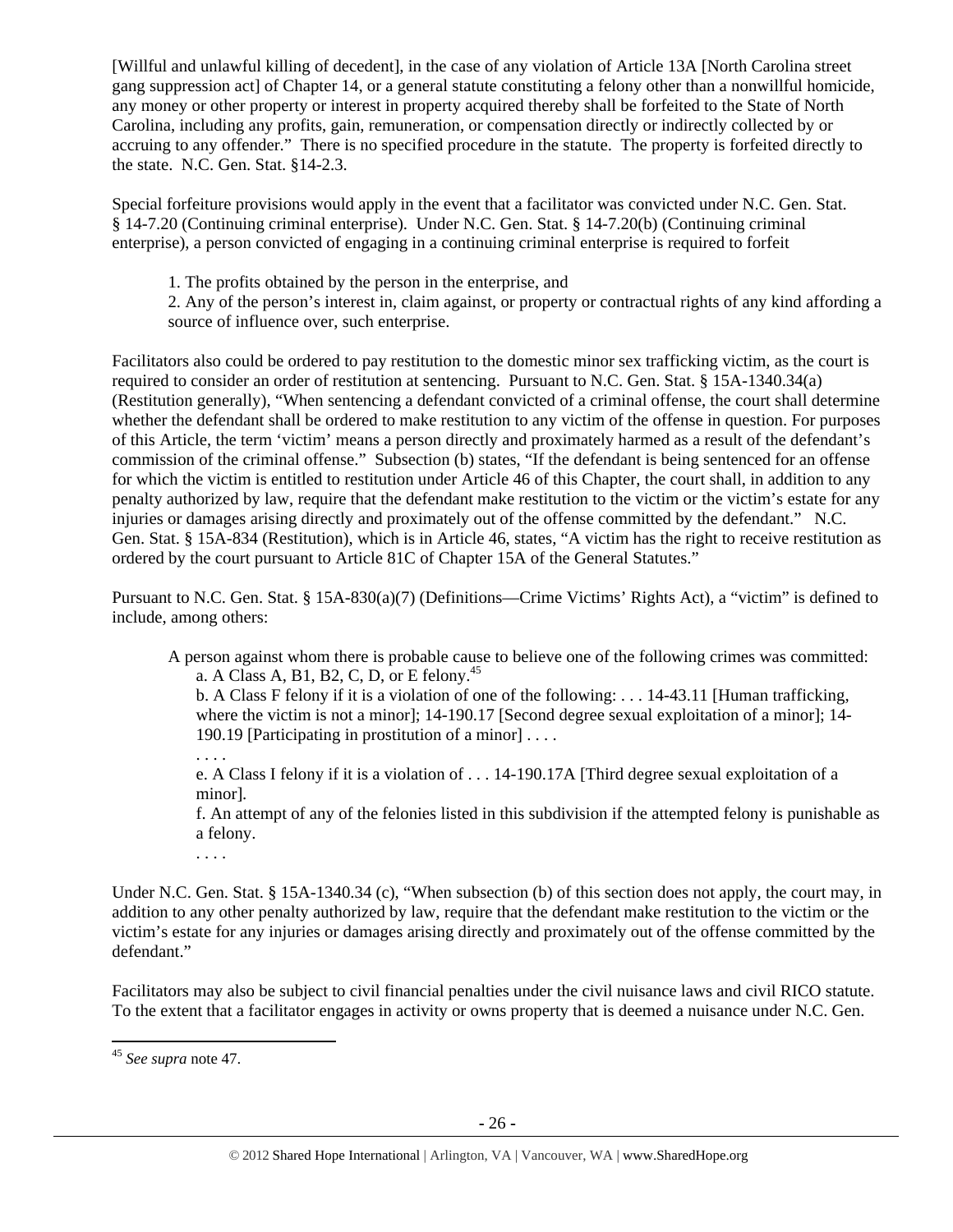Stat. § 19-1(a) (What are nuisances under this Chapter) and N.C. Gen. Stat. § 19-1.3(3) (Personal property as a nuisance; knowledge of nuisance), the facilitator could be required to forfeit assets. Under N.C. Gen. Stat. § 19- 1(a), "The erection, establishment, continuance, maintenance, use, ownership or leasing of any building or place for the purpose of assignation [or] prostitution . . . shall constitute a nuisance."

Under N.C. Gen. Stat. § 19-1.3(3) (Personal property as a nuisance; knowledge of nuisance), "The following are also declared to be nuisances, as personal property used in conducting and maintaining a nuisance under this Chapter: . . . (3) All money or other valuable consideration, vehicles, conveyances, or other property received or used in gambling, prostitution, . . . as well as the furniture and movable contents of a place used in connection with such prohibited conduct." Pursuant to N.C. Gen. Stat. § 19-6, "All personal property, including all money and other considerations, declared to be a nuisance under the provisions of G.S. 19-1.3 and other sections of this Article, are subject to forfeiture to the local government and are recoverable as damages in the county wherein such matter is sold, exhibited or otherwise used." Furthermore, the use of leased premises by traffickers for the purpose of prostitution will make the lease void and "causes the right of possession to revert and vest in" the property's owner. N.C. Gen. Stat. § 19-6.

Facilitators may also be liable under the North Carolina Racketeer Influenced and Corrupt Organizations Act (RICO), N.C. Gen. Stat. Chap. 75D, if they engage in a "pattern of racketeering activity."46 Pursuant to N.C. Gen. Stat. § 75D-3(c) (Definitions), racketeering activity includes all offenses under Chapter 14 [Criminal Law], unless they are specifically excluded. Qualifying Chapter 14 offenses include N.C. Gen. Stat. § 14-39 (Kidnapping), § 14-43.11 (Human trafficking), § 14-43.13 (Sexual servitude), § 14-190.6 (Employing or permitting minor to assist in offense under Article), § 14-190.16 (First degree sexual exploitation of a minor), § 14-190.17 (Second degree sexual exploitation of a minor), § 14-190.18 (Promoting prostitution of a minor), § 14-7.20 (Continuing criminal enterprise), and § 14-202.3 (Solicitation of child by computer or certain other electronic devices to commit an unlawful sex act).

N.C. Gen. Stat. § 75D-4 (Prohibited activities) states,

(a) No person shall:

(1) Engage in a pattern of racketeering activity or, through a pattern of racketeering activities or through proceeds derived therefrom, acquire or maintain, directly or indirectly, any interest in or control of any enterprise, real property, or personal property of any nature, including money; or (2) Conduct or participate in, directly or indirectly, any enterprise through a pattern of racketeering activity whether indirectly, or employed by or associated with such enterprise; or (3) Conspire with another or attempt to violate any of the provisions of subdivision (1) or (2) of this subsection.

(b) Violation of this section is inequitable and constitutes a civil offense only and is not a crime, therefore a mens rea or criminal intent is not an essential element of any of the civil offenses set forth in this section.

N.C. Gen. Stat. § 75D-5(a) (RICO civil forfeiture proceedings) provides that "[a]ll property of every kind used or intended for use in the course of, derived from, or realized through a racketeering activity or pattern of racketeering activity is subject to forfeiture to the State." Under N.C. Gen. Stat. § 75D-8(a) (Available RICO civil remedies),

(a) As part of a final judgment of forfeiture, any judge of the superior court may, after giving reasonable notice to potential innocent claimants, enjoin violations of G.S. 75D-4, by issuing appropriate orders and judgments:

<sup>46</sup> *See supra* note 39.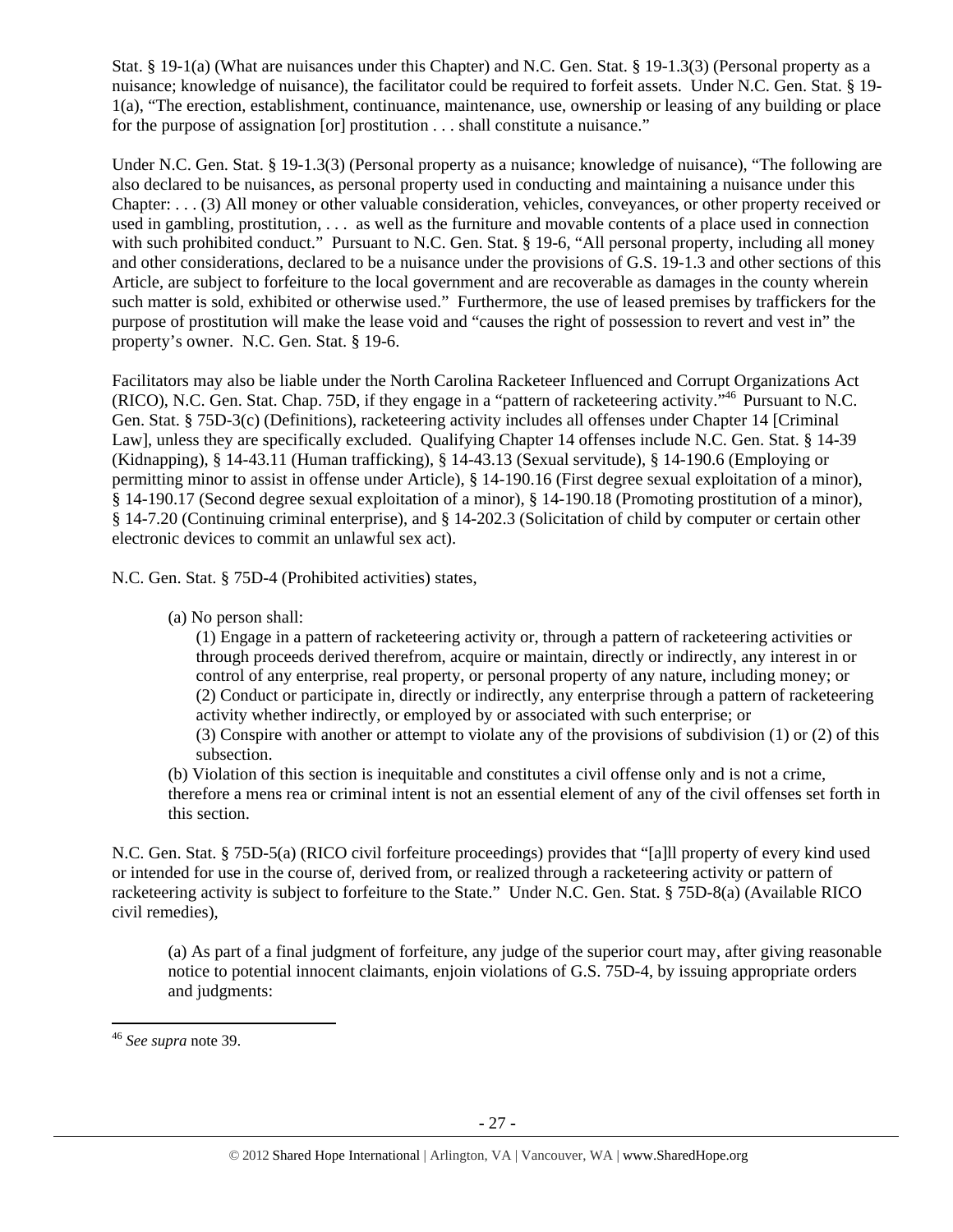(1) Ordering any defendant to divest himself of any interest in any enterprise, real property, or personal property including property held by the entirety. Where property is held by the entirety and one of the spouses is an innocent person as defined in G.S. 75D-5(i), upon entry of a final judgment of forfeiture of entirety property, the judgment operates, to convert the entirety to a tenancy in common, and only the one-half undivided interest of the offending spouse shall be forfeited according to the provisions of this Chapter;

(7) Any other equitable remedy appropriate to effect complete forfeiture of property subject to forfeiture, or to prevent future violations of this Chapter.

## *4.3 Promoting and selling child sex tourism is illegal*.

. . .

There is no specific provision under North Carolina's laws prohibiting child sex tourism.

4.3.1 Recommendation: Enact a law that prohibits selling or offering to sell travel services that include or facilitate travel for the purpose of engaging in commercial sexual exploitation of a minor or prostitution of a minor, if the travel is occurring in North Carolina.

## *4.4 Promoting and selling child pornography is illegal.*

N.C. Gen. Stat. § 14-190.16 (First degree sexual exploitation of a minor) makes it an offense, among other things, if a person, while "knowing the character or content of the material or performance, . . . (1) Uses, employs, induces, coerces, encourages, or facilitates a minor to engage in or assist others to engage in sexual activity for a live performance or for the purpose of producing material that contains a visual representation depicting this activity; or . . . (3) Transports or finances the transportation of a minor through or across this State with the intent that the minor engage in sexual activity for a live performance or for the purpose of producing material that contains a visual representation depicting this activity; or (4) Records, photographs, films, develops, or duplicates for sale or pecuniary gain material that contains a visual representation depicting a minor engaged in sexual activity." First degree sexual exploitation of a minor is a Class C felony, which carries a presumptive sentence of 58–73 months imprisonment. N.C. Gen. Stat. §§ 14-190.16(d), 15A-1340.17(c).

N.C. Gen. Stat. § 14-190.17 (Second degree sexual exploitation of a minor) makes it an offense if a person, "knowing the character or content of the material, . . . (1) Records, photographs, films, develops, or duplicates material that contains a visual representation of a minor engaged in sexual activity; or (2) Distributes, transports, exhibits, receives, sells, purchases, exchanges, or solicits material that contains a visual representation of a minor engaged in sexual activity." Second degree sexual exploitation of a minor is a Class E felony, which carries a sentence of 20–25 months imprisonment. N.C. Gen. Stat. §§ 14-190.17(d), 15A-1340.17(c).

4.4.1 Recommendation: Amend N.C. Gen. Stat. § 14-190.16 (First degree sexual exploitation of a minor) and § 14-190.17 (Second degree sexual exploitation of a minor) to raise penalties to align with federal penalties.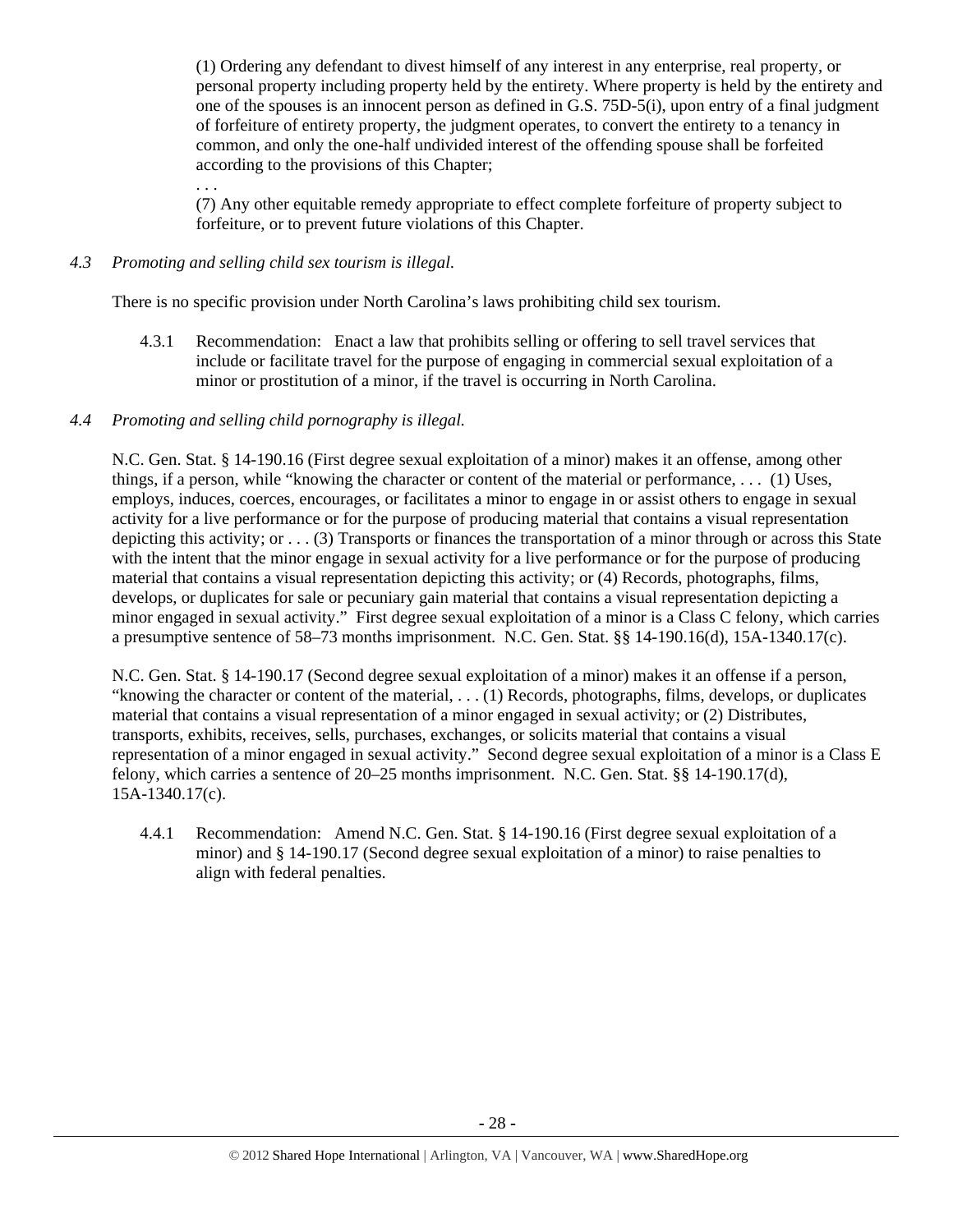# FRAMEWORK ISSUE 5: PROTECTIVE PROVISIONS FOR THE CHILD VICTIMS

# *Legal Components:*

- *5.1 Statutorily-mandated victim services define "victim" to specifically include victims of domestic minor sex trafficking or commercial sexual exploitation of children (CSEC) to ensure prompt identification and access to victims' rights and services.*
- *5.2 The state sex trafficking statute expressly prohibits a defendant from raising consent of the minor to the commercial sex acts as a defense.*
- *5.3 Prostitution laws apply only to adults, making minors under 18 specifically immune from this offense.*
- *5.4 Child victims of sex trafficking or commercial sexual exploitation are provided with a child protection response, including specialized shelter and services, and are not detained in juvenile detention facilities.*
- *5.5 Commercial sexual exploitation or sex trafficking is identified as a type of abuse and neglect within child protection statutes.*
- *5.6 The definition of "caregiver" (or similar term) in the child welfare statutes is broad enough to include a trafficker who has custody or control of a child in order to bring a trafficked child into the protection of child protective services.*
- *5.7 Crime victims' compensation is specifically available to a child victim of sex trafficking or commercial sexual exploitation of children (CSEC) without regard to ineligibility factors.*
- *5.8 Victim-friendly procedures and protections are provided in the trial process for minors under 18.*
- *5.9 Expungement or sealing of juvenile delinquency records resulting from arrests or adjudications for prostitution-related offenses committed as a result of, or in the course of, the commercial sexual exploitation of a minor is available within a reasonable time after turning 18.*
- *5.10 Victim restitution and civil remedies for victims of domestic minor sex trafficking or commercial sexual exploitation of children (CSEC) are authorized by law.*

*5.11 Statutes of limitations for civil and criminal actions for child sex trafficking or commercial sexual exploitation of children (CSEC) offenses are eliminated or lengthened sufficiently to allow prosecutors and victims a realistic opportunity to pursue criminal action and legal remedies.* 

*\_\_\_\_\_\_\_\_\_\_\_\_\_\_\_\_\_\_\_\_\_\_\_\_\_\_\_\_\_\_\_\_\_\_\_\_\_\_\_\_\_\_\_\_\_\_\_\_\_\_\_\_\_\_\_\_\_\_\_\_\_\_\_\_\_\_\_\_\_\_\_\_\_\_\_\_\_\_\_\_\_\_\_\_\_\_\_\_\_\_\_\_\_* 

# *Legal Analysis:*

*5.1 Statutorily-mandated victim services define "victim" to specifically include victims of domestic minor sex trafficking or commercial sexual exploitation of children (CSEC) to ensure prompt identification and access to victims' rights and services.* 

The Crime Victims' Rights Act is the only North Carolina law that expressly refers to the crime of human trafficking and other CSEC laws within its definition of victim. Under N.C. Gen. Stat. § 15A-830(a)(7) (Definitions), a "victim" is defined to include,

A person against whom there is probable cause to believe one of the following crimes was committed: a. A Class A, B1, B2, C, D, or E felony.47

  $^{47}$  *E.g.*, N.C. Gen. Stat. § 14-43.11 (Human trafficking) and § 14-43.13 (Sexual servitude) (Class C felonies, where the victim is a minor); § 14-190.16 (First degree sexual exploitation of a minor) (Class C felony); § 14-190.17 (Second degree sexual exploitation of a minor) (Class E felony); § 14-27.2 (First-degree rape) (Class B1 felony); § 14-27.2A (Rape of a child; adult offender) (Class B1 felony); § 14-27.4 (First-degree sexual offense) (Class B1 felony); § 14-27.4A (Sexual offense with a child; adult offender) (Class B1 felony); § 14-27.7A (Statutory rape or sexual offense of a person who is 13, 14, or 15 years old) (Class B1 or C felony, depending on the age of the defendant).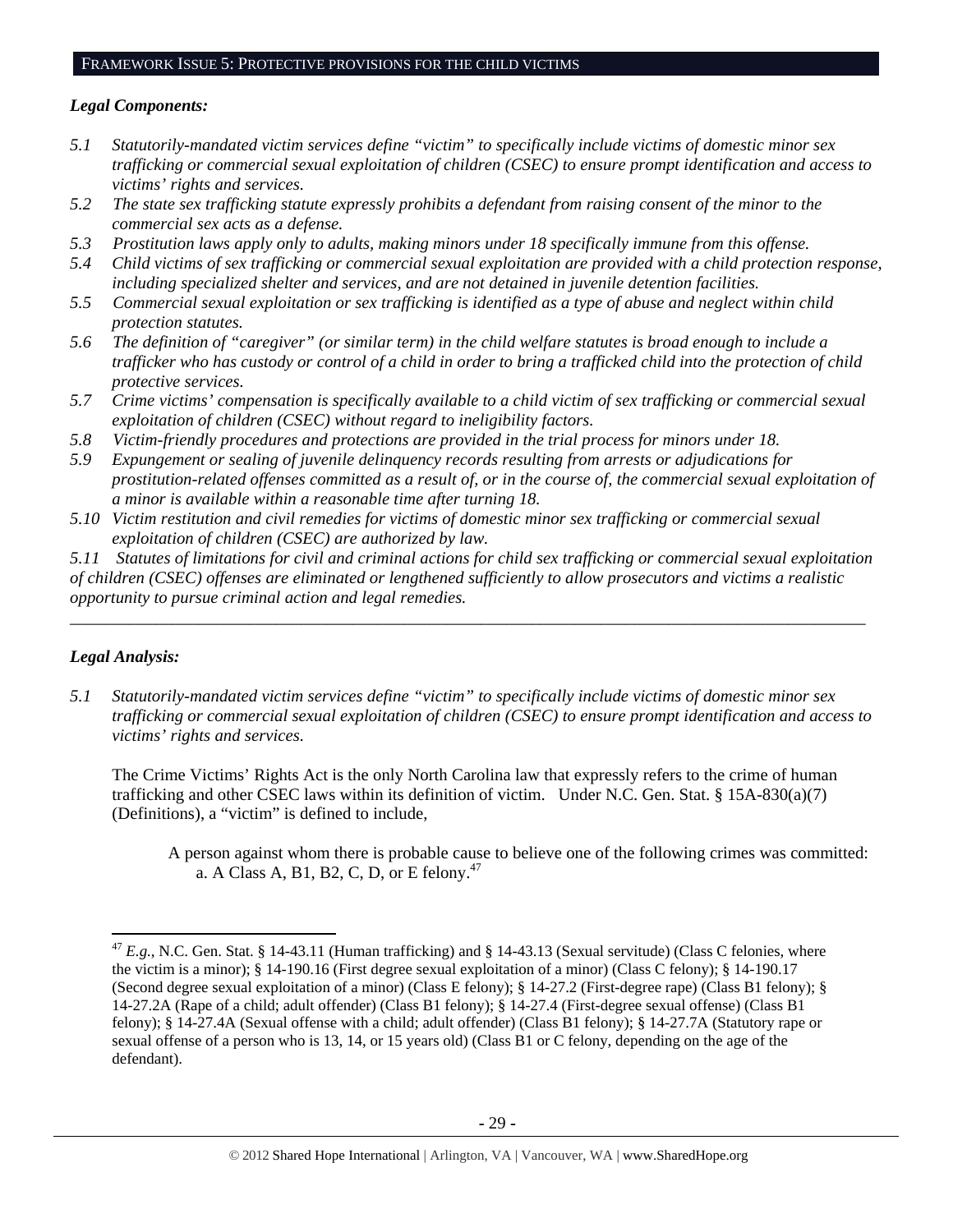b. A Class F felony if it is a violation of one of the following: . . . 14-43.11 [Human trafficking, where the victim is not a minor]; 14-190.17 [Second degree sexual exploitation of a minor]; 14- 190.19 [Participating in prostitution of a minor] . . . .

. . . . e. A Class I felony if it is a violation of . . . 14-190.17A [Third degree sexual exploitation of a minor].

f. An attempt of any of the felonies listed in this subdivision if the attempted felony is punishable as a felony.

h. Any violation of a valid protective order under G.S. 50B-4.1.

. . . .

The Crime Victim's Compensation Act defines a "victim" as "[a] person who suffers personal injury or death proximately caused by criminally injurious conduct." N.C. Gen. Stat. § 15B-2(13). "Criminally injurious conduct" is defined as including "[c]onduct that by its nature poses a substantial threat of personal injury or death, and is punishable by fine or imprisonment or death, or would be so punishable but for the fact that the person engaging in the conduct lacked the capacity to commit the crime under the laws of this State." N.C. Gen. Stat. § 15B-2(5). Since domestic minor sex trafficking encompasses "conduct that by its nature poses a substantial threat of personal injury or death," and the applicable crimes are punishable by imprisonment, the Crime Victim's Compensation Act indirectly classifies a domestic minor sex trafficking or CSEC victim as a victim. N.C. Gen. Stat. § 15B-2(5).

For purposes of victim restitution under Chapter 15A, Article 81C (Restitution) "the term 'victim' means a person directly and proximately harmed as a result of the defendant's commission of the criminal offense." N.C. Gen. Stat. § 15A-1340.34(a). "When sentencing a defendant convicted of a criminal offense, the court shall determine whether the defendant shall be ordered to make restitution to any victim of the offense in question." Thus, if the defendant is prosecuted and convicted of a CSEC or trafficking offense, any victim of these crimes is included in the definition.

- 5.1.1 Recommendation: Amend the definition of "victim" in N.C. Gen. Stat. § 15B-2(13) (Definitions—Victims compensation) to expressly include victims of CSEC conduct in violation of N.C. Gen. Stat. § 14-190.18(a) (Promoting prostitution of a minor), § 14- 190.19(a) (Participating in prostitution of a minor), § 14-190.16(a) (First degree sexual exploitation of a minor), § 14-190.17 (Second degree sexual exploitation of a minor), and § 14-190.6 (Employing or permitting minor to assist in offense under Article), as well as § 14- 43.11(a) (Human trafficking) and § 14-43.13(a) (Sexual servitude).
- *5.2 The state sex trafficking statute expressly prohibits a defendant from raising consent of the minor to the commercial sex acts as a defense.*

The only law applicable to domestic minor sex trafficking victims specifying that consent is not a defense is N.C. Gen. Stat. § 14-202.3 (Solicitation of child by computer or certain other electronic devises to commit an unlawful sex act), which states that "[c]onsent is not a defense to a charge under this section." N.C. Gen. Stat. § 14-43.11 (Human trafficking), § 14-43.13 (Sexual servitude), § 14-190.16 (First degree sexual exploitation of a minor), § 14-190.17 (Second degree sexual exploitation of a minor), § 14-190.17A (Third degree sexual exploitation of a minor), § 14-190.18 (Promoting prostitution of a minor), and § 14-190.19 (Participating in prostitution of a minor) do not refer to a defense of consent.

5.2.1 Recommendation: Amend N.C. Gen. Stat. § 14-43.11 (Human trafficking), § 14-43.13 (Sexual servitude), § 14-190.16 (First degree sexual exploitation of a minor), § 14-190.17 (Second degree sexual exploitation of a minor), § 14-190.17A (Third degree sexual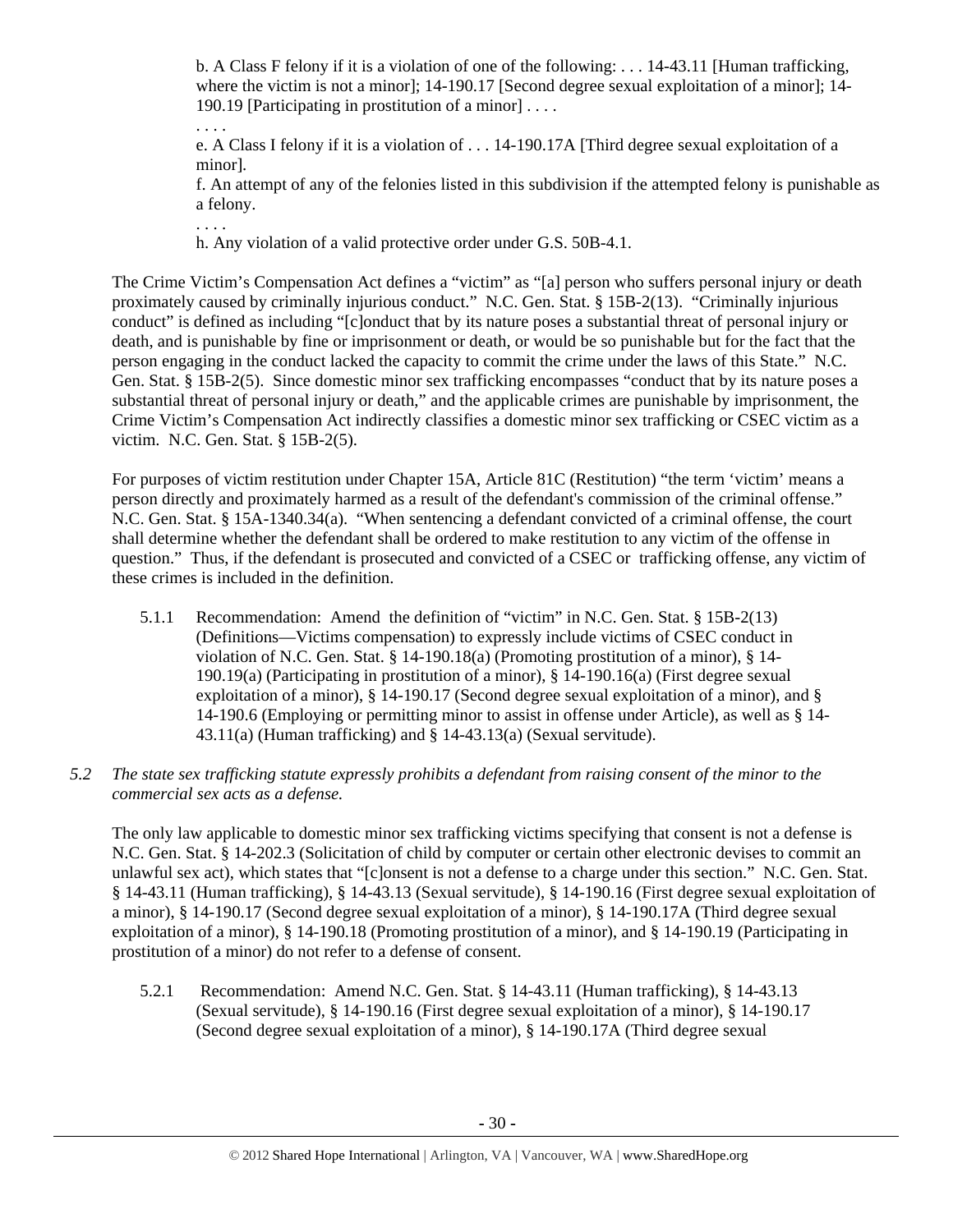exploitation of a minor), § 14-190.18 (Promoting prostitution of a minor), and § 14-190.19 (Participating in prostitution of a minor) to clarify that consent is not a defense to each crime.

*5.3 Prostitution laws apply only to adults, making minors under 18 specifically immune from this offense.* 

N.C. Gen. Stat. § 14-204 (Prostitution and various acts abetting prostitution unlawful) and § 14-204.1 (Loitering for the purpose of engaging in prostitution offense) are age neutral, allowing minors to be prosecuted for these crimes. Without regard to the defendant's age, N.C. Gen. Stat. § 14-204 (Prostitution and various acts abetting prostitution unlawful) makes it illegal, among other things, "(6) To reside in, enter, or remain in any place, structure, or building, or to enter or remain in any conveyance, for the purpose of prostitution or assignation" and "(7) To engage in prostitution or assignation, or to aid or abet prostitution or assignation by any means whatsoever."

Similarly, N.C. Gen. Stat. § 14-204.1 (Loitering for the purpose of engaging in prostitution offense) applies to both adults and minors. N.C. Gen. Stat. § 14-204.1 (Loitering for the purpose of engaging in prostitution offense) makes it a Class 1 misdemeanor if a person, "remains or wanders about in a public place<sup>48</sup> and  $(1)$ Repeatedly beckons to, stops, or attempts to stop passers-by, or repeatedly attempts to engage passers-by in conversation; or (2) Repeatedly stops or attempts to stop motor vehicles; or (3) Repeatedly interferes with the free passage of other persons for the purpose of violating any subdivision of G.S. 14-204 [Prostitution and various acts abetting prostitution unlawful] . . . ."

- 5.3.1 Recommendation: Amend N.C. Gen. Stat. § 14-204 (Prostitution and various acts abetting prostitution unlawful) and § 14-204.1 (Loitering for the purpose of engaging in prostitution offense) to make minors immune from prosecution and refer cases involving minors in prostitution to N.C. Gen. Stat. § 14-43.11 (Human trafficking) and § 14-43.13 (Sexual servitude) to make clear that the prostituted minor is a trafficking victim.
- *5.4 Child victims of sex trafficking or commercial sexual exploitation are provided with a child protection response, including specialized shelter and services, and are not detained in juvenile detention facilities.*

Under N.C. Gen. Stat. § 7B-200 (Jurisdiction), "The court<sup>49</sup> has exclusive, original jurisdiction over any case involving a juvenile<sup>50</sup> who is alleged to be abused, neglected, or dependent."<sup>51</sup> N.C. Gen. Stat. § 7B-200(a). Upon receiving a report alleging abuse, dependency, or neglect of a juvenile, the North Carolina Department of Social Services (DSS), pursuant to N.C. Gen. Stat. § 7B-302(a) (Assessment by director; access to confidential information; notification of person making the report), is required to "make a prompt and thorough assessment, using either a family assessment response or an investigative assessment response, in order to ascertain the facts of the case, the extent of the abuse or neglect, and the risk of harm to the juvenile, in order to determine whether protective services should be provided or the complaint filed as a petition."

 <sup>48</sup> "For the purposes of this section, 'public place' means any street, sidewalk, bridge, alley or alleyway, plaza, park, driveway, parking lot or transportation facility, or the doorways and entrance ways to any building which fronts on any of those places, or a motor vehicle in or on any of those places." N.C. Gen. Stat. § 14-204.1(a).

<sup>&</sup>lt;sup>49</sup> "Court" is defined as "[t]he district court division of the General Court of Justice." N.C. Gen. Stat. § 7B-101(6).<br><sup>50</sup> N.C. Gen. Stat. § 7B-101(14) defines "juvenile" as "[a] person who has not reached the person's birthday and is not married, emancipated, or a member of the Armed Forces of the United States." This definition reflects the text of N.C. Gen. Stat. § 7B-101(14) as amended by 2011 N.C. Sess. Laws 183 (effective on becoming law).

<sup>&</sup>lt;sup>51</sup> N.C. Gen. Stat. § 7B-101(9) defines a "dependent juvenile" as "[a] juvenile in need of assistance or placement because the juvenile has no parent, guardian, or custodian responsible for the juvenile's care or supervision or whose parent, guardian, or custodian is unable to provide for the care or supervision and lacks an appropriate alternative child care arrangement." *See infra* Section 5.6 for definition of "neglected juvenile" and "abused juveniles."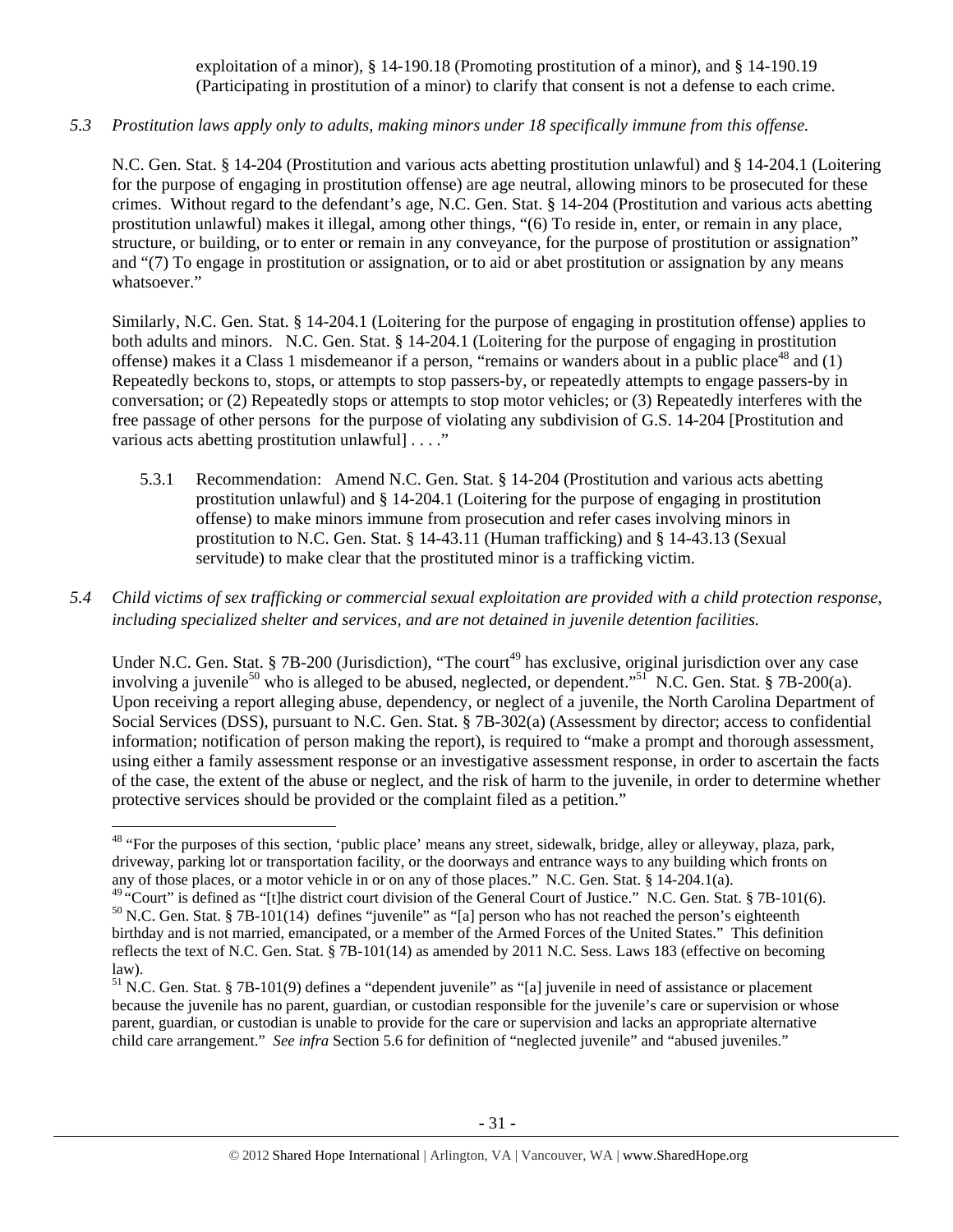If the report alleges abuse, DSS must initiate the assessment within 24 hours after receiving the report. N.C. Gen. Stat. § 7B-302(a). If the report alleges neglect or dependency, DSS must initiate the assessment within 72 hours of receiving the report. N.C. Gen. Stat. § 7B-302(a). N.C. Gen. Stat. § 7B-302(c), (d) states,

(c) If the assessment indicates that abuse, neglect, or dependency has occurred, the director shall decide whether immediate removal of the juvenile or any other juveniles in the home is necessary for their protection. If immediate removal does not seem necessary, the director shall immediately provide or arrange for protective services. If the parent, guardian, custodian, or caretaker refuses to accept the protective services provided or arranged by the director, the director shall sign a petition seeking to invoke the jurisdiction of the court for the protection of the juvenile or juveniles. (d) If immediate removal seems necessary for the protection of the juvenile or other juveniles in the home, the director shall sign a petition that alleges the applicable facts to invoke the jurisdiction of the court. Where the assessment shows that it is warranted, a protective services worker may assume temporary custody of the juvenile for the juvenile's protection pursuant to Article 5 of this Chapter.

N.C. Gen. Stat. § 7B-500(a) (Taking a juvenile into temporary custody; civil and criminal immunity) permits a juvenile to be taken into temporary custody by a law enforcement officer or a DSS worker without a court order "if there are reasonable grounds to believe that the juvenile is abused, neglected, or dependent and that the juvenile would be injured or could not be taken into custody if it were first necessary to obtain a court order."

Under N.C. Gen. Stat. § 7B-501 (Duties of person taking juvenile into temporary custody),

(a) A person who takes a juvenile into custody without a court order under G.S. 7B-500 shall proceed as follows:

(1) Notify the juvenile's parent, guardian, custodian, or caretaker that the juvenile has been taken into temporary custody and advise the parent, guardian, custodian, or caretaker of the right to be present with the juvenile until a determination is made as to the need for nonsecure custody. Failure to notify the parent that the juvenile is in custody shall not be grounds for release of the juvenile. (2) Release the juvenile to the juvenile's parent, guardian, custodian, or caretaker if the person having the juvenile in temporary custody decides that continued custody is unnecessary. (3) The person having temporary custody shall communicate with the director of the department of social services who shall consider prehearing diversion. If the decision is made to file a petition, the director shall contact the judge or person delegated authority pursuant to G.S. 7B-502 for a determination of the need for continued custody.

(b) A juvenile taken into temporary custody under this Article shall not be held for more than 12 hours, or for more than 24 hours if any of the 12 hours falls on a Saturday, Sunday, or legal holiday, unless:

(1) A petition or motion for review has been filed by the director of the department of social services, and

(2) An order for nonsecure custody has been entered by the court.

Pursuant to N.C. Gen. Stat. § 7B-503(a) (Criteria for nonsecure custody),

. . . .

(a) When a request is made for nonsecure custody, the court shall first consider release of the juvenile to the juvenile's parent, relative, guardian, custodian, or other responsible adult. An order for nonsecure custody shall be made only when there is a reasonable factual basis to believe the matters alleged in the petition are true, and

(2) The juvenile has suffered physical injury or sexual abuse.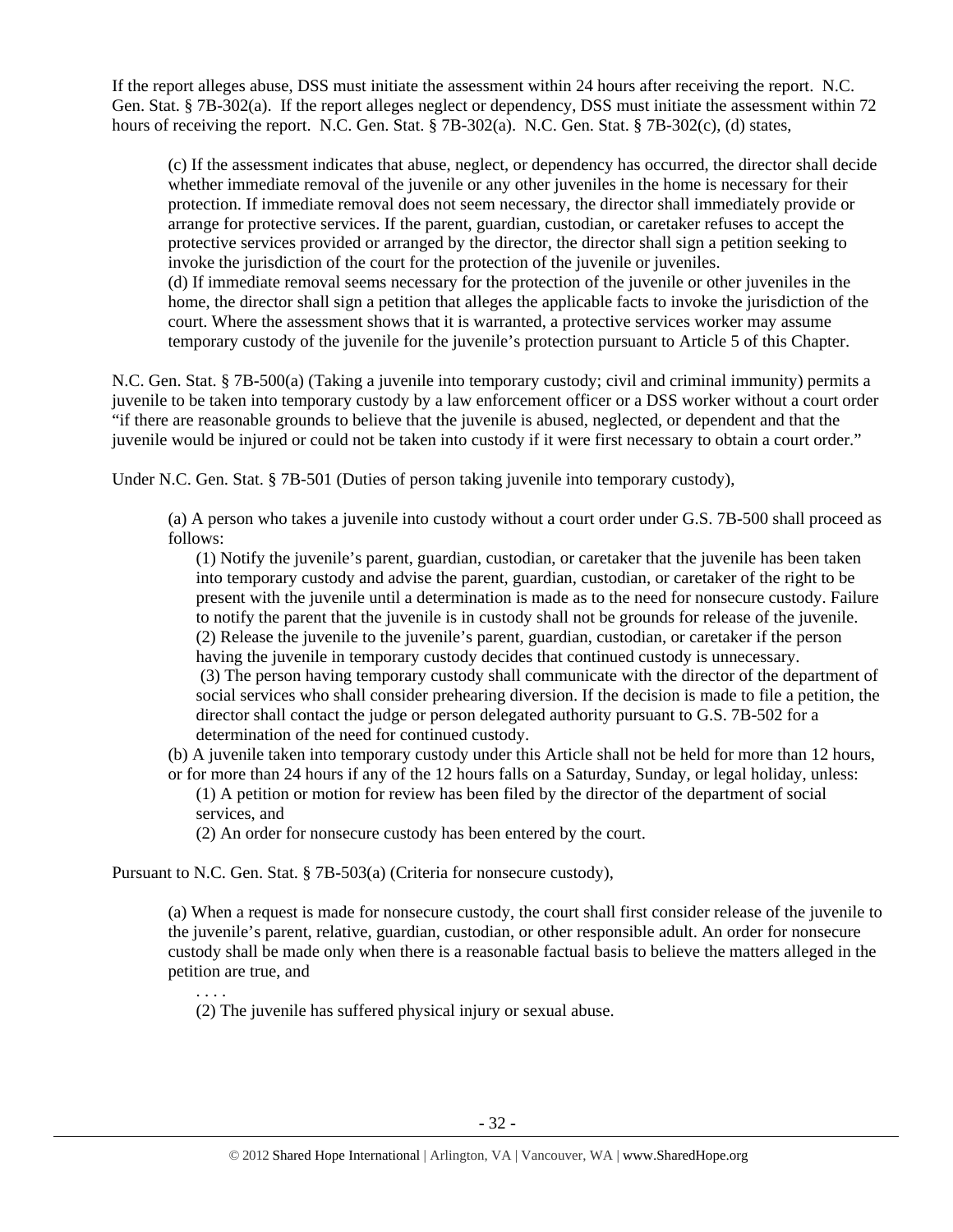(3) The juvenile is exposed to a substantial risk of physical injury or sexual abuse because the parent, guardian, custodian, or caretaker has created the conditions likely to cause injury or abuse or has failed to provide, or is unable to provide, adequate supervision or protection.

 . . . . (5) The parent, guardian, custodian, or caretaker consents to the nonsecure custody order.

(6) The juvenile is a runaway and consents to nonsecure custody.

A juvenile alleged to be abused, neglected, or dependent shall be placed in nonsecure custody only when there is a reasonable factual basis to believe that there are no other reasonable means available to protect the juvenile. In no case shall a juvenile alleged to be abused, neglected, or dependent be placed in secure custody.

When an order is issued for nonsecure custody, N.C. Gen. Stat. § 7B-505 (Place of nonsecure custody) states,

A juvenile meeting the criteria set out in G.S. 7B-503 may be placed in nonsecure custody with the department of social services or a person designated in the order for temporary residential placement in:

(1) A licensed foster home or a home otherwise authorized by law to provide such care; or

(2) A facility operated by the department of social services; or

(3) Any other home or facility, including a relative's home approved by the court and designated in the order.

However, commercially sexually exploited children could be taken into temporary custody for committing an offense related to their exploitation under North Carolina's laws and could be at risk of being placed in juvenile detention facilities. Under N.C. Gen. Stat. § 7B-1501(7) (Definitions), a "delinquent juvenile" is defined as "[a]ny juvenile who, while less than 16 years of age but at least 6 years of age, commits a crime or infraction under State law or under an ordinance of local government . . . .<sup>52</sup> N.C. Gen. Stat. § 7B-1501(7). Furthermore, pursuant to N.C. Gen. Stat. § 7B-1900 (Taking a juvenile into temporary custody),

A juvenile may be taken into temporary custody without a court order under the following circumstances:

(1) By a law enforcement officer if grounds exist for the arrest of an adult in identical circumstances under G.S. 15A-401(b) [Arrest by law-enforcement officer].

(2) By a law enforcement officer or a juvenile court counselor if there are reasonable grounds to believe that the juvenile is an undisciplined juvenile.

(3) By a law enforcement officer, by a juvenile court counselor, by a member of the Black Mountain Center, Alcohol Rehabilitation Center, and Juvenile Evaluation Center Joint Security Force established pursuant to G.S. 122C-421, or by personnel of the Department if there are reasonable grounds to believe the juvenile is an absconder from any residential facility operated by the Department or from an approved detention facility.

Under N.C. Gen. Stat. § 15A-401(b), "An officer may arrest without a warrant any person who the officer has probable cause to believe has committed a criminal offense, . . . in the officer's presence." Additionally, "An officer may arrest without a warrant any person who the officer has probable cause to believe: a. Has committed a felony; or b. Has committed a misdemeanor, and: 1. Will not be apprehended unless immediately

<sup>&</sup>lt;sup>52</sup> Pursuant to N.C. Gen. Stat. § 7B-1604 (Limitations on juvenile court jurisdiction), a minor 16 or older may be tried as an adult. The provision states,

<sup>(</sup>a) Any juvenile, including a juvenile who is under the jurisdiction of the court, who commits a criminal offense on or after the juvenile's sixteenth birthday is subject to prosecution as an adult. A juvenile who is emancipated shall be prosecuted as an adult for the commission of a criminal offense.

<sup>(</sup>b) A juvenile who is transferred to and convicted in superior court shall be prosecuted as an adult for any criminal offense the juvenile commits after the superior court conviction.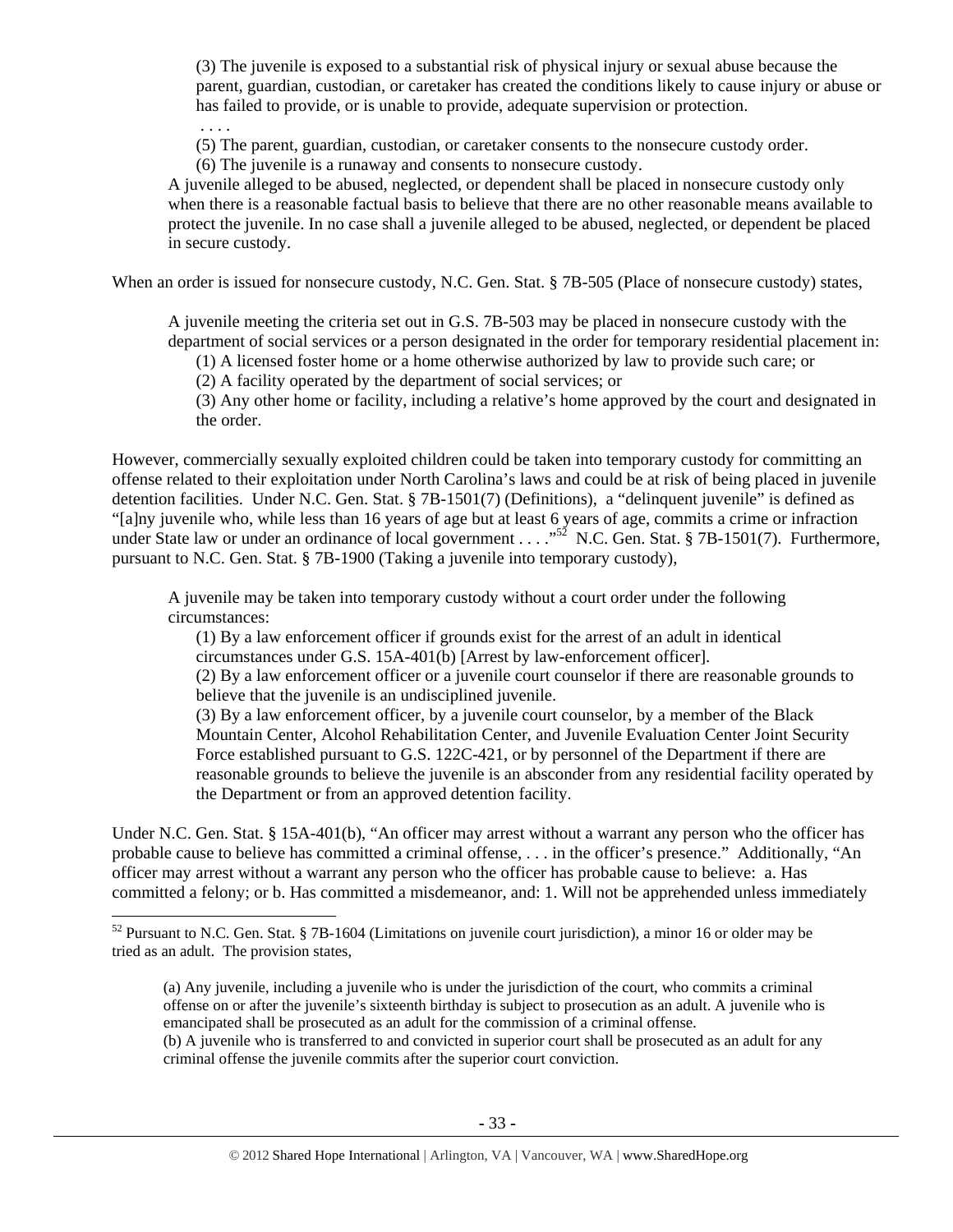arrested, or 2. May cause physical injury to himself or others, or damage to property unless immediately arrested; . . . ." N.C. Gen. Stat. § 15A-401(b).

Under N.C. Gen. Stat. § 7B-1901(a) (Duties of person taking juvenile into temporary custody),

(a) A person who takes a juvenile into custody without a court order under G.S. 7B-1900(1) or (2) shall proceed as follows:

(1) Notify the juvenile's parent, guardian, or custodian that the juvenile has been taken into temporary custody and advise the parent, guardian, or custodian of the right to be present with the juvenile until a determination is made as to the need for secure or nonsecure custody. Failure to notify the parent, guardian, or custodian that the juvenile is in custody shall not be grounds for release of the juvenile.

(2) Release the juvenile to the juvenile's parent, guardian, or custodian if the person having the juvenile in temporary custody decides that continued custody is unnecessary. In the case of a juvenile unlawfully absent from school, if continued custody is unnecessary, the person having temporary custody may deliver the juvenile to the juvenile's school or, if the local city or county government and the local school board adopt a policy, to a place in the local school administrative unit.

(3) If the juvenile is not released, request that a petition be drawn pursuant to G.S. 7B-1803 or G.S. 7B-1804. Once the petition has been drawn and verified, the person shall communicate with the juvenile court counselor. If the juvenile court counselor approves the filing of the petition, the juvenile court counselor shall contact the judge or the person delegated authority pursuant to G.S. 7B-1902 if other than the juvenile court counselor, for a determination of the need for continued custody.

Under subsection (b), "A juvenile taken into temporary custody under this Article shall not be held for more than 12 hours, or for more than 24 hours if any of the 12 hours falls on a Saturday, Sunday, or legal holiday, unless a petition or motion for review has been filed and an order for secure or nonsecure custody has been entered."

Pursuant to N.C. Gen. Stat. § 7B-1903(a) (Criteria for secure or nonsecure custody), the court will grant an order for nonsecure custody "only when there is a reasonable factual basis to believe the matters alleged in the petition are true, and that: (1) The juvenile is a runaway and consents to nonsecure custody; or (2) The juvenile meets one or more of the criteria for secure custody,<sup>53</sup> but the court finds it in the best interests of the juvenile that the juvenile be placed in a nonsecure placement."

(3) The juvenile has willfully failed to appear on a pending delinquency charge or on charges of violation of probation or post-release supervision, providing the juvenile was properly notified.

 $53$  The criteria for secure custody pursuant to N.C. Gen. Stat. § 7B-1903(b) are,

<sup>(1)</sup> The juvenile is charged with a felony and has demonstrated that the juvenile is a danger to property or persons.

<sup>(2)</sup> The juvenile has demonstrated that the juvenile is a danger to persons and is charged with either (i) a misdemeanor at least one element of which is assault on a person or (ii) a misdemeanor in which the juvenile used, threatened to use, or displayed a firearm or other deadly weapon.

<sup>(2</sup>a) The juvenile has demonstrated that the juvenile is a danger to persons and is charged with a violation of G.S. 20-138.1 [Impaired driving] or G.S. 20-138.3 [Driving by person less than 21 years old after consuming alcohol or drugs].

<sup>(4)</sup> A delinquency charge is pending against the juvenile, and there is reasonable cause to believe the juvenile will not appear in court.

<sup>(5)</sup> The juvenile is an absconder from (i) any residential facility operated by the Department or any detention facility in this State or (ii) any comparable facility in another state.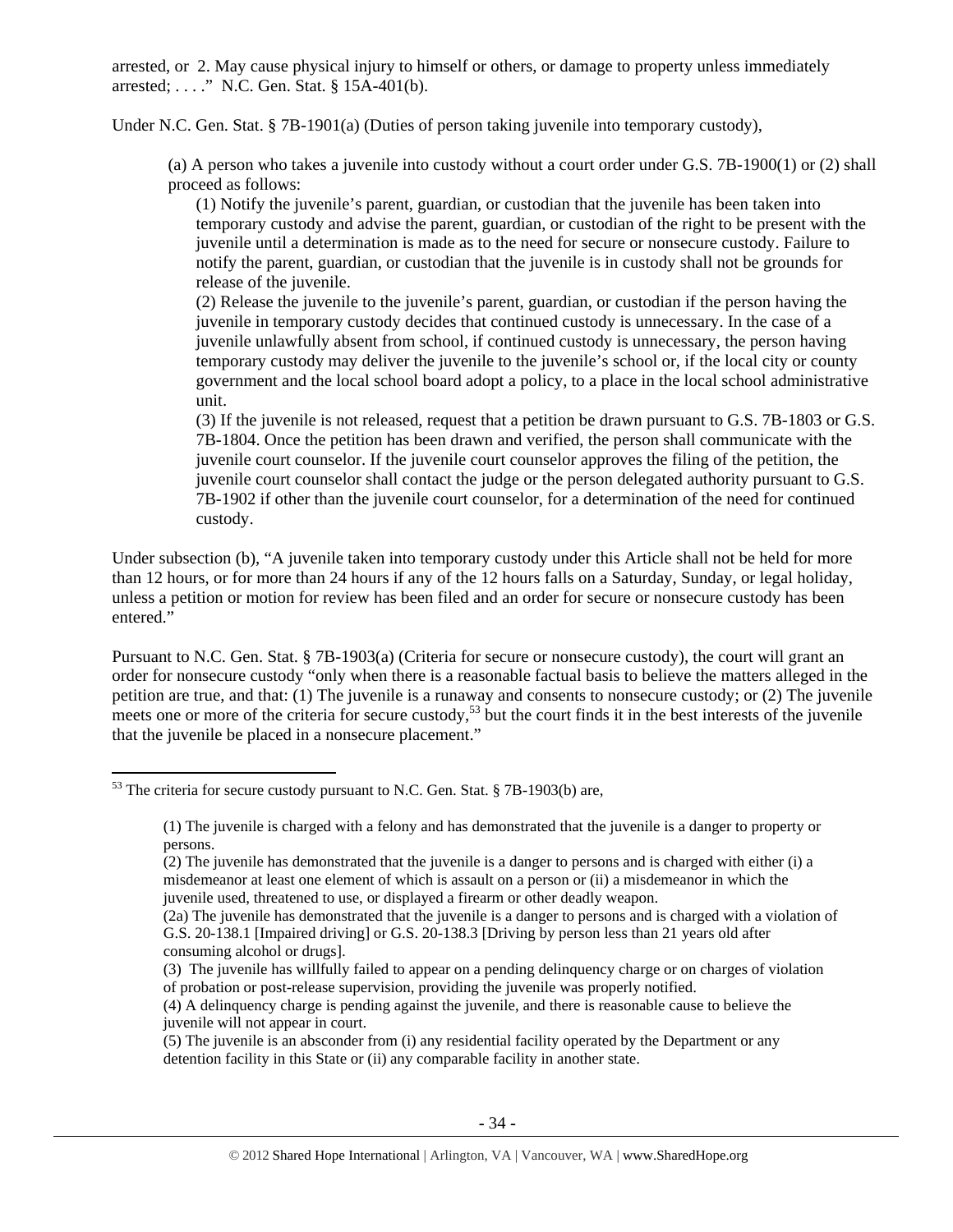Pursuant to N.C. Gen. Stat. § 7B-1501(27) (Definitions), a domestic minor sex trafficking victim may also be treated as an "undisciplined juvenile," which is defined as

a. A juvenile who, while less than 16 years of age but at least 6 years of age, is unlawfully absent from school; or is regularly disobedient to and beyond the disciplinary control of the juvenile's parent, guardian, or custodian; or is regularly found in places where it is unlawful for a juvenile to be; or has run away from home for a period of more than 24 hours; or

b. A juvenile who is 16 or 17 years of age and who is regularly disobedient to and beyond the disciplinary control of the juvenile's parent, guardian, or custodian; or is regularly found in places where it is unlawful for a juvenile to be; or has run away from home for a period of more than 24 hours.

N.C. Gen. Stat. § 7B-2503(1) (Dispositional alternatives for undisciplined juveniles) states that when a minor is classified as an "undisciplined juvenile," the minor may, among other dispositions, remain in his or her own home under supervision by the DSS, be placed "in the custody of a parent, guardian, custodian, relative, private agency offering placement services, or some other suitable person," or be placed "in the custody of a department of social services in the county of the juvenile's residence." Alternatively, the court may "[p]lace the juvenile under the protective supervision of a juvenile court counselor for a period of up to three months, with an extension of an additional three months in the discretion of the court." N.C. Gen. Stat. § 7B-2503(2).

Additionally juvenile sex trafficking victims and commercially sexually exploited children are at risk of being tried as an adult for crimes committed as part of their exploitation. Pursuant to N.C. Gen. Stat. § 7B-1604, in North Carolina, all juveniles over 16 who commit any crimes are tried as adults. N.C. Gen. Stat. § 7B-1604 states,

(a) Any juvenile, including a juvenile who is under the jurisdiction of the court, who commits a criminal offense on or after the juvenile's sixteenth birthday is subject to prosecution as an adult. A juvenile who is emancipated shall be prosecuted as an adult for the commission of a criminal offense. (b) A juvenile who is transferred to and convicted in superior court shall be prosecuted as an adult for any criminal offense the juvenile commits after the superior court conviction.

In addition, pursuant to N.C. Gen. Stat. § 7B-2200, any juvenile over age 13 who is charged with a felony is eligible for a transfer hearing on the prosecutor's motion. Furthermore, transfer to superior court is mandatory for any juvenile over the age of 13 who commits a Class A felony. N.C. Gen. Stat. § 7B-2200 states,

<u> 1989 - Johann Stoff, fransk politik (d. 1989)</u>

<sup>(6)</sup> There is reasonable cause to believe the juvenile should be detained for the juvenile's own protection because the juvenile has recently suffered or attempted self-inflicted physical injury. In such case, the juvenile must have been refused admission by one appropriate hospital, and the period of secure custody is limited to 24 hours to determine the need for inpatient hospitalization. If the juvenile is placed in secure custody, the juvenile shall receive continuous supervision and a physician shall be notified immediately. (7) The juvenile is alleged to be undisciplined by virtue of the juvenile's being a runaway and is inappropriate for nonsecure custody placement or refuses nonsecure custody, and the court finds that the juvenile needs secure custody for up to 24 hours, excluding Saturdays, Sundays, and State holidays, to evaluate the juvenile's need for medical or psychiatric treatment or to facilitate reunion with the juvenile's parents, guardian, or custodian.

<sup>(8)</sup> The juvenile is alleged to be undisciplined and has willfully failed to appear in court after proper notice; the juvenile shall be brought to court as soon as possible and in no event should be held more than 24 hours, excluding Saturdays, Sundays, and State holidays.

The text of N.C. Gen. Stat. § 7B-1903(b) included here and elsewhere in this report reflects passage of House Bill 853, 2011-2012 Leg., 2d Reg. Sess. (N.C. 2012) (effective October 1, 2012).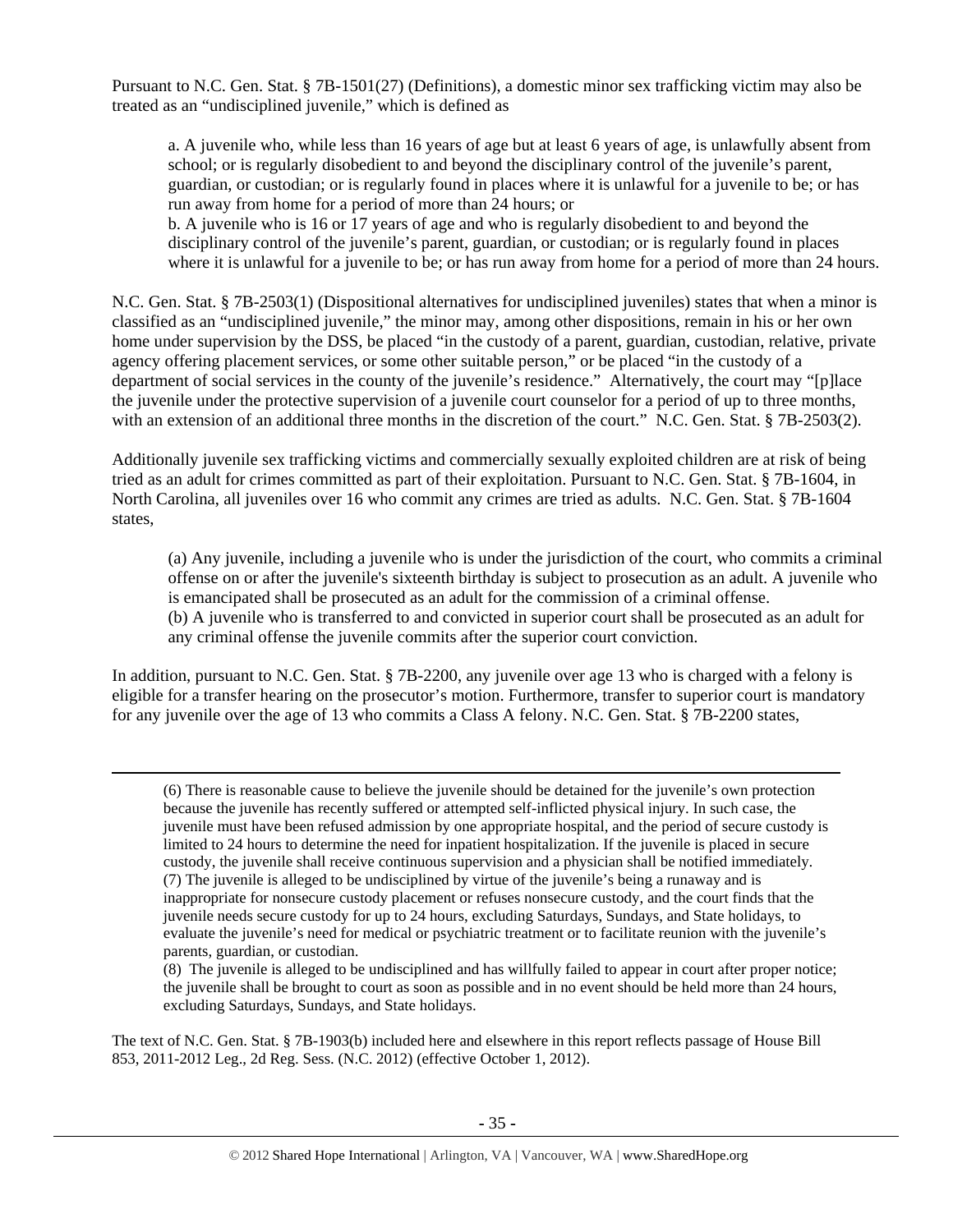After notice, hearing, and a finding of probable cause the court may, upon motion of the prosecutor or the juvenile's attorney or upon its own motion, transfer jurisdiction over a juvenile to superior court if the juvenile was 13 years of age or older at the time the juvenile allegedly committed an offense that would be a felony if committed by an adult. If the alleged felony constitutes a Class A felony and the court finds probable cause, the court shall transfer the case to the superior court for trial as in the case of adults.

- 5.4.1 Recommendation: Establish a mandatory response law directing away from the criminal justice system and into a protective system any minor under the age of 18 involved in prostitution under N.C. Gen. Stat. § 14-204 or § 14-204.1, or any minor under the age of 18 who is a victim of human trafficking under N.C. Gen. Stat. § 14-43.11 or sexual servitude under § 14-43.13.
- *5.5 Commercial sexual exploitation or sex trafficking is identified as a type of abuse and neglect within child protection statutes.*

Under N.C. Gen. Stat. § 7B-101(1)<sup>54</sup> (Definitions),

(1) Abused juveniles.—Any juvenile less than 18 years of age whose parent, guardian, custodian, or caretaker:

a. Inflicts or allows to be inflicted upon the juvenile a serious physical injury by other than accidental means;

b. Creates or allows to be created a substantial risk of serious physical injury to the juvenile by other than accidental means;

. . .

d. Commits, permits, or encourages the commission of a violation of the following laws by, with, or upon the juvenile: first-degree rape, as provided in G.S. 14-27.2; rape of a child by an adult offender, as provided in G.S. 14-27.2A; second degree rape as provided in G.S. 14-27.3; firstdegree sexual offense, as provided in G.S. 14-27.4; sexual offense with a child by an adult offender, as provided in G.S. 14-27.4A; second degree sexual offense, as provided in G.S. 14-27.5; sexual act by a custodian, as provided in G.S. 14-27.7; unlawful sale, surrender, or purchase of a minor, as provided in G.S. 14-43.14 . . . preparation of obscene photographs, slides, or motion pictures of the juvenile, as provided in G.S. 14-190.5; employing or permitting the juvenile to assist in a violation of the obscenity laws as provided in G.S. 14-190.6; dissemination of obscene material to the juvenile as provided in G.S. 14-190.7 and G.S. 14-190.8; displaying or disseminating material harmful to the juvenile as provided in G.S. 14-190.14 and G.S. 14-190.15; first and second degree sexual exploitation of the juvenile as provided in G.S. 14-190.16 and G.S. 14-190.17; promoting the prostitution of the juvenile as provided in G.S. 14-190.18; and taking indecent liberties with the juvenile, as provided in G.S. 14-202.1;

e. Creates or allows to be created serious emotional damage to the juvenile; serious emotional damage is evidenced by a juvenile's severe anxiety, depression, withdrawal, or aggressive behavior toward himself or others; or

f. Encourages, directs, or approves of delinquent acts involving moral turpitude committed by the juvenile.

Pursuant to N.C. Gen. Stat. §7B-101(15) (Definitions), a "neglected juvenile" is defined more generally as

<sup>54</sup> *See supra* note 42.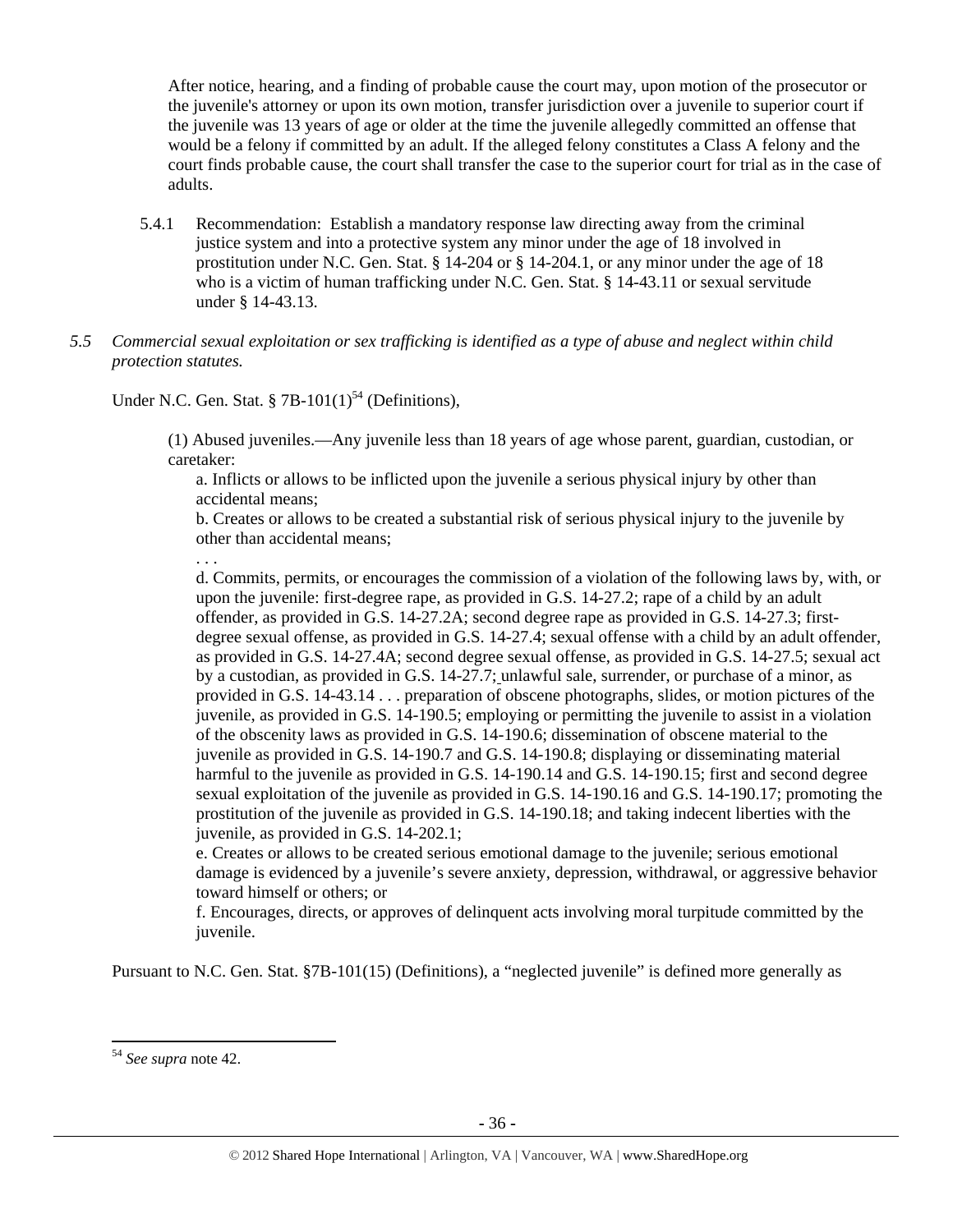[a] juvenile who does not receive proper care, supervision, or discipline from the juvenile's parent, guardian, custodian, or caretaker; or who has been abandoned; or who is not provided necessary medical care; . . . or who lives in an environment injurious to the juvenile's welfare; or who has been placed for care or adoption in violation of law. In determining whether a juvenile is a neglected juvenile, it is relevant whether that juvenile lives in a home where another juvenile has died as a result of suspected abuse or neglect or lives in a home where another juvenile has been subjected to abuse or neglect by an adult who regularly lives in the home.

While the definition of "abused juveniles" does not reference N.C. Gen. Stat. § 14-43.11 (Human trafficking), or § 14-43.13 (Sexual servitude), it does refer to North Carolina's CSEC laws and sexual offense laws. Additionally, N.C. Gen. Stat. § 14-43.14(c) provides, "A minor whose parent, guardian, or custodian has sold or attempted to sell a minor in violation of  $[Article 10A]^{55}$  is an abused juvenile as defined by G.S. 7B-101(1).

The court may place the minor in the custody of the Department of Social Services or with such other person as is in the best interest of the minor."

## *5.6 The definition of "caregiver" (or similar term) in the child welfare statutes is broad enough to include a trafficker who has custody or control of a child in order to bring a trafficked child into the protection of child protective services.*

The definition of "custodian" under N.C. Gen. Stat. § 7B-101(8) (Definitions) may be broad enough to cover situations in which a trafficker is in custody or control of a child. "Custodian" is defined as ". . . a person, other than parents or legal guardian, who has assumed the status and obligation of a parent without being awarded the legal custody of a juvenile by a court." N.C. Gen. Stat. § 7B-101(8). Therefore, if the trafficker has assumed "the status and obligation of a parent," then it is possible that the trafficker could be considered a custodian.

# *5.7 Crime victims' compensation is specifically available to a child victim of sex trafficking or commercial sexual exploitation of children (CSEC) without regard to ineligibility factors.*

A victim of domestic minor sex trafficking is an eligible claimant for Crime Victim's Compensation pursuant to N.C. Gen. Stat. § 15B-2(2)(a). A "victim" is defined as "[a] person who suffers personal injury or death proximately caused by criminally injurious conduct." N.C. Gen. Stat. § 15B-2(13). "Criminally injurious conduct" is defined as including "[c]onduct that by its nature poses a substantial threat of personal injury or death, and is punishable by fine or imprisonment or death, or would be so punishable but for the fact that the person engaging in the conduct lacked the capacity to commit the crime under the laws of this State. " N.C. Gen. Stat. § 15B-2(5). Since domestic minor sex trafficking encompasses "conduct that by its nature poses a substantial threat of personal injury or death," and the applicable crimes are punishable by imprisonment, a domestic minor sex trafficking victim falls under the definition of victim for the purposes of Crime Victim's Compensation. N.C. Gen. Stat. § 15B-2(5). However, under N.C. Gen. Stat. § 15B-4(a) (Award of compensation), "Compensation shall only be paid for economic loss<sup>56</sup> and not for noneconomic detriment."

Even if domestic minor sex trafficking victims can recover funds, certain ineligibility factors and award reduction factors present special difficulties for domestic minor sex trafficking victims. For example, a

<sup>&</sup>lt;sup>55</sup> The following offenses are included under Article 10A:  $\S$  14-43.11 (Human trafficking),  $\S$  14-43.12 (Involuntary servitude), § 14-43.13 (Sexual servitude), and § 14-43.14 (Unlawful sale, surrender, or purchase of a minor). <sup>56</sup> Pursuant to N.C. Gen. Stat. § 15B-2(10), "economic loss" is defined as "[e]conomic detriment consisting only of

allowable expense, work loss, replacement services loss, and household support loss. If criminally injurious conduct causes death, economic loss includes a dependent's economic loss and a dependent's replacement service loss. Noneconomic detriment is not economic loss, but economic loss may be caused by pain and suffering or physical impairment."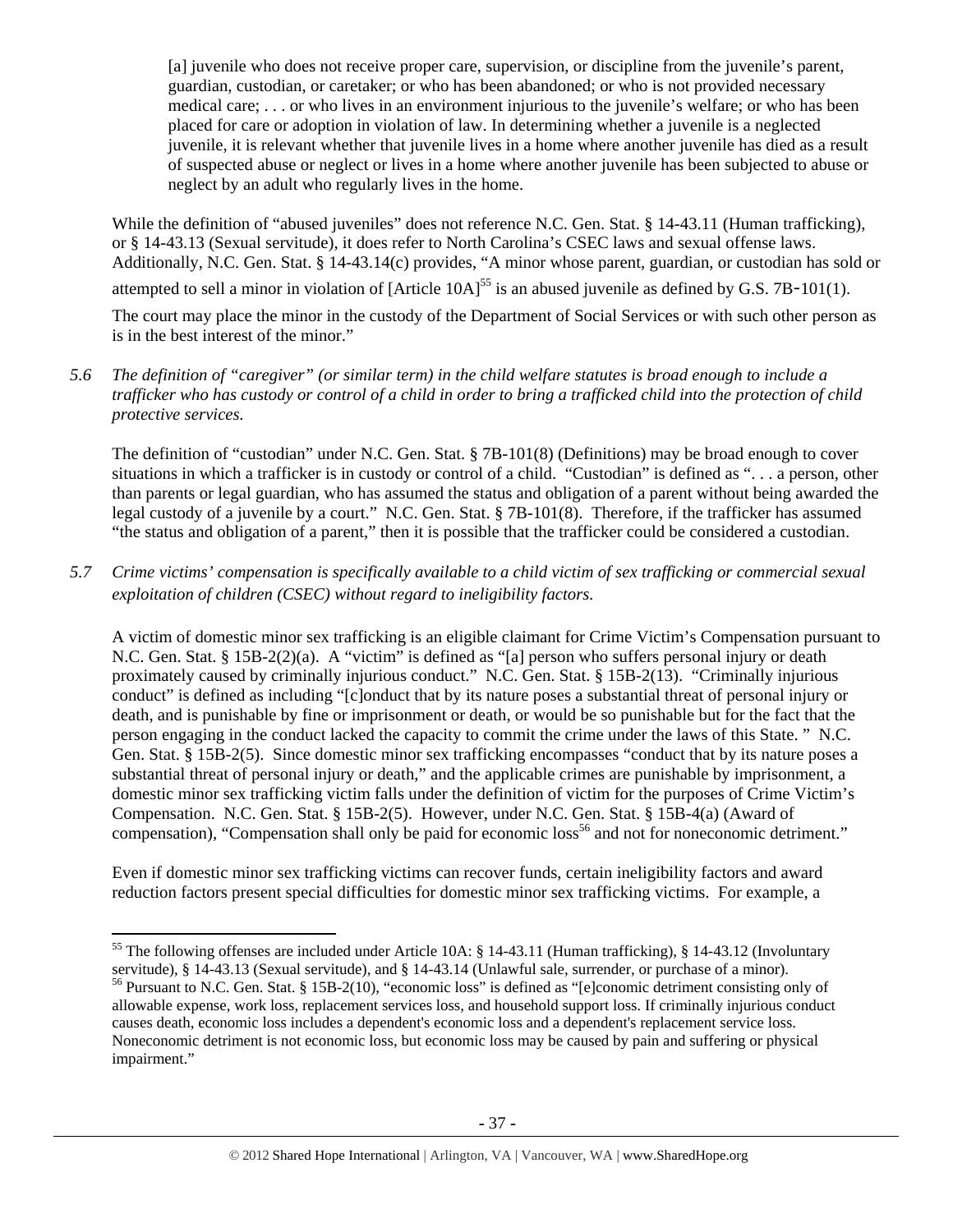claimant's application for an award under N.C. Gen. Stat. Chapter 15B (Crime Victims Compensation Act) can be denied if not filed "within two years after the date of the criminally injurious conduct that caused the injury or death for which the claimant seeks the award," where "[t]he criminally injurious conduct was not reported to a law enforcement officer or agency within 72 hours of its occurrence, and there was no good cause for the delay," or if "[t]he victim was participating in a felony at or about the time that the victim's injury occurred." N.C. Gen. Stat. § 15B-11(a)(1), (3), (6). An award may also be denied or reduced if it is found "that the claimant or victim, without good cause, has not fully cooperated with appropriate law enforcement agencies or in the prosecution of criminal cases with regard to the criminally injurious conduct that is the basis for the award." N.C. Gen. Stat. § 15B-11(c).

In addition, an award may be reduced if "[t]he victim was participating in a nontraffic misdemeanor at or about the time that the victim's injury occurred" or the victim "engaged in contributory misconduct." N.C. Gen. Stat. § 15B-11(b). Under subsection (b1), however, "The Commission or Director, whichever has the authority to decide a claim under G.S. 15B-10, shall exercise discretion in determining whether to deny a claim under subsection (b) of this section. In exercising discretion, the Commission or Director shall consider whether any proximate cause exists between the injury and the misdemeanor or contributory misconduct, when applicable. The Director or Commission shall deny claims upon a finding that there was contributory misconduct that is a proximate cause of becoming a victim. However, contributory misconduct that is not a proximate cause of becoming a victim shall not lead to an automatic denial of a claim." Since a domestic minor sex trafficking victim may be charged with the misdemeanors of N.C. Gen. Stat. § 14-204 (Prostitution and various acts abetting prostitution unlawful) or § 14-204.1 (Loitering for the purpose of engaging in prostitution offense), the award could be reduced.

5.7.1 Recommendation: Amend N.C. Gen. Stat. § 15B-11(a), (b) (Grounds for denial of claim or reduction of award) to establish exceptions for victims of domestic minor sex trafficking.

# *5.8 Victim-friendly procedures and protections are provided in the trial process for minors under 18.*

In a trial for rape or sexual offenses or attempts to commit either,  $57$  "the trial judge may, during the taking of the testimony of the prosecutrix, exclude from the courtroom all persons except the officers of the court, the defendant and those engaged in the trial of the case." N.C. Gen. Stat. § 15-166.

Pursuant to N.C. Gen. Stat. § 8C-1, Rule 412 (Rape or sex offense cases; relevance of victim's past behavior), the use of reputation or opinion evidence of the past sexual behavior<sup>58</sup> of a victim of rape or a sexual offense is limited, and past sexual behavior of the victim is not to be considered during the prosecution unless certain circumstances apply. N.C. Gen. Stat. § 8C-1, Rule 412(b)-(d) states in part,

- (b) Notwithstanding any other provision of law, the sexual behavior of the complainant is irrelevant to any issue in the prosecution unless such behavior:
	- (1) Was between the complainant and the defendant; or

(2) Is evidence of specific instances of sexual behavior offered for the purpose of showing that the act or acts charged were not committed by the defendant; or

<sup>&</sup>lt;sup>57</sup> "Sexual offenses" is not defined for the purpose of this statute. However, presumably it applies to N.C. Chapter 14, Article 7A (Rape and other sex offenses), which does not include N.C. Gen. Stat. § 14-43.11 (Human trafficking), § 14-43.13 (Sexual servitude), § 14-190.18 (Promoting prostitution of a minor), § 14-190.19 (Participating in prostitution of a minor), § 14-190.16 (First degree sexual exploitation of a minor), § 14-190.17 (Second degree sexual exploitation of a minor), or § 14-190.17A (Third degree sexual exploitation of a minor).

<sup>&</sup>lt;sup>58</sup> "As used in this rule, the term 'sexual behavior' means sexual activity of the complainant other than the sexual act which is at issue in the indictment on trial." N.C. Gen. Stat. § 8C-1, Rule 412(a).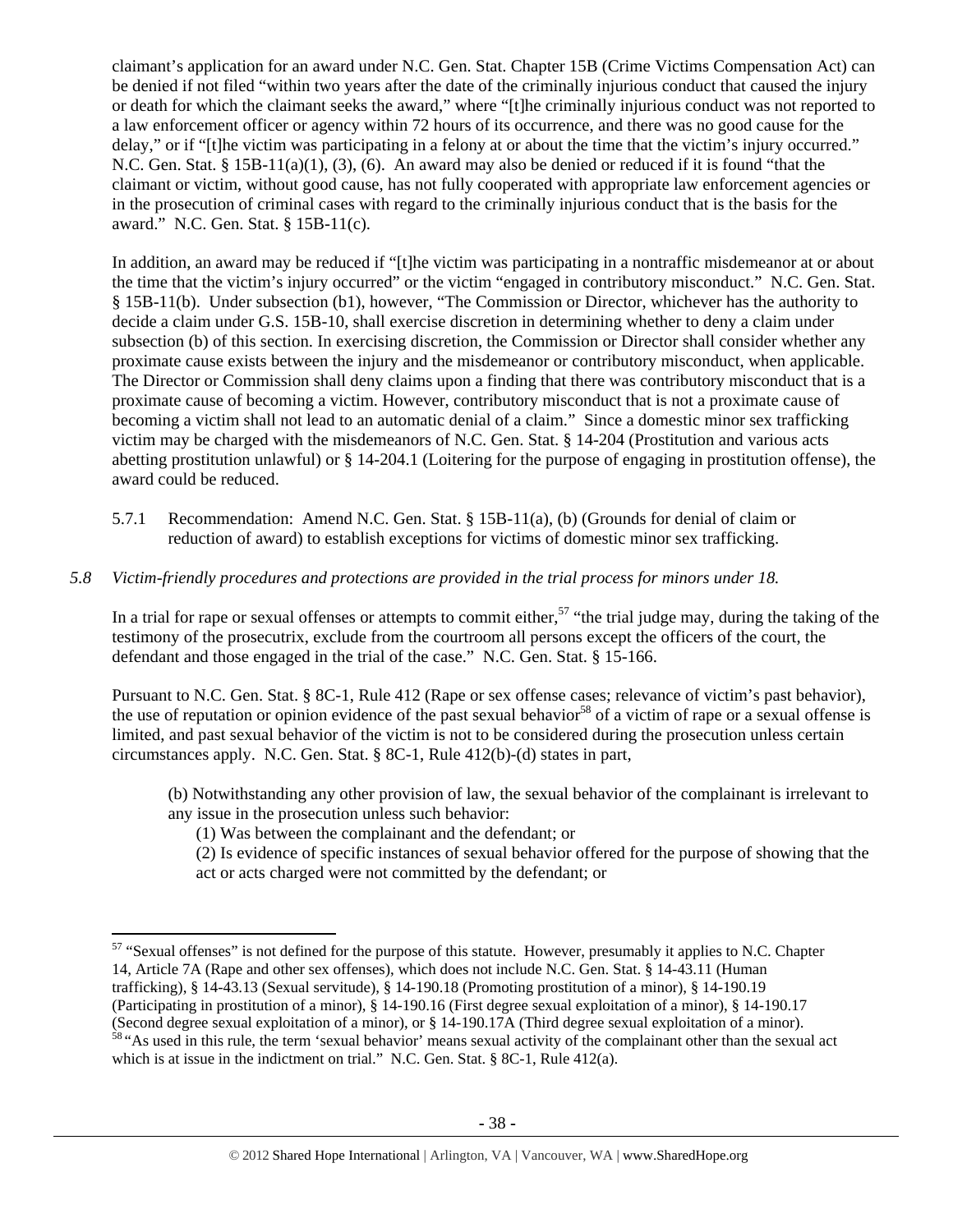(3) Is evidence of a pattern of sexual behavior so distinctive and so closely resembling the defendant's version of the alleged encounter with the complainant as to tend to prove that such complainant consented to the act or acts charged or behaved in such a manner as to lead the defendant reasonably to believe that the complainant consented; or

(4) Is evidence of sexual behavior offered as the basis of expert psychological or psychiatric opinion that the complainant fantasized or invented the act or acts charged.

(c) Sexual behavior otherwise admissible under this rule may not be proved by reputation or opinion. (d) Notwithstanding any other provision of law, unless and until the court determines that evidence of sexual behavior is relevant under subdivision (b), no reference to this behavior may be made in the presence of the jury and no evidence of this behavior may be introduced at any time during the trial of:

(1) A charge of rape or a lesser included offense of rape;

(2) A charge of a sex offense or a lesser included offense of a sex offense; or

(3) An offense being tried jointly with a charge of rape or a sex offense, or with a lesser included offense of rape or a sex offense.

. . . .

In the prosecution of an individual under N.C. Gen. Stat. § 14-204 (Prostitution and various acts abetting prostitution unlawful) or § 14-204.1 (Loitering for the purpose of engaging in prostitution offense), however, reputation and evidence of prior convictions of the defendant are admissible as evidence. N.C. Gen. Stat. § 14- 206.

Witness remote testimony may be authorized for a child under 16 pursuant to N.C. Gen. Stat. § 15A-1225.1, which states in subsection (b), "In a criminal proceeding, a child witness who has been found competent to testify may testify, under oath or affirmation, other than in an open forum when the court determines: (1) That the child witness would suffer serious emotional distress, not by the open forum in general, but by testifying in the defendant's presence, and (2) That the child's ability to communicate with the trier of fact would be impaired." N.C. Gen. Stat. § 15A-1225.1(a)(1), (b). Additionally, while a judge may, upon motion of a party, exclude witnesses from the courtroom during a trial, "when a minor child is called as a witness the parent or guardian may be present while the child is testifying even though his parent or guardian is to be called subsequently." N.C. Gen. Stat. § 15A-1225.

- 5.8.1 Recommendation: Amend N.C. Gen. Stat. § 8C-1, Rule 412(d) to clarify the inclusion of N.C. Gen. Stat. § 14-43.11 (Human trafficking), § 14-43.13 (Sexual servitude), § 14-190.18 (Promoting prostitution of a minor), and § 14-190.19 (Participating in prostitution of a minor) as "sex offenses" for which reputation or opinion evidence of past sexual behavior for victim witnesses is inadmissible in trials.
- *5.9 Expungement or sealing of juvenile delinquency records resulting from arrests or adjudications for prostitution-related offenses committed as a result of, or in the course of, the commercial sexual exploitation of a minor is available within a reasonable time after turning 18.*

Pursuant to N.C. Gen. Stat. § 15A-145.5(c)(i)<sup>59</sup> (Expunction of certain misdemeanors and felonies; no age limitation), "a person may file a petition, in the court where the person was convicted, for expunction of a nonviolent misdemeanor or nonviolent felony conviction<sup>60</sup> from the person's criminal record if the person has

 $59$  The text of N.C. Gen. Stat. § 15A-145(c) included here and elsewhere in this report reflects passage of House Bill 1023, 2011-2012 Leg., 2d Reg. Sess. (N.C. 2012) (effective December 1, 2012).

 $60$  Pursuant to § 15A-145.5 (Expunction of certain misdemeanors and felonies; no age limitation)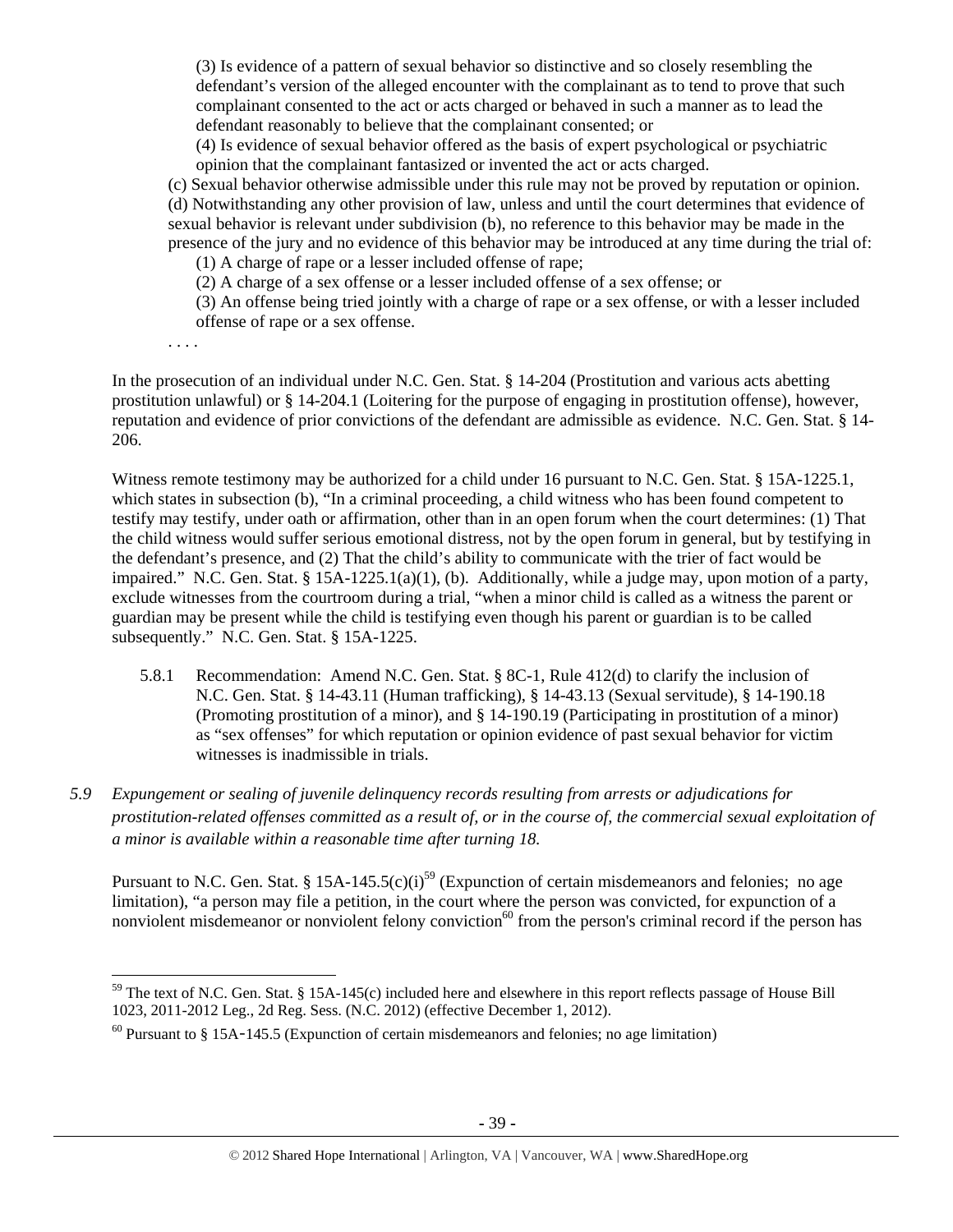no other misdemeanor or felony convictions, other than a traffic violation, and was convicted of a nonviolent misdemeanor or nonviolent felony. . . ." The petition "shall not be filed earlier than 15 years after the date of the conviction or when any active sentence, period of probation, and post-release supervision has been served, whichever occurs later.

Pursuant to N.C. Gen. Stat. § 15A-145, a person "who has not previously been convicted of any felony, or misdemeanor other than a traffic violation," who pleads guilty to or is found to be guilty of a misdemeanor committed before the person turned eighteen, "may file a petition in the court where he was convicted for expunction of the misdemeanor from his criminal record. N.C. Gen. Stat. § 15A-145(a)(i). The petition cannot be filed until "(i) two years after the date of the conviction, or (ii) the completion of any period of probation, whichever occurs later." N.C. Gen. Stat. § 15A-145(a).

Additionally, N.C. Gen. Stat. § 15A-145.4(c)<sup>61</sup> (Expunction of records for first offenders who are under 18 years of age at the time of the commission of a nonviolent felony) states that any person "who had not yet attained the age of 18 years at the time of the commission of the offense and has not previously been convicted of any felony or misdemeanor other than a traffic violation under the laws of the United States or the laws of this State or any other state pleads guilty to or is guilty of a nonviolent felony" may file a petition seeking expunction. The petition "shall not be filed earlier than four years after the date of the conviction or when any active sentence, period of probation, and post-release supervision has been served, whichever occurs later."

As a result, N.C. Gen. Stat. § 15A-145(a) (Expunction of records for first offenders under the age of 18 at the time of conviction of misdemeanor; expunction of certain other misdemeanors) may permit domestic minor sex trafficking victims who pled guilty to or were found guilty of N.C. Gen. Stat. § 14-204 (Prostitution and various acts abetting prostitution unlawful) or § 14-204.1 (Loitering for the purpose of engaging in prostitution offense), both misdemeanors, to have the record expunged as it related to offenses committed before they turned eighteen, depending on when the two-year waiting period commenced.

However, younger minors adjudicated delinquent face a shorter waiting period for expungement of juvenile records under N.C. Gen. Stat. § 7B-3200 (Expunction of records of juveniles alleged or adjudicated delinquent and undisciplined) which states,

(a) Any person who has attained the age of 18 years may file a petition in the court where the person was adjudicated undisciplined for expunction of all records of that adjudication.

(b) Any person who has attained the age of 18 years may file a petition in the court where the person was adjudicated delinquent for expunction of all records of that adjudication provided:

(1) The offense for which the person was adjudicated would have been a crime other than a Class A, B1, B2, C, D, or E felony if committed by an adult.

(2) At least 18 months have elapsed since the person was released from juvenile court jurisdiction, and the person has not subsequently been adjudicated delinquent or convicted as an adult of any felony or misdemeanor other than a traffic violation under the laws of the United States or the laws

of this State or any other state.

. . . .

Records relating to an adjudication for an offense that would be a Class A, B1, B2, C, D, or E felony if committed by an adult shall not be expunged.

(a) For purposes of this section, the term "nonviolent misdemeanor" or "nonviolent felony" means any misdemeanor or felony except the following:

(1) A Class A through G felony or a Class A1 misdemeanor.

 $<sup>61</sup>$  The text of N.C. Gen. Stat. § 15A-145.4 included here and elsewhere in this report reflects passage of House Bill</sup> 1023, 2011-2012 Leg., 2d Reg. Sess. (N.C. 2012) (effective December 1, 2012).

<u> 1989 - Johann Stoff, fransk politik (d. 1989)</u>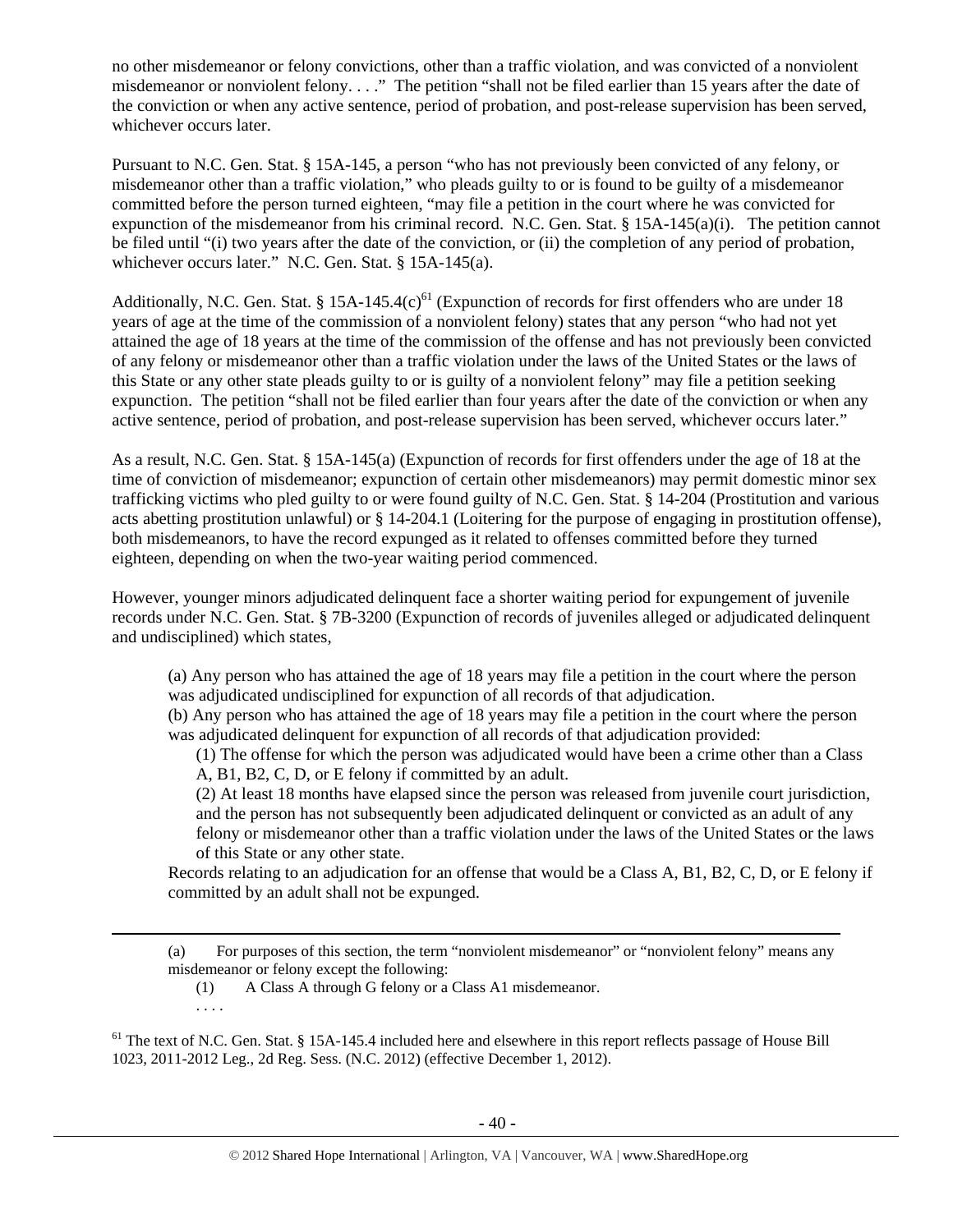5.9.1 Recommendation: Amend N.C. Gen. Stat. §§ 15A-145.4(c) (Expunction of records for first offenders who are under 18 years of age at the time of the commission of a nonviolent felony), § 15A-145(a) (Expunction of records for first offenders under the age of 18 at the time of conviction of misdemeanor; expunction of certain other misdemeanors) and § 7B-3200 (Expunction of records of juveniles alleged or adjudicated delinquent and undisciplined) to eliminate the waiting period for expungement of offenses committed by sex trafficking and CSEC victims as a result of their victimization.

*5.10 Victim restitution and civil remedies for victims of domestic minor sex trafficking or commercial sexual exploitation of children (CSEC) are authorized by law.* 

A court must consider restitution following a conviction. Pursuant to N.C. Gen. Stat. § 15A-1340.34(a) (Restitution generally), "When sentencing a defendant convicted of a criminal offense, the court shall determine whether the defendant shall be ordered to make restitution to any victim of the offense in question. For purposes of this Article, the term 'victim' means a person directly and proximately harmed as a result of the defendant's commission of the criminal offense."

Subsection (b) states, "If the defendant is being sentenced for an offense for which the victim is entitled to restitution under Article 46 of this Chapter, the court shall, in addition to any penalty authorized by law, require that the defendant make restitution to the victim or the victim's estate for any injuries or damages arising directly and proximately out of the offense committed by the defendant." N.C. Gen. Stat. § 15A-834 (Restitution), which is in Article 46, states, "A victim has the right to receive restitution as ordered by the court pursuant to Article 81C of Chapter 15A of the General Statutes."

Pursuant to N.C. Gen. Stat. § 15A-830(a)(7) (Definitions–Crime Victims' Rights Act), a "victim" is defined to include, among others:

A person against whom there is probable cause to believe one of the following crimes was committed: a. A Class A, B1, B2, C, D, or E felony.<sup>62</sup>

b. A Class F felony if it is a violation of one of the following: . . . 14-43.11 [Human trafficking, where the victim is not a minor]; 14-190.17 [Second degree sexual exploitation of a minor]; 14-190.19 [Participating in prostitution of a minor] . . . .

. . . . e. A Class I felony if it is a violation of . . . 14-190.17A [Third degree sexual exploitation of a minor].

f. An attempt of any of the felonies listed in this subdivision if the attempted felony is punishable as a felony.

. . . .

. . . .

Pursuant to N.C. Gen. Stat. § 15A-1340.35(a)(1) (Basis for restitution), "In determining the amount of restitution, the court shall consider," among other things, "(1) In the case of an offense resulting in bodily injury to a victim: a. The cost of necessary medical and related professional services and devices or equipment relating to physical, psychiatric, and psychological care required by the victim; b. The cost of necessary physical and occupational therapy and rehabilitation required by the victim; and c. Income lost by the victim as a result of the offense."

<sup>62</sup> *See supra* note 47.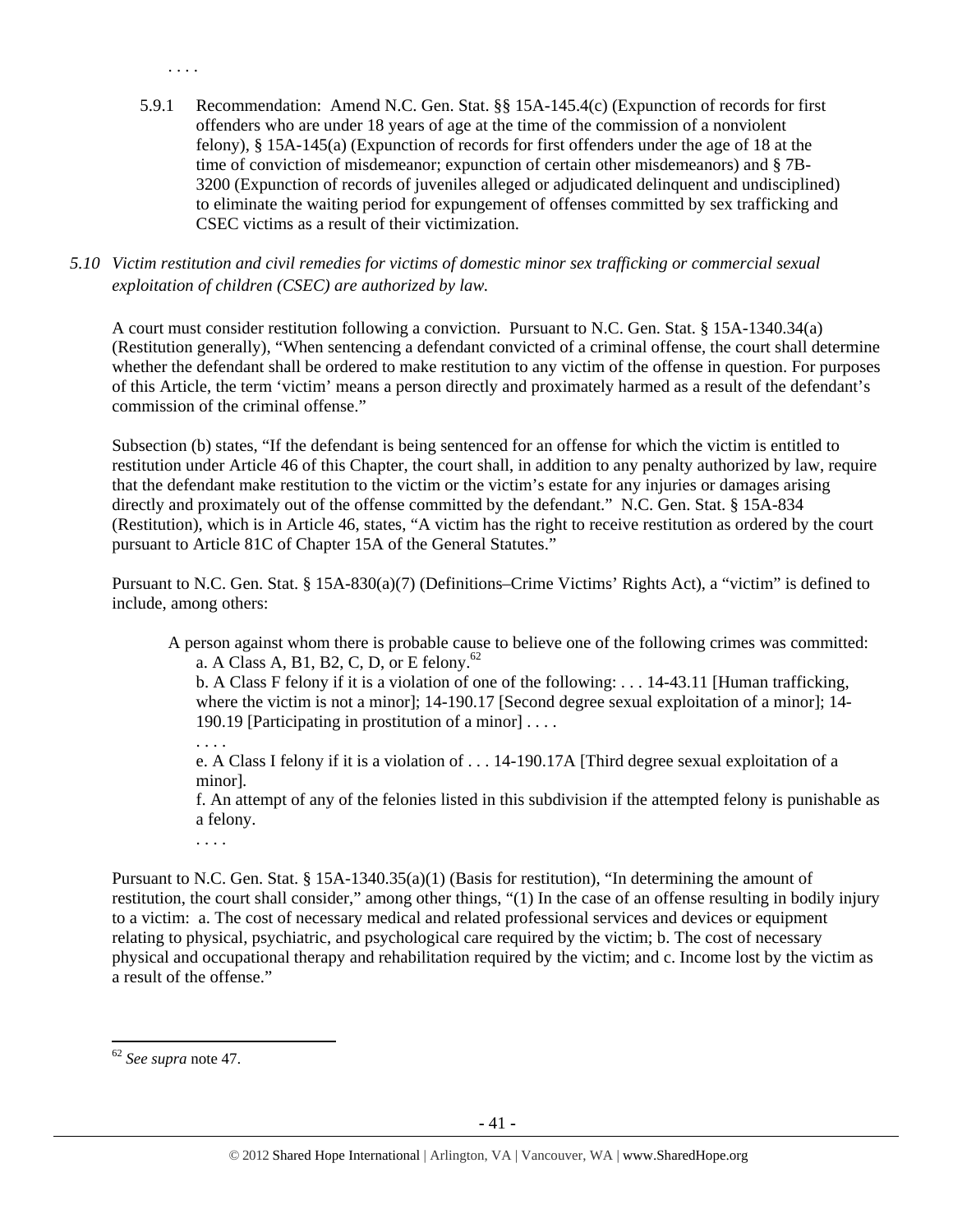In addition, domestic minor sex trafficking victims may be able to pursue civil remedies under the Crime Victims Financial Recovery Assistance Act, codified at N.C. Gen. Stat. Chapter 15B Article 2. N.C. Gen. Stat. § 15B-30 (Declaration of policy and purpose) recognizes that "[n]o person who commits a crime should thereafter gain monetary profit as the result of committing the crime." N.C. Gen. Stat. § 15B-34 (Civil action to recover profits or funds; responsibilities of the Commission), codified in The Crime Victims Financial Recovery Assistance Act, authorizes a victim of a crime for which the offender was convicted, and certain other specified "eligible person[s]," to bring a civil action against the offender "for damages arising out of the offense for which the offender was convicted," subject to a three year statute of limitations. N.C. Gen. Stat. §§ 15B-30(1), 15B-34(a).

Furthermore, a trafficker may be required to pay damages due to a civil suit under the civil racketeering statute. A defendant is liable for triple damages under N.C. Gen. Stat. § 75D-8(c) (Available RICO civil remedies), which states,

Any innocent person who is injured or damaged in his business or property by reason of any violation of G.S. 75D-4 involving a pattern of racketeering activity shall have a cause of action for three times the actual damages sustained and reasonable attorneys [sic] fees. For purposes of this [provision], "pattern of racketeering activity" shall require that at least one act of racketeering activity be an act of racketeering activity other than (i) an act indictable under 18 U.S.C. § 1341 or U.S.C. § 1343, or (ii) an act which is an offense involving fraud in the sale of securities. . . .

. . . .

Additionally, any injured person has "a right or claim to forfeited property or to the proceeds derived therefrom superior to any right or claim the State has in the same property or proceeds" so long as the injured person "intervene[s] in the forfeiture proceeding prior to its final disposition." N.C. Gen. Stat. § 75D-8(d).

*5.11 Statutes of limitations for civil and criminal actions for child sex trafficking or commercial sexual exploitation of children (CSEC) offenses are eliminated or lengthened sufficiently to allow prosecutors and victims a realistic opportunity to pursue criminal action and legal remedies.* 

North Carolina does not have any statute of limitations for felony prosecutions.<sup>63</sup>

Under N.C. Gen. Stat. § 1-52 (Three years), the following actions are included in the list of those with a 3-year limitation: "(5) For criminal conversation, or for any other injury to the person or rights of another, not arising on contract and not hereafter enumerated. . . . (19) For assault, battery, or false imprisonment." Subsection (16) states, however, "Unless otherwise provided by statute, for personal injury or physical damage to claimant's property, the cause of action, except in causes of actions referred to in G.S. 1-15(c), shall not accrue until bodily harm to the claimant or physical damage to his property becomes apparent or ought reasonably to have become apparent to the claimant, whichever event first occurs. Provided that no cause of action shall accrue more than 10 years from the last act or omission of the defendant giving rise to the cause of action." N.C. Gen. Stat. § 1- 52(16). Pursuant to N.C. Gen. Stat. § 1-56 (All other actions, 10 years), "An action for relief not otherwise limited by this subchapter may not be commenced more than 10 years after the cause of action has accrued."

However, pursuant to N.C. Gen. Stat. §1-15.1(a) (Statutes of limitation and repose for civil actions seeking to recover damages arising out of a criminal act),

Notwithstanding any other provision of law, if a defendant is convicted of a criminal offense and is ordered by the court to pay restitution or restitution is imposed as a condition of probation, special

<sup>&</sup>lt;sup>63</sup> State v. Hardin, 75 (N.C. Ct. App. 1973) ("In North Carolina, there is no statute of limitations barring the prosecution of a felony.")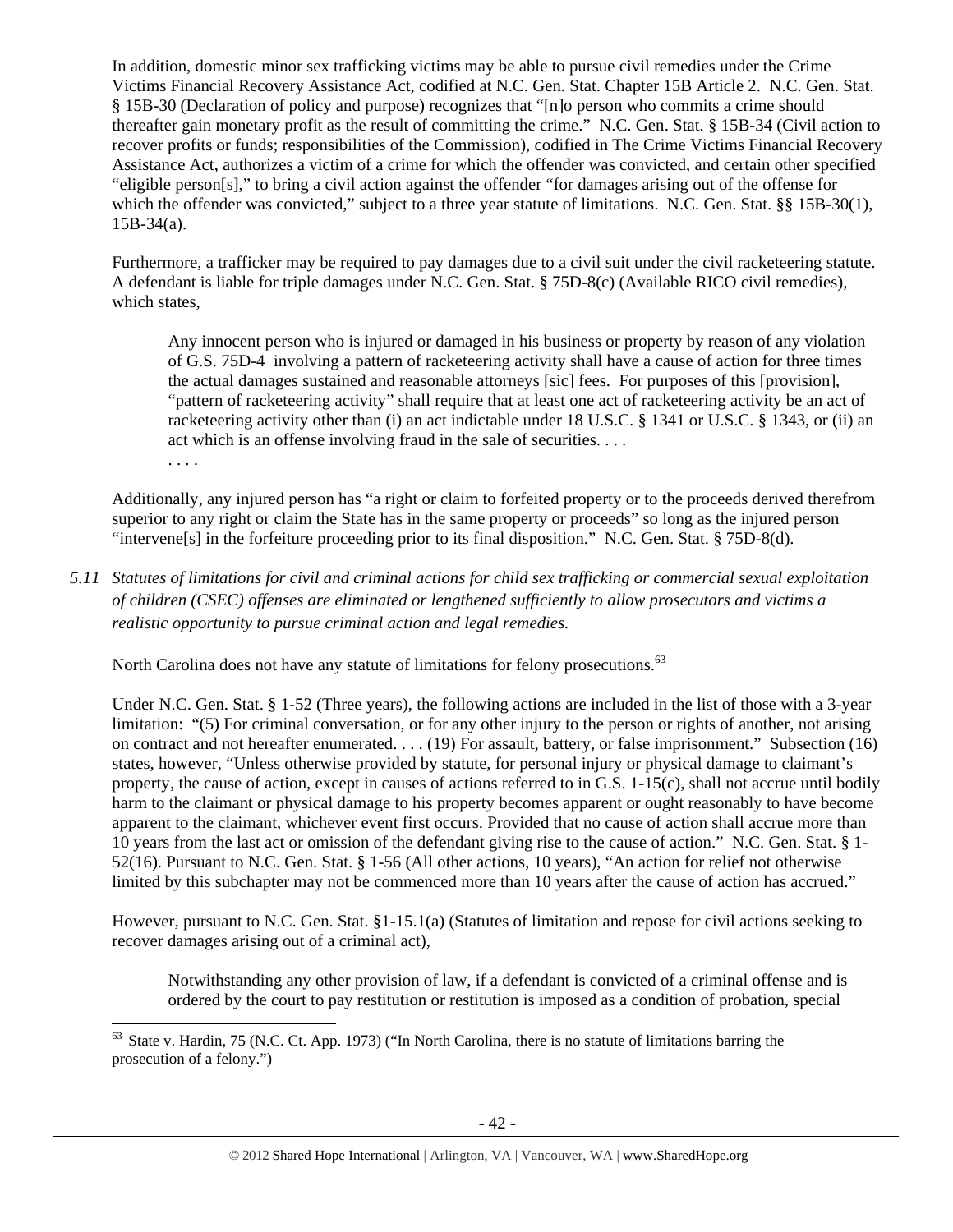probation, work release, or parole, then all applicable statutes of limitation and statutes of repose, except as established herein, are tolled for the period set forth in this subsection for purposes of any civil action brought by an aggrieved party against that defendant for damages arising out of the offense for which the defendant was convicted. Any statute of limitation or repose applicable in the civil action shall be tolled from the time of entry of the court order

- (1) Requiring that restitution be made,
- (2) Making restitution a condition of probation or special probation, or
- (3) Recommending that restitution be made a condition of work release or parole,

and until the defendant has paid in full the amount of restitution ordered or imposed. Except as provided in G.S. 15B-34, an action to recover damages arising out of the criminal offense shall not be commenced more than 10 years from the last act of the defendant giving rise to the cause of action.

Additionally, N.C. Gen. Stat. § 1-17(a) (Disabilities) states in part, "A person entitled to commence an action who is under a disability at the time the cause of action accrued may bring his or her action within the time limited in this Subchapter, after the disability is removed, except in an action for the recovery of real property, or to make an entry or defense founded on the title to real property, or to rents and services out of the real property, when the person must commence his or her action, or make the entry, within three years next after the removal of the disability, and at no time thereafter." Section (a) further states that "[f]or the purpose of this section" a person "within the age of 18 years" is considered to be "under a disability."

Civil actions brought under North Carolina's RICO statutes are subject to a five year statute of limitations, starting from the time that "the conduct in violation of a provision of this Chapter [RICO] terminates or the claim for relief accrues, whichever is later." N.C. Gen. Stat. § 75D-9 (Period of limitations as to civil proceedings under this chapter). However, "If a civil action is brought by the State for forfeiture or to prevent any violation of the Chapter, then the running of this period of limitations with respect to any innocent person's claim for relief which is based upon any matter complained of in such action by the State, shall be suspended during the pendency of the action by the State and for two years thereafter." N.C. Gen. Stat. § 75D-9.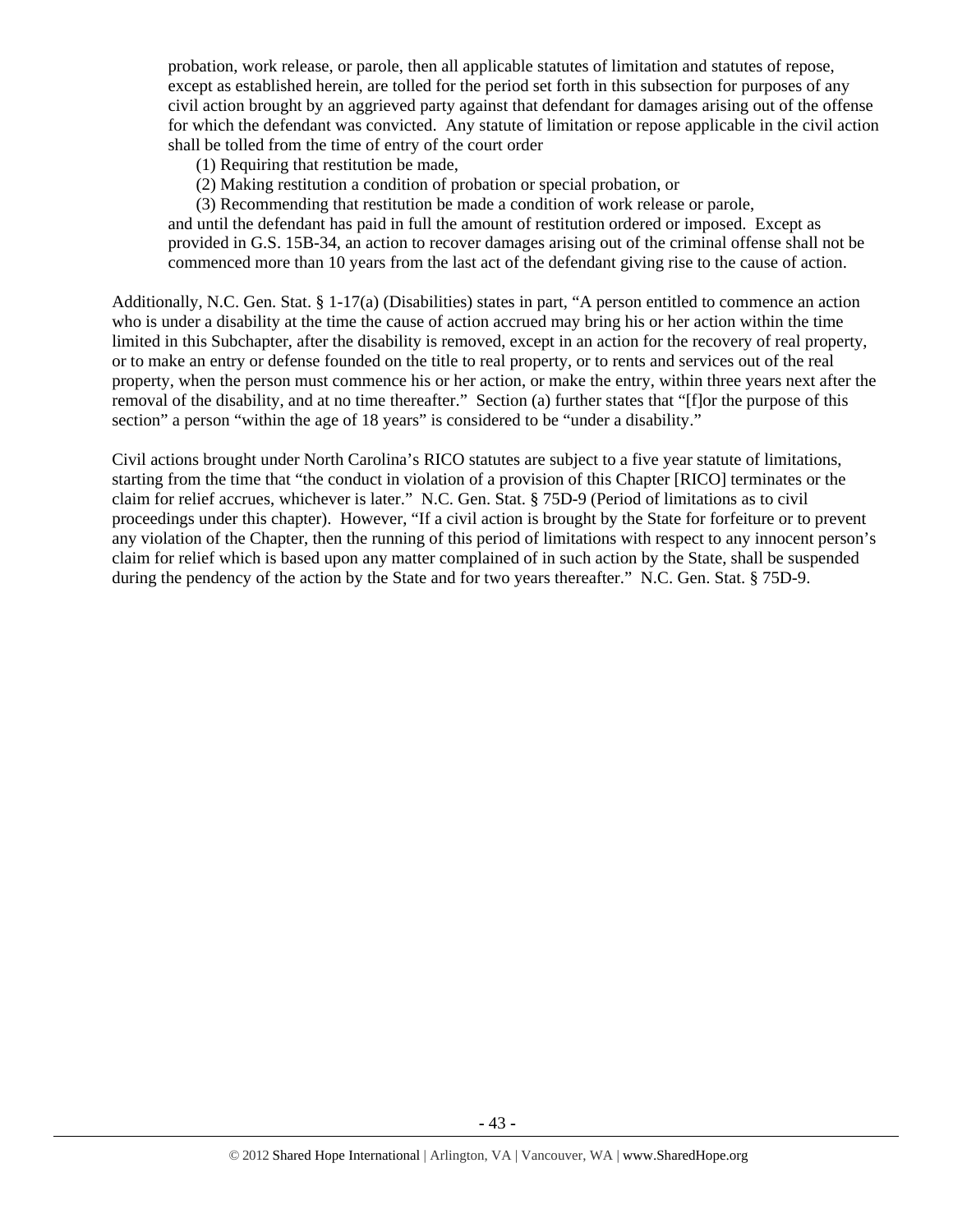## FRAMEWORK ISSUE 6: CRIMINAL JUSTICE TOOLS FOR INVESTIGATION AND PROSECUTIONS

## *Legal Components:*

- *6.1 Training on human trafficking and domestic minor sex trafficking for law enforcement is statutorily mandated.*
- *6.2 Single party consent to audiotaping is permitted in law enforcement investigations.*
- *6.3 Wiretapping is an available tool to investigate domestic minor sex trafficking.*
- *6.4 Using a law enforcement decoy posing as a minor to investigate buying or selling of commercial sex acts is not a defense to soliciting, purchasing, or selling sex with a minor.*
- *6.5 Using the Internet to investigate buyers and traffickers is a permissible investigative technique.*
- *6.6 Law enforcement and child welfare agencies are mandated to promptly report missing and recovered children. \_\_\_\_\_\_\_\_\_\_\_\_\_\_\_\_\_\_\_\_\_\_\_\_\_\_\_\_\_\_\_\_\_\_\_\_\_\_\_\_\_\_\_\_\_\_\_\_\_\_\_\_\_\_\_\_\_\_\_\_\_\_\_\_\_\_\_\_\_\_\_\_\_\_\_\_\_\_\_\_\_\_\_\_\_\_\_\_\_\_\_\_\_\_*

# *Legal Analysis:*

*6.1 Training on human trafficking and domestic minor sex trafficking for law enforcement is statutorily mandated.*

Pursuant to 2007 Sess. Laws 547, sec. 11,<sup>64</sup> North Carolina law directs the North Carolina Justice Academy to

establish protocols suitable for the training of State and local law enforcement officers. The protocols shall be made available to all State and local law enforcement agencies so that the agencies may conduct training on:

(1) The phenomenon of human trafficking and State and federal laws on human trafficking. (2) How to recognize and identify victims of one or more of the practices set forth in G.S. 14-43.11 [Human trafficking], G.S. 14-43.12 [Involuntary servitude], or G.S. 14-43.13 [Sexual servitude]. (3) Methods for protecting trafficking victims and possible trafficking victims, and advising them of their rights.

(4) Procedures and techniques for handling specialized needs of victims who may face cultural, language, and other barriers that impede ability to request and obtain available services.

Nothing in this section shall be construed to require the North Carolina Justice Academy to conduct training of State or local law enforcement officers.

- 6.1.1 Recommendation: Amend 2007 Sess. Laws 547, sec. 11 to make training on human trafficking for law enforcement mandatory or enact a law mandating training on human trafficking for law enforcement.
- *6.2 Single party consent to audiotaping is permitted in law enforcement investigations.*

Single party consent to audiotaping is allowed in North Carolina. Under N.C. Gen. Stat. §15A-287(a) (Interception and disclosure of wire, oral, or electronic communications prohibited), the use of audiotaping and other methods of intercepting an oral communication is only prohibited if occurring "without the consent of at least one party to the communication."

*6.3 Wiretapping is an available tool to investigate domestic minor sex trafficking.* 

 $64$  This provision is listed in the editor's notes to N.C. Gen. Stat. § 14-43.11, but does not appear to be codified in the North Carolina General Statutes. However the North Carolina Justice Academy does appear to offer web-based training courses on human trafficking. North Carolina Justice Academy Online, Course Catalog, http://ncdoj.learn.com/learncenter.asp?id=178409&sessionid=3-E162BACE-AB3D-4118-94B5- E138E07B9CB2&page=4 (last visited September 16, 2011).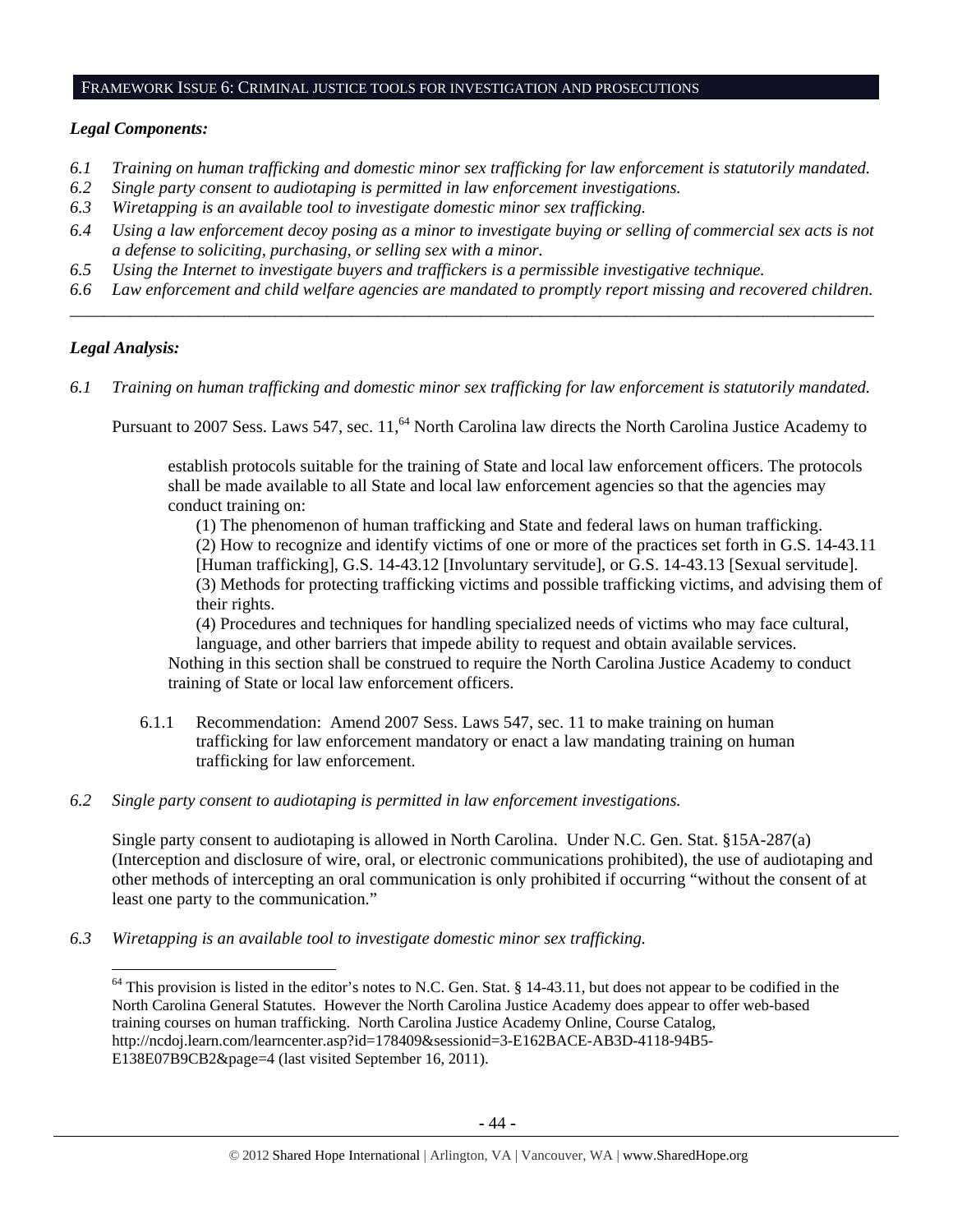Pursuant to N.C. Gen. Stat.  $§15A-290(c)(1)$  (Offenses for which orders for electronic surveillance may be granted),

(c) Orders authorizing or approving the interception of wire, oral, or electronic communications may be granted, subject to the provisions of this Article and Chapter 119 of the United States Code, when the interception may provide, or has provided, evidence of any of the following offenses, or any conspiracy to commit these offenses, or when the interception may expedite the apprehension of persons indicted for the commission of these offenses:

(1) Any felony offense against a minor, including any violation of G.S. 14-27.7 (Intercourse and sexual offenses with certain victims; consent no defense), G.S. 14-41 (Abduction of children), G.S. 14-190.16 (First degree sexual exploitation of a minor), G.S. 14-190.17 (Second degree sexual exploitation of a minor), G.S. 14-190.18 (Promoting prostitution of a minor), G.S. 14-190.19 (Participating in prostitution of a minor), or G.S. 14-202.1 (Taking indecent liberties with children).

Because violations of both N.C. Gen. Stat. § 14-43.11(b) (Human trafficking) and § 14-43.13(b) (Sexual servitude) are Class C felonies where the victim is a minor, N.C. Gen. Stat. § 15A-290 (Offenses for which orders for electronic surveillance may be granted) could be used to authorize the use of wiretapping in a domestic minor sex trafficking investigation.

In addition, "Orders authorizing or approving the interception of wire, oral, or electronic communications may be granted, subject to the provisions of this Article and Chapter 119 of the United States Code, when the interception may provide, or has provided, evidence of any offense that involves the commission of, or any conspiracy to commit, murder, kidnapping, hostage taking, robbery, extortion, bribery, rape, or any sexual offense, or when the interception may expedite the apprehension of persons indicted for the commission of these offenses." N.C. Gen. Stat. §15A-290(b).

If an emergency situation exists, N.C. Gen. Stat. § 15A-291(b) (Application for electronic surveillance order; judicial review panel) provides in part, "A judicial review panel is hereby authorized to grant orders valid throughout the State for the interception of wire, oral, or electronic communications. Applications for such orders may be made by the Attorney General or the Attorney General's designee. The Attorney General or the Attorney General's designee in applying for such orders, and a judicial review panel in granting such orders, shall comply with all procedural requirements of section 2518 of Chapter 119 of the United States Code. The Attorney General or the Attorney General's designee may make emergency applications as provided by section 2518 of Chapter 119 of the United States Code." Pursuant to 18 U.S.C. § 2518(7),

(7) Notwithstanding any other provision of this chapter, any investigative or law enforcement officer, specially designated by the Attorney General, the Deputy Attorney General, the Associate Attorney General, or by the principal prosecuting attorney of any State or subdivision thereof acting pursuant to a statute of that State, who reasonably determines that—

(a) an emergency situation exists that involves—

(i) immediate danger of death or serious physical injury to any person,

(ii) conspiratorial activities threatening the national security interest, or

(iii) conspiratorial activities characteristic of organized crime,

that requires a wire, oral, or electronic communication to be intercepted before an order authorizing such interception can, with due diligence, be obtained, and

(b) there are grounds upon which an order could be entered under this chapter to authorize such interception,

may intercept such wire, oral, or electronic communication if an application for an order approving the interception is made in accordance with this section within forty-eight hours after the interception has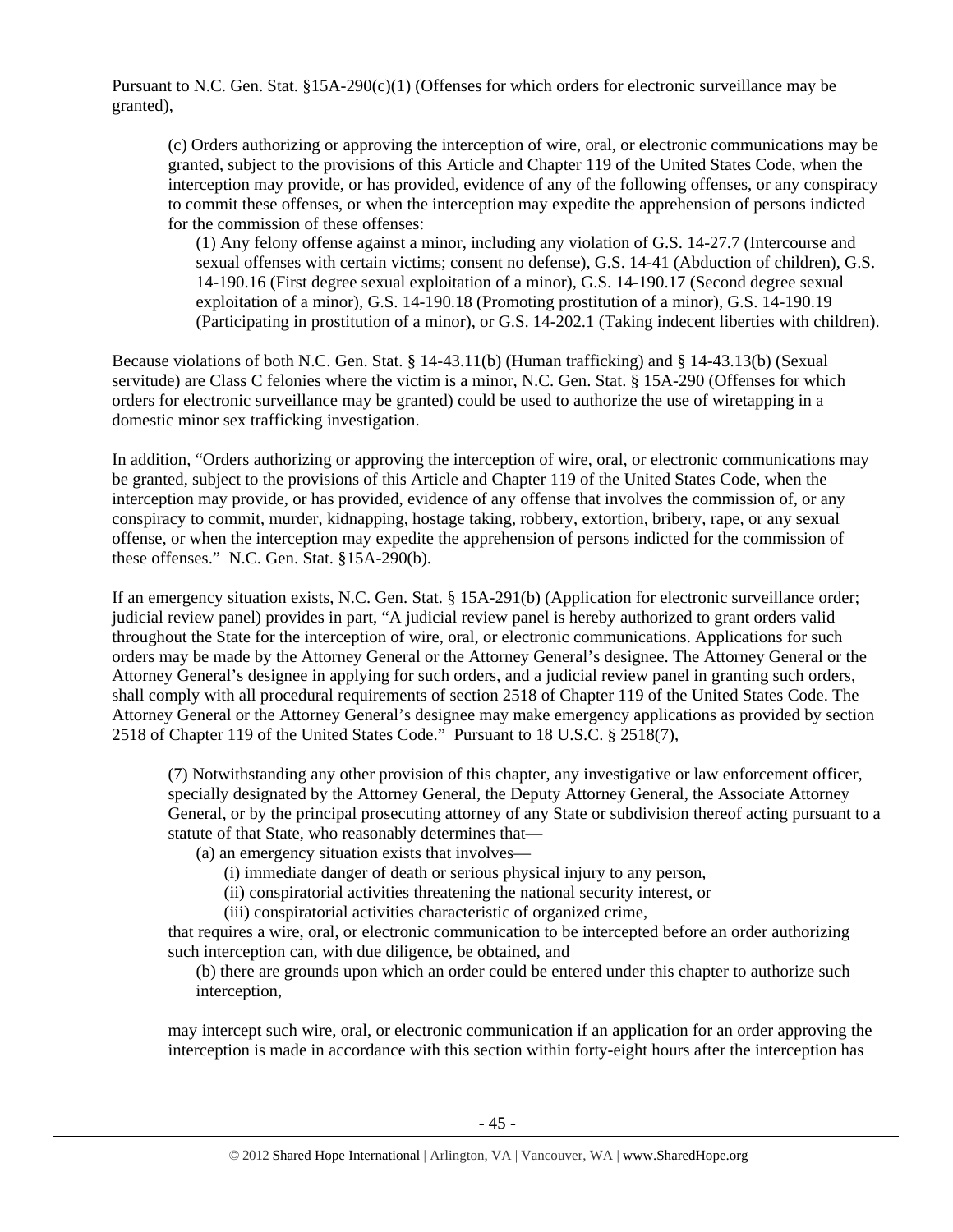occurred, or begins to occur. In the absence of an order, such interception shall immediately terminate when the communication sought is obtained or when the application for the order is denied, whichever is earlier. In the event such application for approval is denied, or in any other case where the interception is terminated without an order having been issued, the contents of any wire, oral, or electronic communication intercepted shall be treated as having been obtained in violation of this chapter, and an inventory shall be served as provided for in subsection (d) of this section on the person named in the application.

- 6.3.1 Recommendation: Amend N.C. Gen. Stat. §15A-290(c)(1) (Offenses for which orders for electronic surveillance may be granted) to specifically include N.C. Gen. Stat. § 14-43.11(a) (Human trafficking) and § 14-43.13(a) (Sexual servitude) as offenses for which law enforcement may obtain an order for electronic surveillance.
- *6.4 Using a law enforcement decoy posing as a minor to investigate buying or selling of commercial sex acts is not a defense to soliciting, purchasing, or selling sex with a minor.*

There is no specific statutory authority for law enforcement to use a decoy in investigating domestic minor sex trafficking. However, while not specifically related to CSEC, N.C. Gen. Stat. § 14-202.3(a) (Solicitation of child by computer or certain other electronic devices to commit an unlawful sex act) uses the term, "defendant believes to be a child," indicating that decoys can be used in investigating that crime.

"Entrapment" would not be a defense to purchasing sex with a minor in most cases. Specifically, "'[t]he defense of entrapment consists of two elements: (1) acts of persuasion, trickery or fraud carried out by law enforcement officers or their agents to induce a defendant to commit a crime, (2) when the criminal design originated in the minds of the government officials, rather than with the innocent defendant, such that the crime is the product of the creative activity of the law enforcement authorities."<sup>65</sup> Therefore, it is possible that a decoy could be used if the officers do not make the crime a product of their own activity or induce the defendant to commit the crime.

- 6.4.1 Recommendation: Amend N.C. Gen. Stat. § 14-43.11(a) (Human trafficking) and § 14- 43.13(a) (Sexual servitude) to specifically allow law enforcement to investigate these offenses by using decoys.
- *6.5 Using the Internet to investigate buyers and traffickers is a permissible investigative technique.*

While not specifically related to the commercial sexual exploitation of a child, N.C. Gen. Stat. § 14-202.3(a) (Solicitation of child by computer or certain other electronic devices to commit an unlawful sex act) criminalizes the use of a computer by a person at least 16 who

knowingly, with the intent to commit an unlawful sex act, entices, advises, coerces, orders, or commands, by means of a computer or any other device capable of electronic data storage or transmission, a child who is less than 16 years of age and at least five years younger than the defendant, or a person the defendant believes to be a child who is less than 16 years of age and who the defendant believes to be at least five years younger than the defendant, to meet with the defendant or any other person for the purpose of committing an unlawful sex act. . . .

<sup>65</sup> *State v. Morse*, 671 S.E. 2d 538, 542 (N.C. Ct. App. 2009) (quoting *State v. Walker,* 246 S.E.2d 748, 749–50 (N.C. 1978)) (alteration in the original).